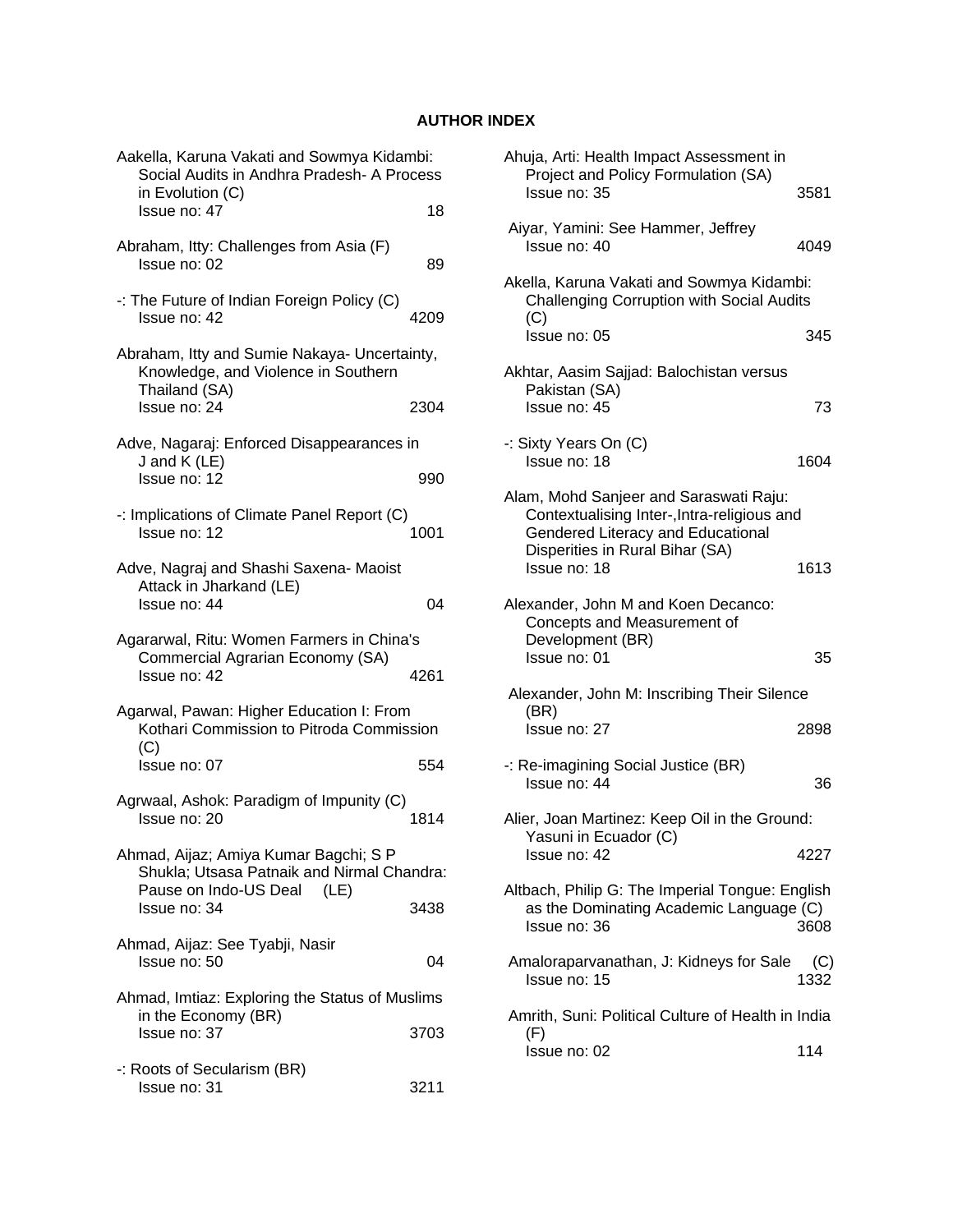| Amruth, M: Silences and the Impossibility of<br>Confabulation after Godhra (F)<br>Issue no: 49                                                                  | 23   |
|-----------------------------------------------------------------------------------------------------------------------------------------------------------------|------|
| Anand, Mukesh and Saswata Chaudhury:<br><b>Government Employment and Employees'</b><br>Compensation: Some Contours for the Sixth<br>Central Pay Commission (SA) |      |
| Issue no: 31                                                                                                                                                    | 3225 |
| Anandakrishnan, M: Higher Education II<br>Critique of Knowledge Commission (C)<br>Issue no: 07                                                                  | 557  |
| Anandhi, S: Women, Work and Abortion (SA)<br>Issue no: 12                                                                                                       | 1054 |
| -: Sex Education Conundrum (C)<br>Issue no: 33                                                                                                                  | 3367 |
| Ananth, Bindu: See Mor, Nachiket<br>Issue no: 13                                                                                                                | 1121 |
| Ananthpur, Kripa: Dynamics of Local<br>Governance in Karnataka (F)<br>Issue no: 08                                                                              | 667  |
| Anil Kumar, V: Why Telengana? Why Now?                                                                                                                          |      |
| (D)<br>Issue no: 09                                                                                                                                             | 790  |
| Anjal Prakash: Challenges of Wate<br>Management (BR)<br>Issue no: 04                                                                                            | 293  |
| Anjali: See Sadhana<br>Issue no: 31                                                                                                                             | 3186 |
| Ansari, Iqbal A: Course of the Law on Riots and                                                                                                                 |      |
| Terror: Tyranny of Labels (C)<br>Issue no: 35                                                                                                                   | 3527 |
| -: Indian Civil Society and Pakistan (LE)<br>Issue no: 52                                                                                                       | 04   |
| Anshuman, V Ravi and S G Badrinath: A<br><b>Framework for a Securities Market Database</b><br>in India (SA)                                                     |      |
| Issue no: 48                                                                                                                                                    | 81   |
| Antony Samy, A and Lokshahi Hakk<br>Sangathana: Anti-democratic Measures<br>(LE)                                                                                |      |
| Issue no: 21                                                                                                                                                    | 1882 |

| ξ      | Anu Kumar: New Lamps for Old: Colonial<br>Experiments with Vernacular Education. Pre-<br>And Post-1857 (F) |      |
|--------|------------------------------------------------------------------------------------------------------------|------|
|        | Issue no: 19                                                                                               | 1710 |
|        | Apte, Hemant: See Barua, Alka<br>Issue no: 44                                                              | 54   |
|        | Apte, Hemant: See Barua, Alka<br>Issue no: 48                                                              | 71   |
|        | Arman, S: See Naved, R T<br>Issue no: 44                                                                   | 63   |
| ı      | Arora, Vibha: Unheard Voices of Protest in<br>Sikkim (C)<br>Issue no: 34                                   | 3451 |
| 7      | Arunava, Sen: The Theory of Mechanism<br>Design: An Overview (C)<br>Issue no: 49                           | 08   |
|        | Asati, Jitendra: Farmers' Situation Bad, but Not<br>Bleak (LE)<br>Issue no: 15                             | 1314 |
|        | Ashutosh Kumar: Punjab Elections<br>(C)                                                                    |      |
|        | Issue no: 22                                                                                               | 2043 |
|        | Ashwin Kumar, A P: Voice behind the Song,<br>Song through the Voice<br>(BR)                                |      |
|        | Issue no: 38                                                                                               | 3847 |
|        | Asokan, S R: Contract Farming<br>(F)<br>Issue no: 07                                                       | 538  |
| J<br>7 | Attari, Sara: See Gupta, Ram Pratap<br>Issue no: 05                                                        | 397  |
|        | Atwal, Jyoti: Revisiting Premchand (SA)<br>Issue no: 18                                                    | 1631 |
|        | Avinash Kumar: See Jodhka, Surinder S<br>Issue no: 43                                                      | 20   |
| е      | Aziz, Abdul: Public Services and People's Audit                                                            |      |
|        | (BR)<br>Issue no: 08                                                                                       | 647  |
|        | Badrinath, S G: See Anshuman, V Ravi<br>Issue no: 48                                                       | 81   |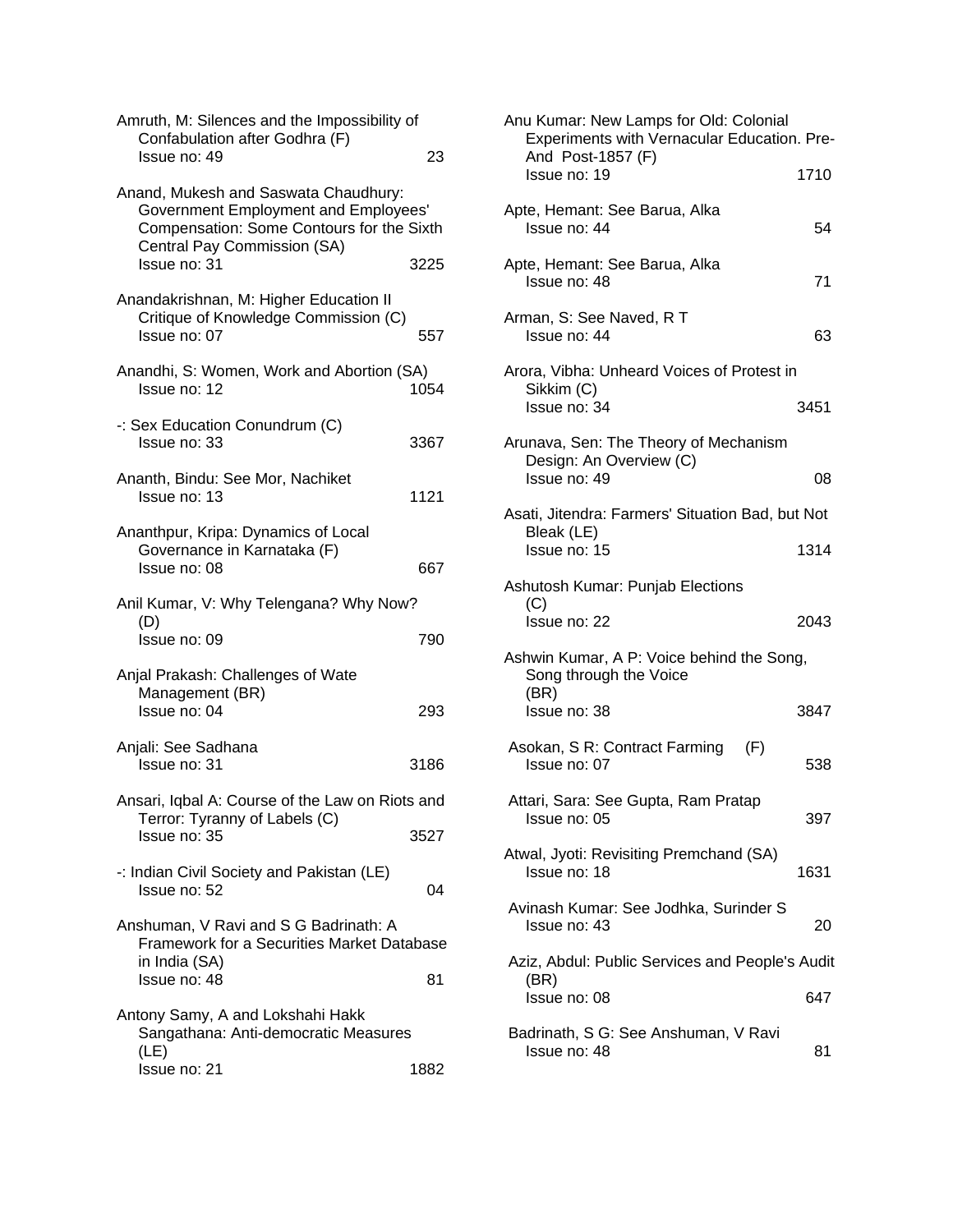| Bagchi, Amaresh: Rethinking Tax Treatment of<br>Capital Gains from Securities (P)                       |      |
|---------------------------------------------------------------------------------------------------------|------|
| Issue no: 04                                                                                            | 287  |
| -: Dividend Taxation Revisited (F)<br>Issue no: 14                                                      | 1263 |
| -: Role of Planning and the Planning<br>Commission in the New Indian Economy:<br>Case for a Review (SA) |      |
| Issue no: 44                                                                                            | 92   |
| -: International Lessons in Goods and Services<br>Tax (BR)<br>Issue no: 45                              | 28   |
| Bagchi, Amiya Kumar et al: On Nandigram                                                                 |      |
| (LE)<br>Issue no: 13                                                                                    | 1066 |
| Bagchi, Amiya Kumar: See Ahmad, Aijaz<br>Issue no: 34                                                   | 3438 |
| Bagla, Pallava: India's New HIV/AIDS Numbers                                                            |      |
| (C)<br>Issue no: 30                                                                                     | 3080 |
| Bahadur Rahut, Dil: Bhutan: Dutch Disease<br>and Possible Alternatives Available (C)<br>Issue no: 22    | 2052 |
| Baixas, Lionel: The Dera Sacha Sauda<br>Controversy and Beyond (SA)<br>Issue no: 40                     | 4059 |
| Baker, Chris: See Phongpaichit, Pasuk<br>Issue no: 50                                                   | 58   |
| Bakht, Farid: Army Entrenches Itself in                                                                 |      |
| Bangladesh (F)<br>Issue no: 29                                                                          | 2991 |
| -: Economic Clouds Gather over Dhaka (F)<br>Issue no: 40                                                | 4024 |
| -: Caught on the Back Foot $(F)$<br>Issue no: 48                                                        | 08   |
| Baksi, Ajay: See Banerjee, Purnendu K<br>Issue no: 37                                                   | 3745 |
| Balagopal, K: Condemn Arrest of Binayak Sen                                                             |      |
| (LE)<br>Issue no: 20                                                                                    | 1794 |

| -: Land Unrest in Andhra Pradesh- I: Ceiling<br>Surpluses and Public Lands (C)                                                          |      |
|-----------------------------------------------------------------------------------------------------------------------------------------|------|
| Issue no: 38                                                                                                                            | 3829 |
| -: Land Unrest in Andhra Pradesh- II: Impact of<br>Grants to Industries (C)                                                             |      |
| Issue no: 39                                                                                                                            | 3906 |
| -: Land Unrest in Andhra Pradesh-III: Illegal<br><b>Acquisition in Tribal Areas</b><br>(C)                                              |      |
| Issue no: 40                                                                                                                            | 4029 |
| Balakrishnan, Pulapre: Higher Education in<br>India: Will `Six Per Cent' Do It?<br>(P)                                                  |      |
| Issue no: 39                                                                                                                            | 3930 |
| -: The Recovery of India: Economic Growth in<br>the Nehru Era (SA)                                                                      |      |
| Issue no: 45                                                                                                                            | 52   |
| Balakrishnan, Pulapre and M Suresh Babu:<br>Trends in Savings, Investment and                                                           |      |
| Consumption (C)<br>Issue no: 18                                                                                                         | 1591 |
| Balakrishnan, Pulapre and M Parameswaran:<br>Understanding Economic Growth in India: A                                                  |      |
| Prerequisite (SA)<br>Issue no: 27                                                                                                       | 2915 |
| -: Understanding Economic Growth in India,                                                                                              |      |
| Further Observations (D)<br>Issue no: 44                                                                                                | 117  |
| Balasubr amanyam, V N and David Sapsford:                                                                                               |      |
| Does India Need a Lot More FDI? (SA)<br>Issue no: 17                                                                                    | 1549 |
| Ballabh, Vishwas: See Balooni, Kulbhushan<br>Issue no: 16                                                                               | 1443 |
| Balooni, Kulbhushan; Vishwas Ballabh and<br>Makoto Inoue: Declining Instituted Collective<br>Management Practices and Forest Quality in |      |
| the Central Himalayas (SA)<br>Issue no: 16                                                                                              | 1443 |
| Bandyopadhyay, Jayanta: Water Systems<br>Management in South Asia (SA)                                                                  |      |
| Issue no: 10                                                                                                                            | 863  |
| Banerjee, Abhijit: Can Information Campaigns<br>Raise Awareness and Local Participation in                                              |      |
| Primary Education (SA)<br>Issue no: 15                                                                                                  | 1365 |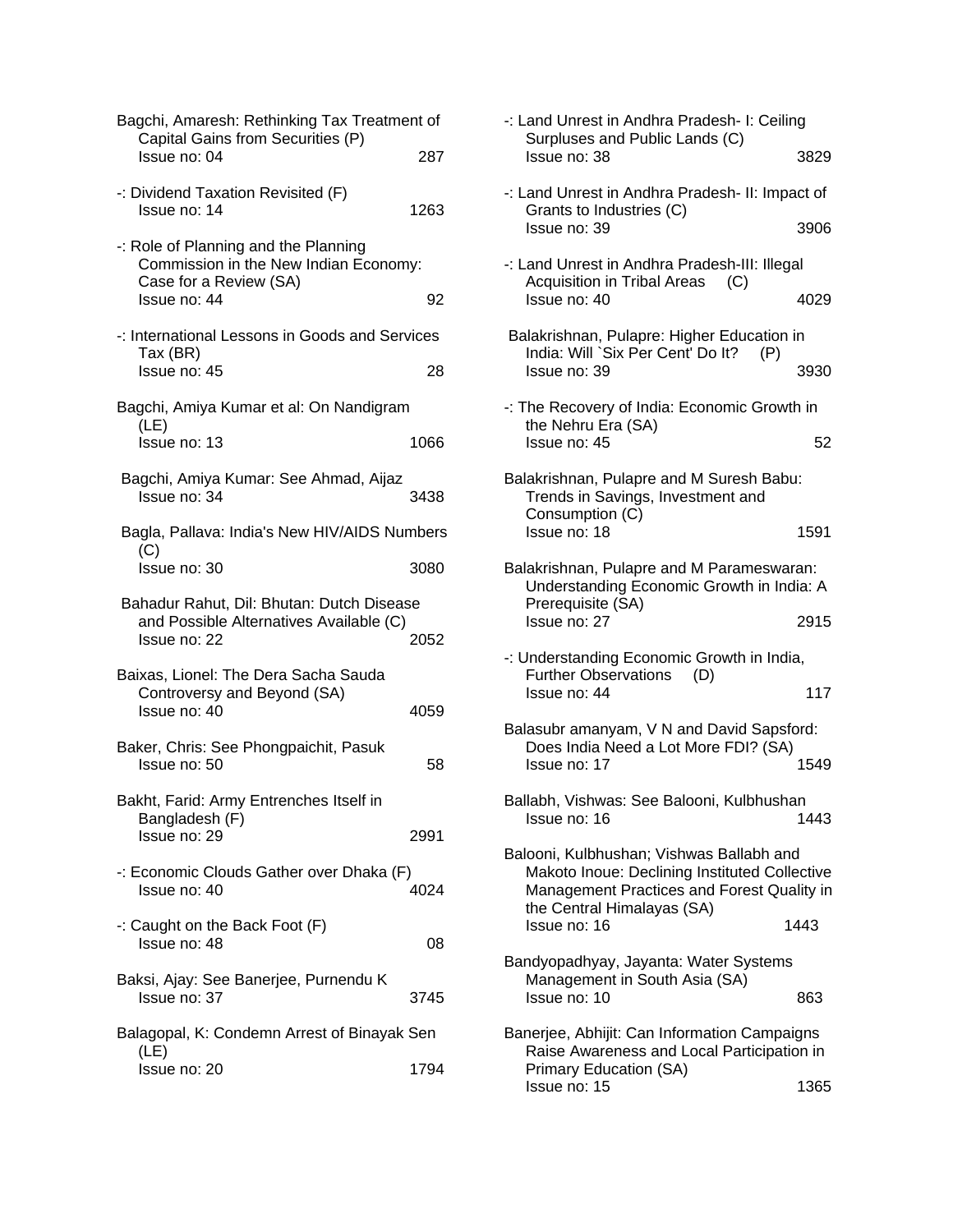| Banerjee, Abhijit Vinayak: Beyond Nandigram:<br>Industrialisation in West Bengal (C)<br>Issue no: 17                                 | 1487        | Barbora, Xonzoi: See Chakravarti, Uma<br>Issue no: 50                                                                                     |
|--------------------------------------------------------------------------------------------------------------------------------------|-------------|-------------------------------------------------------------------------------------------------------------------------------------------|
| Banerjee, Hamadri: Sikh Studies: Then and<br>Now (BR)                                                                                |             | Bardhan, Pranab: Poverty and Inequality in<br>China and India: Elusive Link with<br>Globalisation (P)                                     |
| Issue no: 02                                                                                                                         | 110         | 3<br>Issue no: 38                                                                                                                         |
| Banerjee, Indrashis: See Majumdar, Manabi<br>Issue no: 41                                                                            | 4166        | Barlow, Jon and Lakshmi Subramanian: Mu<br>and Society in North India: From the<br>Mughals to the Mutiny (F)                              |
| Banerjee, Mukulika: Sacred Elections (SA)<br>Issue no: 17                                                                            | 1556        | Issue no: 19<br>1                                                                                                                         |
| Banerjee, Partha Sarathi and Dayabati Roy:<br>Behind the Present Peasant Unrest in West<br>Bengal (C)                                |             | Barman, R B and G P Samanta: Measuring<br><b>Banking Intermediation Services: Issues</b><br>Challenges for India (F)<br>3<br>Issue no: 37 |
| Issue no: 22<br>Banerjee, Purnendu K; Ajay Baksi and<br>Nilanjana Roy: Regrouping of Economic<br>Activities: A Feasibility Study (F) | 2048        | Barnes, Lindsay: Women's Experience of<br>Childbirth in Rural Jharkhand (F)<br>Issue no: 48                                               |
| Issue no: 37<br>Banerjee, Purnendu K: See Bedi, Jatinder S<br>Issue no: 10                                                           | 3745<br>883 | Baru, Sanjaya: The Local and the Global in<br>Hyderabad's Development (P)<br>Issue no: 43                                                 |
| Banerjee, Rahul: Adivasis and Unjust Laws<br>(D)<br>Issue no: 39                                                                     | 4010        | Barua, Alka; Hemant Apte and Pradeep Kur<br>Care and Support of Unmarried Adolesco<br>Girls in Rajasthan (SA)<br>Issue no: 44             |
| Banerjee, Rangan: See More, Chandrarao<br>Issue no: 39                                                                               | 3943        | Barua, Alka and Hemant Apte: Quality of<br>Abortion Care: Perspectives of Clients ar<br>Providers in Jharkhand (F)                        |
| Banerjee, Sumanta: Sex Work (F)<br>Issue no: 06                                                                                      | 454         | Issue no: 48                                                                                                                              |
| -: Moral Betrayal of a Leftist Dream (C)<br>Issue no: 14                                                                             | 1240        | Barua, Alka: See Sethuraman, Kavita<br>Issue no: 44                                                                                       |
| -: Thirty Years after the Emergency (C)<br>Issue no: 31                                                                              | 3193        | Basant, Rakesh: Social, Economic and<br><b>Educational Conditions of Indian Muslims</b><br>(F)<br>Issue no: 10                            |
| : Socialism's Reinventive Capacity (LE)<br>Issue no: 40                                                                              | 4018        | -: Intellectual Property Rights Regimes:<br>Comparison of Pharma Prices in India ar                                                       |
| $\cdot$ : The Importance of Being Che (C)<br>Issue no: 44                                                                            | 13          | Pakistan (SA)<br>Issue no: 39<br>3                                                                                                        |
| Banga, Rashmi and Bishwanath Goldar:<br>Contribution of Services to Output Growth<br>and Productivity in Indian Manufacturing        |             | Basu, Aparna: Story of a `Blue Lotus' (BR)<br>2<br>Issue no: 22                                                                           |
| (SA)<br>Issue no: 26                                                                                                                 | 2769        | Basu, Kaushik: Practicality in Economics (B<br>Issue no: 35<br>3                                                                          |

| gram:       | Barbora, Xonzoi: See Chakravarti, Uma<br>Issue no: 50                                                               | 04   |
|-------------|---------------------------------------------------------------------------------------------------------------------|------|
| 1487        |                                                                                                                     |      |
| nd          | Bardhan, Pranab: Poverty and Inequality in<br>China and India: Elusive Link with<br>Globalisation (P)               |      |
| 110         | Issue no: 38                                                                                                        | 3849 |
| abi<br>4166 | Barlow, Jon and Lakshmi Subramanian: Music<br>and Society in North India: From the<br>Mughals to the Mutiny (F)     |      |
| A)<br>1556  | Issue no: 19                                                                                                        | 1779 |
| oy:<br>West | Barman, R B and G P Samanta: Measuring<br>Banking Intermediation Services: Issues and<br>Challenges for India (F)   |      |
| 2048        | Issue no: 37                                                                                                        | 3754 |
| ١ic         | Barnes, Lindsay: Women's Experience of<br>Childbirth in Rural Jharkhand (F)<br>Issue no: 48                         | 62   |
| 3745        | Baru, Sanjaya: The Local and the Global in<br>Hyderabad's Development (P)                                           |      |
| r S<br>883  | Issue no: 43                                                                                                        | 31   |
| NS          | Barua, Alka; Hemant Apte and Pradeep Kumar:<br>Care and Support of Unmarried Adolescent<br>Girls in Rajasthan (SA)  |      |
| 4010        | Issue no: 44                                                                                                        | 54   |
| Ю<br>3943   | Barua, Alka and Hemant Apte: Quality of<br>Abortion Care: Perspectives of Clients and<br>Providers in Jharkhand (F) |      |
| 454         | Issue no: 48                                                                                                        | 71   |
| 1240        | Barua, Alka: See Sethuraman, Kavita<br>Issue no: 44                                                                 | 79   |
|             | Basant, Rakesh: Social, Economic and<br><b>Educational Conditions of Indian Muslims</b>                             |      |
| 3193        | (F)<br>Issue no: 10                                                                                                 | 828  |
| 4018        | -: Intellectual Property Rights Regimes:<br>Comparison of Pharma Prices in India and<br>Pakistan (SA)               |      |
| 13          | Issue no: 39                                                                                                        | 3969 |
| wth<br>ng   | Basu, Aparna: Story of a `Blue Lotus' (BR)<br>Issue no: 22                                                          | 2073 |
| 2769        | Basu, Kaushik: Practicality in Economics (BR)<br>Issue no: 35                                                       | 3543 |
|             |                                                                                                                     |      |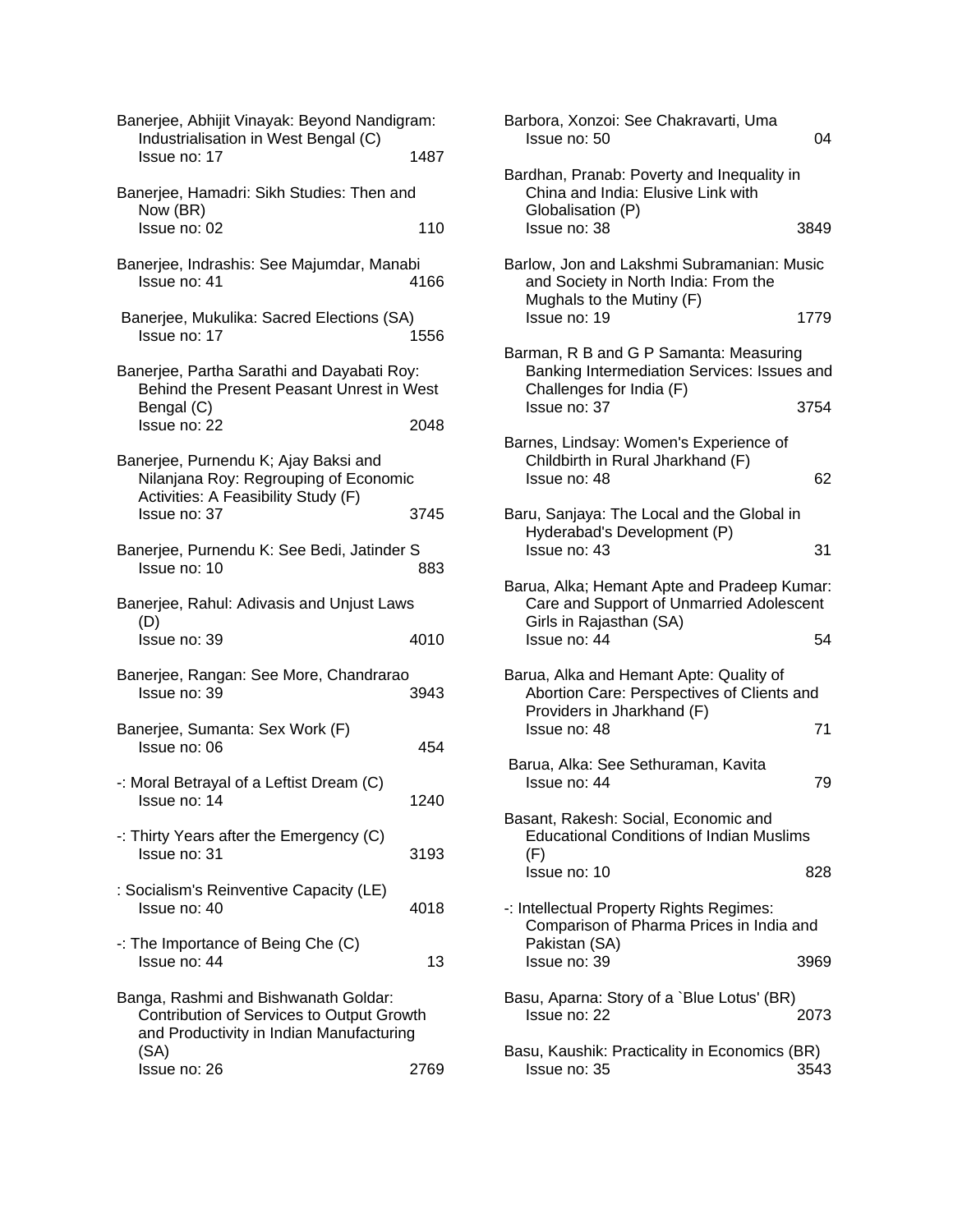| Basu, Pranab Kanti: Political Economy of Land<br>Grab (P)                                                               |      |
|-------------------------------------------------------------------------------------------------------------------------|------|
| Issue no: 14                                                                                                            | 1281 |
| Batra, Amita: South Asia's Free Trade<br>Agreement: Strategies and Options (F)<br>Issue no: 38                          | 3878 |
| Batra, Bikram Jeet: Red Fort Attack Judgment<br>(C)                                                                     |      |
| Issue no: 12                                                                                                            | 1004 |
| -: Wicked Wizard of Oz: Australia, Moti and the<br>Solomon Islands (C)<br>Issue no: 31                                  | 3207 |
| -: Anti-Terror Law and Violence of<br>Jurisprudence (BR)<br>Issue no: 52                                                | 42   |
| Batura, Neha: Development and Policy Space                                                                              |      |
| (BR)<br>Issue no: 05                                                                                                    | 363  |
| Baviskar, Amita: Water Politics (BR)<br>Issue no: 11                                                                    | 939  |
| Baviskar, B S: Cooperatives in Maharashtra:<br>Challenges Ahead (C)                                                     |      |
| Issue no: 42                                                                                                            | 4217 |
| Baxi, Pratiksha: See Chakravarti, Uma<br>Issue no: 50                                                                   | 04   |
| Bedi, Chiranjeev: Errors in Analysis (LE)<br>Issue no: 29                                                               | 3064 |
| Bedi, Jatinder S and Purnendu K Banerjee:<br>Discrepancies and Validation of Indian                                     |      |
| Manufacturing Data (SA)<br>Issue no: 10                                                                                 | 883  |
| Bedi, Tarini: The Dashing Ladies of the Shiv<br>Sena (RA)                                                               |      |
| Issue no: 17                                                                                                            | 1534 |
| Behera, Bhagirath and Pulak Mishra:<br>Acceleration of Agricultural Growth in India:<br>Suggestive Policy Framework (D) |      |
| Issue no: 42                                                                                                            | 4268 |
| Behera, Narendra Kumar: Development and<br>Deprivation (LE)                                                             |      |
| Issue no: 35                                                                                                            | 3588 |
|                                                                                                                         |      |

| -: Higher Education (LE)<br>Issue no: 37                                                                            | 3804 |
|---------------------------------------------------------------------------------------------------------------------|------|
| Bellwinkel-Schempp, Maren: From Bhakti to<br>Buddhism: Ravidas and Ambedkar (SA)<br>Issue no: 23                    | 2177 |
| Bernard D: See Mage, John<br>Issue no: 11                                                                           | 916  |
| Besley, Timothy; Rohini Pande and Vijayendra<br>Rao: Political Economy of Panchayats in<br>South India (F)          |      |
| Issue no: 08                                                                                                        | 661  |
| Beteille, Andre: Classes and Communities<br>(SA)                                                                    |      |
| Issue no: 11                                                                                                        | 945  |
| -: Not Correct (LE)<br>Issue no: 13                                                                                 | 1224 |
| Beteille, Andre; Rajeev Bhargava; Partha<br>Chatterjee; Deepak Nayyar and Romila<br>Thapar: Social Viciousness (LE) |      |
| Issue no: 33                                                                                                        | 3346 |
| Bhadra, Sujato and Siddhartha Guha Ray:<br>Reflections on Nandigram (D)<br>Issue no: 38                             | 3886 |
|                                                                                                                     |      |
| Bhaduri, Amit: Development or Developmental<br>Terrorism? (C)<br>Issue no: 07                                       | 552  |
| -: Alternatives in Industrialisation (C)<br>Issue no: 18                                                            | 1597 |
| Bhaduri, Amit: See Chakravarty, Sumit<br>Issue no: 45                                                               | 04   |
| Bhaduri, Madhu: The Contempt of Evidence                                                                            |      |
| (C)<br>Issue no: 41                                                                                                 | 4097 |
| Bhaduri, Madhu: See Chakravarty, Sumit<br>Issue no: 45                                                              | 04   |
| Bhagat, R B: Caste Census: Looking Back,                                                                            |      |
| Looking Forward (C)<br>Issue no: 21                                                                                 | 1902 |
| Bhalla, Priya: Impact of Declining Groundwater<br>Levels on Acreage Allocation in Haryanam                          |      |
| (SA)<br>Issue no: 26                                                                                                | 2701 |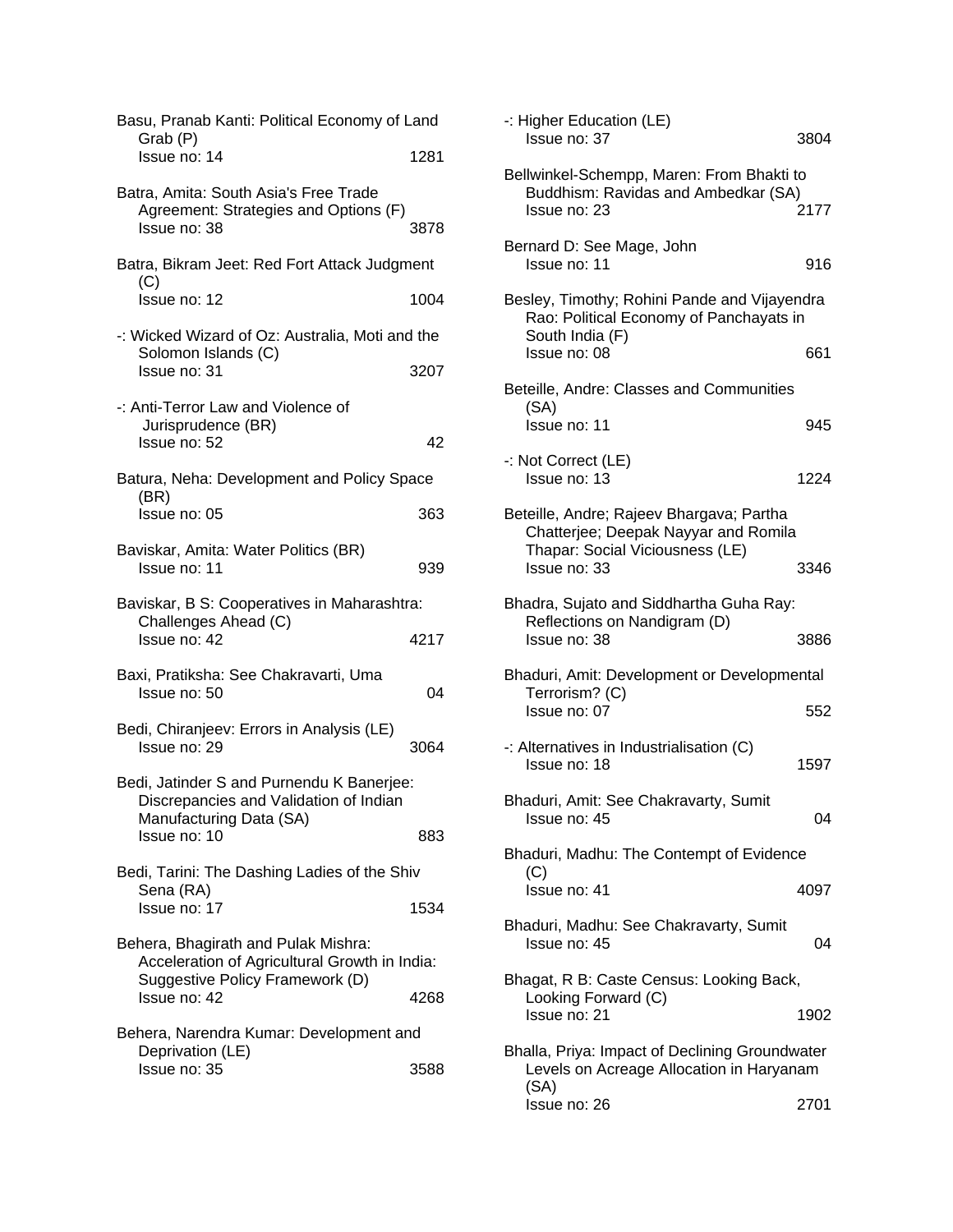| Bhambhri, C P: Classes and Communities: A<br>Comment (D)<br>Issue no: 24                                                                               | 2353 |
|--------------------------------------------------------------------------------------------------------------------------------------------------------|------|
| Bhanu, Vinod: Making the Indian Budget (C)<br>Issue no: 13                                                                                             | 1079 |
| -: Recall of Parliamentarians: A Prospective<br>Accountability (C)<br>Issue no: 52                                                                     | 20   |
| Bharadwaj, Anshu: Carbon Counting (C)<br>Issue no: 50                                                                                                  | 13   |
| Bharathi, Mudunuri: Lack of Linkages (LE)<br>Issue no: 49                                                                                              | 04   |
| Bhargava, Pushpa M: Revamping Higher<br>Education (D)<br>Issue no: 29                                                                                  | 3060 |
| Bhargava, Rajeev: See Beteille, Andre<br>Issue no: 33                                                                                                  | 3346 |
| Bhat, P N Mari and A J Francis Zavier: Factors<br>Influencing the Use of Prenatal Diagnostic<br>Techniques and the Sex Ratio at Birth in<br>India (SA) |      |
| Issue no: 24                                                                                                                                           | 2292 |
| Bhattacharjea, Ajit: Tryst with Destiny (C)<br>Issue no: 32                                                                                            | 3278 |
| Bhattacharya, Himadri: Commodity Derivatives                                                                                                           |      |
| Market in India (F)<br>Issue no: 13                                                                                                                    | 1151 |
| Bhattacharya, Malini: Nandigram and the<br>Question of Development (C)<br>Issue no: 21                                                                 | 1895 |
| -: Coercion in Nandigram (LE)<br>Issue no: 45                                                                                                          | 04   |
| Bhattacharyya, Maumita and Sudipta<br>Bhattacharyya: Agrarian Impasse in West<br>Bengal in the Liberalisation Era (SA)<br>Issue no: 52                 | 65   |
| Bhattacharyya, Sudipta: See Bhattacharyya,<br>Maumita<br>Issue no: 52                                                                                  | 65   |
| Bhoothalingam, Ravi: For a Harmonious<br>Resolution of the Tibetan Question (P)<br>Issue no: 33                                                        | 3383 |

| Bhushan, Prashant: Securing Judicial<br>Accountability: Towards an Independent<br>Commission (C)      |      |
|-------------------------------------------------------------------------------------------------------|------|
| Issue no: 43                                                                                          | 14   |
| Bhushan, Prashant: See Chakravarty, Sumit<br>Issue no: 45                                             | 04   |
| Bhushan, Shanti: See Tahiliani, R H<br>Issue no: 44                                                   | 04   |
| Biau, Daniel: Chinese Cities, Indian Cities: A                                                        |      |
| Telling Contrast (C)<br>Issue no: 33                                                                  | 3369 |
| Binnendijk, Erika: See Danis, Marion<br>Issue no: 32                                                  | 3331 |
| Biswas, Anirban: Land Acquisition in West                                                             |      |
| Bengal (LE)<br>Issue no: 25                                                                           | 2462 |
| Biswas, Moinak: See Devi, Mahashweta<br>Issue no: 48                                                  | 04   |
| Biswas, Prasenjit: Imagined Empowerment                                                               |      |
| (LE)<br>Issue no: 51                                                                                  | 04   |
| Blackburn, Robin: Case for a Global Pension                                                           |      |
| and Youth Grant (F)<br>Issue no: 29                                                                   | 3023 |
| Bond, David: Comparing Conflict (D)<br>Issue no: 41                                                   | 4186 |
| Bose, Ashish: Speeding up Reduction in<br>Maternal Mortality: Chasing of a Mirage (C)<br>Issue no: 03 | 206  |
| -: Beyond Population Projections: Growing                                                             |      |
| North-South Disparity (C)<br>Issue no: 15                                                             | 1327 |
| -: India's Disturbing Health Card<br>(C)                                                              |      |
| Issue no: 50                                                                                          | 10   |
| Bose, Deb Kumar: Land Acquisition in West                                                             |      |
| Bengal (D)<br>Issue no: 17                                                                            | 1574 |
| Bose, Prasenjit: Left Opposition: Some                                                                |      |
| Clarifications (LE)<br>Issue no: 38                                                                   | 3810 |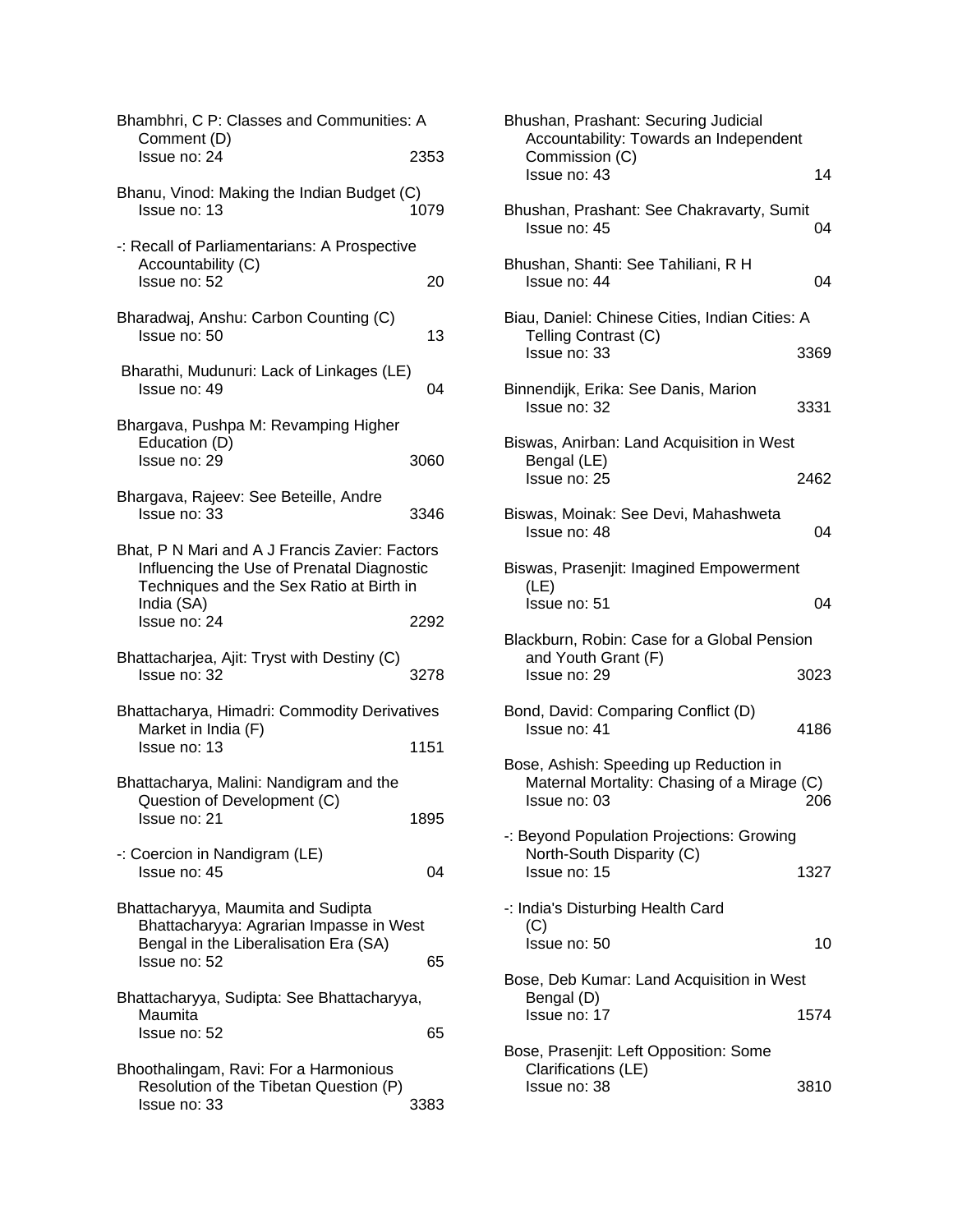| Bose, Sarmila: Losing the Victims: Problems of<br>Using Women as Weapons in Recounting<br>the Bangladesh War (SA)                            |      |
|----------------------------------------------------------------------------------------------------------------------------------------------|------|
| Issue no: 38                                                                                                                                 | 3864 |
| Burte, Himanshu: The Gandhi of Spatial Delight<br>(C)                                                                                        |      |
| Issue no: 18                                                                                                                                 | 1606 |
| Butalia, Urvashi: The Sindhi Identity (BR)<br>Issue no: 18                                                                                   | 1611 |
| Butalia, Urvashi: See Chakravarti, Uma<br>Issue no: 50                                                                                       | 04   |
| Byapari, Manoranjan: Is There Dalit Writing in<br>Bangla? (P)                                                                                |      |
| Issue no: 41                                                                                                                                 | 4116 |
| Cernea, Michael M: Financing for Development:<br>Benefit-sharing Mechanism in Population<br>Resettlement (SA)                                |      |
| Issue no: 12                                                                                                                                 | 1033 |
| Chakarvatri, Anand and Uma Chakravarty:<br>CPI(M) and the Agrarian Underclass (LE)<br>Issue no: 11                                           | 898  |
| Chakrababorty, A B and Abhiman Das:<br>Banking Sector's Output in National<br>Accounts: Measurement Issues (F)<br>Issue no: 37               | 3764 |
| Chakrabarti, Anjan and Byasdeb Dasgupta:<br>Disinterring the Report of National<br><b>Commission on Labour: Marxist</b><br>Perspectives (RA) |      |
| Issue no: 21                                                                                                                                 | 1958 |
| Chakrabarti, Manali: Labour and Closure of a<br>Mill: Lives of Workers of a Closed Factory in<br>Kanupr (SA)                                 |      |
| Issue no: 21                                                                                                                                 | 1942 |
| Chakrabarty, Dipesh: Remembering 1857: An<br>Introductory Note (F)                                                                           |      |
| Issue no: 19                                                                                                                                 | 1692 |
| Chakrabarty, Dipesh: See Majumdar, Rochona<br>Issue no: 19                                                                                   | 1771 |
| Chakraborty, Debashis: See Chakraborty, Pavel<br>Issue no: 19                                                                                | 1669 |
|                                                                                                                                              |      |

| Chakraborty, Pavel and Debashis Chakraborty:<br>Environmental Regulations and Indian<br>Leather Industry (C)                                                                                                              |      |
|---------------------------------------------------------------------------------------------------------------------------------------------------------------------------------------------------------------------------|------|
| Issue no: 19                                                                                                                                                                                                              | 1669 |
| Chakraborty, Pinaki: Implementation of<br><b>Employment Guarantee: A Preliminary</b><br>Appraisal (C)<br>Issue no: 07                                                                                                     | 548  |
| Chakravarti, Anand: State Captive to Private                                                                                                                                                                              |      |
| Interests (LE)<br>Issue no: 22                                                                                                                                                                                            | 2030 |
| Chakravarti, Anand: See Chakravarti, Uma<br>Issue no: 50                                                                                                                                                                  | 04   |
| Chakravarti, Uma; Urvashi Butalia; Pratiksha<br>Baxi; Xonzoi Barbora; Ashley Tellis; Anand<br>Chakravarti; Mohinder Singh; N R Levin and<br>Sarovar Zaidi: Rape Culture (LE)                                              |      |
| Issue no: 50                                                                                                                                                                                                              | 04   |
| Chakravarty, Deepita: Banking on Themselves<br>(BR)                                                                                                                                                                       |      |
| Issue no: 03                                                                                                                                                                                                              | 219  |
| Chakravarty, Sumit; Meher Engineer; Prashant<br>Bhushan; Arvind Kejriwal; Amit Bhaduri;<br>Sumit Sarkar; Manoranjan Mohanty;<br>Ramaswamy R Iyer; Madhu Bhaduri and<br>Achin Vanaik: Shameful Events (LE)<br>Issue no: 45 | 04   |
| Chakravarty, Uma: See Chakarvatri, Anand<br>Issue no: 11                                                                                                                                                                  | 898  |
| Chakravorty, Uma: See Devi, Mahashweta<br>Issue no: 48                                                                                                                                                                    | 04   |
| Chanana, Karuna: Globalisation, Higher<br>Education and Gender (SA)<br>Issue no: 07                                                                                                                                       | 590  |
| Chand, Ramesh: Demand for Foodgrains<br>(C)<br>Issue no: 52                                                                                                                                                               | 10   |
| Chand, Ramesh; S S Raju and L M Pandey:<br>Growth Crisis in Agriculture (SA)<br>Issue no: 26                                                                                                                              | 2528 |
| Chand, Ramesh: Wheat Supply, Price<br>Prospects, and Food Security (C)<br>Issue no: 19                                                                                                                                    | 1659 |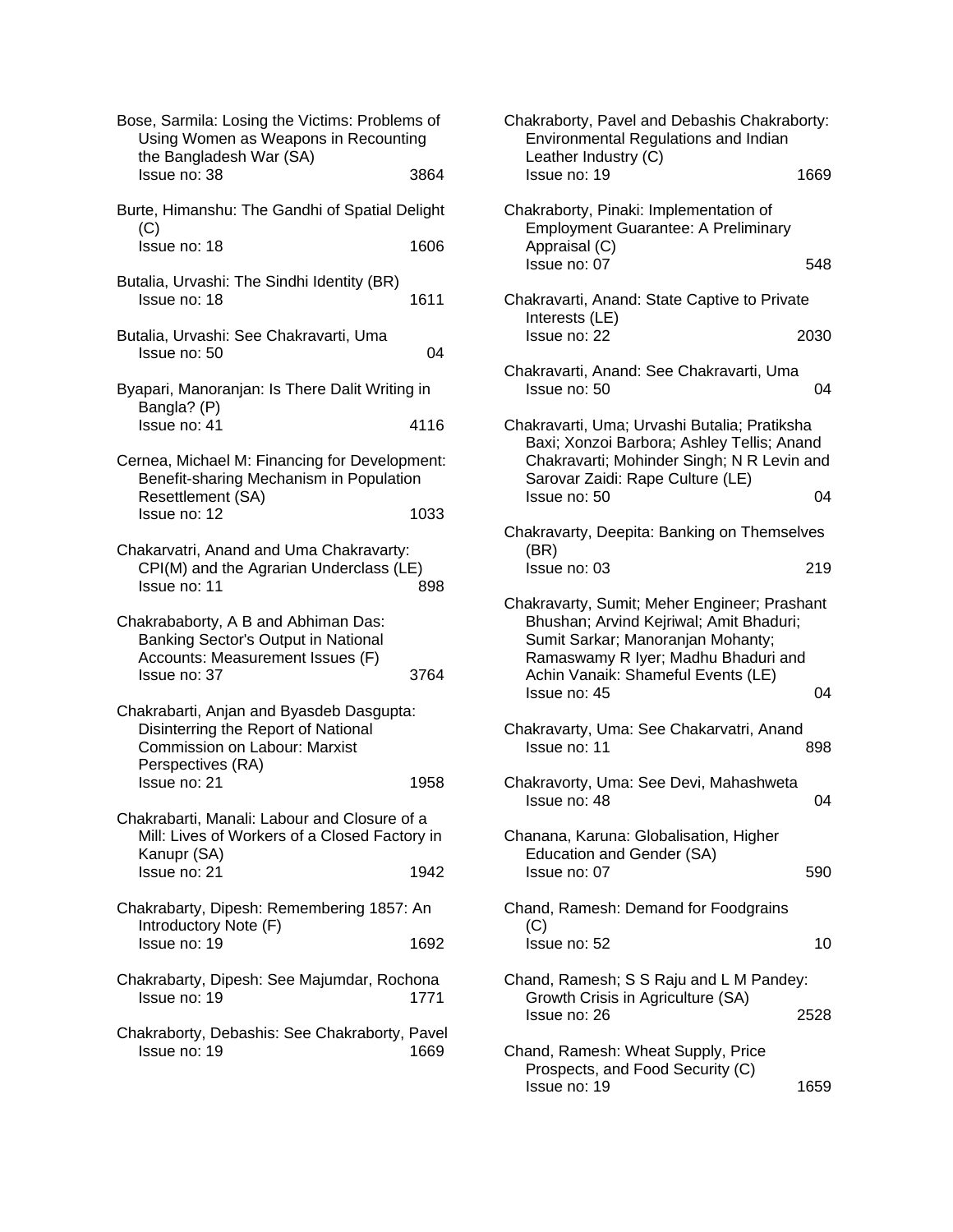| -: Wheat Import and Price Outlook for 2007-08:<br>Separating the Grain from the Chaff (C)<br>Issue no: 31                  | 3196 |
|----------------------------------------------------------------------------------------------------------------------------|------|
| Chand, Ramesh: See Raju, S S<br>Issue no: 21                                                                               | 1905 |
| Chandavarkar, Anand: Economics and<br>Philosophy: Interface and Agenda (SA)<br>Issue no: 03                                | 221  |
| Chandavarkar, Anand: Modern India's Pioneer<br>Economic Adviser (F)<br>Issue no: 51                                        | 65   |
| Chandhoke, Neera: Global Civil Society and<br>Global Justice (P)<br>Issue no: 29                                           | 3016 |
| -: Centrality of the Political Once Again (RA)<br>Issue no: 34                                                             | 3459 |
| -: A Disappointing Exploration (BR)<br>Issue no: 50                                                                        | 26   |
| Chandhoke, Neera; Praveen Priyadarshi; Silky<br>Tyagi and Neha Khanna: The Displaced of<br>Ahmedabad (C)<br>Issue no: 43   | 10   |
| Chandra, Nirmal: See Ahmad, Aijaz<br>Issue no: 34                                                                          | 3438 |
| Chandrasekhar, C P: Private Equity: A New<br>Role for Finance? (F)<br>Issue no: 13                                         | 1136 |
| -: Continuity or Change? Finance Capital in<br>Developing Countries a Decade after the<br>Asian Crisis (F)<br>Issue no: 50 | 36   |
| Chandrashekar, C: Indian Space Effort (BR)<br>Issue no: 19                                                                 | 1682 |
| Chathukulam, Jos: Only 100 Days of Work in<br>NREGA? (LE)<br>Issue no: 52                                                  | 122  |
| Chatterjee, Partha: CSSSC-Papiya Ghosh<br>Memorial Fund (LE)<br>Issue no: 35                                               | 3518 |
| Chatterjee, Partha: See Beteille, Andre<br>Issue no: 33                                                                    | 3346 |

| Chatterjee, Sushmita; Kishore K Dhavala and M<br>N Murty: Estimating Cost of Air Pollution<br>Abatement for Road Transport in India (SA)<br>Issue no: 36 | 3662 |
|----------------------------------------------------------------------------------------------------------------------------------------------------------|------|
| Chatterjee, Tania: See Khasnabis, Ratan<br>Issue no: 22                                                                                                  | 2091 |
| Chattopadhyay, Paresh: Comintern and Indian<br>Communism (BR)<br>Issue no: 26                                                                            | 2505 |
| Chattopadhyay, Paresh: Neither (Neo)<br>Liberalism Nor Party-State (D)<br>Issue no: 27                                                                   | 2969 |
| Chattopadhyay, Saumen: Exploring Alternative<br>Sources of Financing Higher Education (SA)<br>Issue no: 42                                               | 4251 |
| Chaudhuri, Amiya K: Lesson of Mayawati's<br>Coalition (LE)<br>Issue no: 25                                                                               | 2471 |
| Chaudhuri, Dipanjan Rai and Satya Sivaraman:<br>Nandigram: Six Months Later (C)<br>Issue no: 41                                                          | 4103 |
| Chaudhury, Saswata: See Anand, Mukesh<br>Issue no: 31                                                                                                    | 3225 |
| Chavan Pallavi: Access to Bank Credit:<br>Implications for Dalit Rural Households (F)<br>Issue no: 31                                                    | 3219 |
| Chavan, Deepti: See Kapadia-Kundu, Nandita<br>Issue no: 44                                                                                               | 71   |
| Chavan, Pallavi: See Ramakumar, R<br>Issue no: 52                                                                                                        | 57   |
| Chelliah, Raja J and K R Shanmugam: Strategy<br>for Poverty Reduction and Narrowing<br>Regional Disparities (P)                                          |      |
| Issue no: 34                                                                                                                                             | 3475 |
| Chenoy, Anuradha M: Accounts of the Russian<br>Transition (BR)                                                                                           |      |
| Issue no: 36                                                                                                                                             | 3617 |
| Chenoy, Anuradha M: See Chenoy, Kamal<br>Mitra                                                                                                           |      |
| Issue no: 35                                                                                                                                             | 3547 |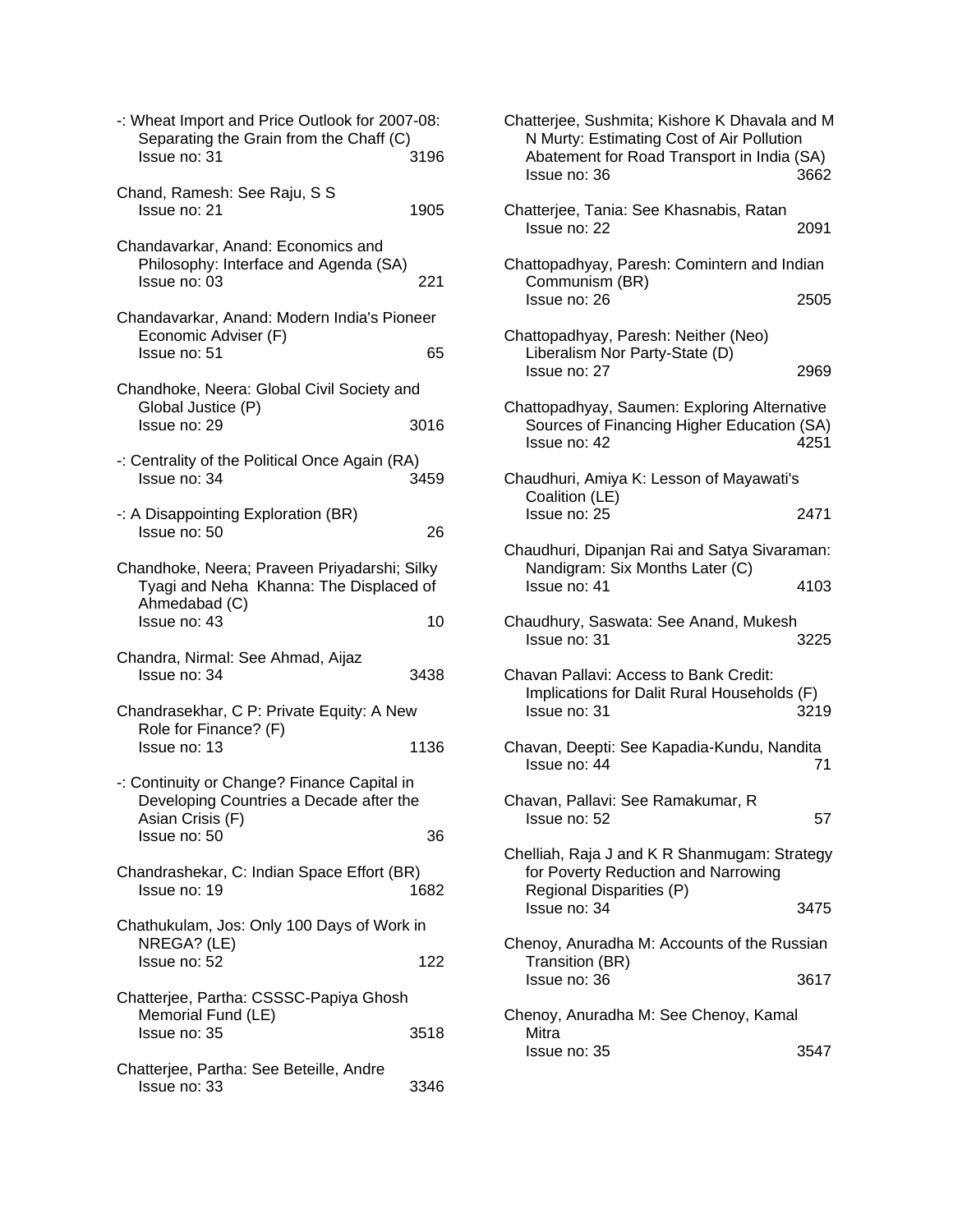| Chenoy, Kamal Mitra and Anuradha M Chenoy:<br>India's Foreign Policy Shifts and the<br>Calculus of Power (P)<br>Issue no: 35 | 3547 | Damodaran, Harish and Harvir Singh: Sugar<br>Industry in Uttar Pradesh: Rise, Decline ar<br>Revival (SA)<br>Issue no: 39         | 39              |
|------------------------------------------------------------------------------------------------------------------------------|------|----------------------------------------------------------------------------------------------------------------------------------|-----------------|
|                                                                                                                              |      |                                                                                                                                  |                 |
| Chhabra, Rami: More on Sonagachi (LE)<br>Issue no: 18                                                                        | 1582 | Danis, Marion; Erika Binnendijk; Sukumar<br>Vellakkal; Alexander Ost; Ruth Koren and<br>David M Dror: Eliciting Health Insurance |                 |
| Chhabra, Rami: National AIDS Control<br>Programme: A Critique (P)                                                            |      | Benefit Choices of Low Income Groups<br>(SA)                                                                                     |                 |
| Issue no: 02                                                                                                                 | 103  | Issue no: 32                                                                                                                     | 33              |
| Chidambaranatham, M: See Premchander,<br>Smita                                                                               |      | Das, Abhiman: See Chakrababorty, A B<br>Issue no: 37                                                                             | 37              |
| Issue no: 12                                                                                                                 | 1006 | Das, Amarendra: How Far Have We Come in                                                                                          |                 |
| Chithelen, Ignatius: Central Banks and<br>Speculative Froth (F)<br>Issue no: 47                                              | 43   | Sarva Siksha Abhiyan? (C)<br>Issue no: 01                                                                                        |                 |
|                                                                                                                              |      | Das, Bhagirath Lal: Angers in the Dark Alleys                                                                                    |                 |
| Chitkara, Sunita: See Sharma, Rajiv<br>Issue no: 37                                                                          | 3727 | Doha Round (C)<br>Issue no: 08                                                                                                   | 6.              |
|                                                                                                                              |      |                                                                                                                                  |                 |
| Chomsky, Noam et al.: Release Binayak Sen,                                                                                   |      | Das, Kasturi: Towards a Smoother Transition<br>Organic Farming (C)                                                               |                 |
| Repeal Chhattisgarh Act (LE)<br>Issue no: 26                                                                                 | 2478 | Issue no: 24                                                                                                                     | 22 <sub>1</sub> |
| Choudhary, Neetu and D Parthasarthy: Gender,<br>Work and Household Food Security (SA)                                        |      | Das, Mausumi: Development Strategy and<br>Rural Employment (BR)                                                                  |                 |
| Issue no: 06                                                                                                                 | 523  | Issue no: 11                                                                                                                     | 9.              |
| Chowdhury, S: See Naved, R T                                                                                                 |      | Das, Samantak; Dripto Mukhopadhyay and                                                                                           |                 |
| Issue no: 44                                                                                                                 | 63   | Sanjib Pohit: Role of Economic Instrument<br>in Mitigating Carbon Emissions (SA)                                                 |                 |
| Chowdhury, Vinod: Papiya Ghosh (LE)                                                                                          |      | Issue no: 24                                                                                                                     | 22              |
| Issue no: 06                                                                                                                 | 532  | Das, Suranjan: Behind the Blackened Faces:                                                                                       |                 |
| Cohen, Laurie and Amal El-Sawad: Accounting<br>for `Us' and `Them': Indian and UK                                            |      | The 19th Century Bengali Dacoits (SA)<br>Issue no: 35                                                                            | 35 <sup>2</sup> |
| <b>Customer Service Workers Reflection on</b><br>Offshoring (RA)                                                             |      | Das, Vidhya and Pramod Pradhan: Illusions o                                                                                      |                 |
| Issue no: 21                                                                                                                 | 1951 | Change (C)<br>Issue no: 32                                                                                                       | 32i             |
| D'Mello: See Mage, John                                                                                                      |      |                                                                                                                                  |                 |
| Issue no: 11                                                                                                                 | 916  | Das, Vidya: Irrelevance of Children's Day (C)<br>Issue no: 01                                                                    | 1!              |
| D'Souza, Rohan: Water as Dispute and Conflict                                                                                |      |                                                                                                                                  |                 |
| (BR)<br>Issue no: 16                                                                                                         | 1431 | Dasgupta, Sabyasachi: The Rebel Army in<br>1857: At the Vanguard of War of<br>Independence or Tyranny of Arms (F)                |                 |
| Dabir, Neela and Mohua Nigudkar: Child                                                                                       |      | Issue no: 19                                                                                                                     | 17 <sub>2</sub> |
| Abuse: Confronting Reality (C)<br>Issue no: 27                                                                               | 2863 | Dasgupta, A K: Mohit Sen (LE)<br>Issue no: 30                                                                                    | 30 <sup>°</sup> |
| Daechsel, Markus: The State of Urdu (BR)                                                                                     |      |                                                                                                                                  |                 |
| Issue no: 17                                                                                                                 | 1506 |                                                                                                                                  |                 |

| enoy:                | Damodaran, Harish and Harvir Singh: Sugar<br>Industry in Uttar Pradesh: Rise, Decline and<br>Revival (SA)                                                                        |      |
|----------------------|----------------------------------------------------------------------------------------------------------------------------------------------------------------------------------|------|
| 3547                 | Issue no: 39                                                                                                                                                                     | 3952 |
| 1582                 | Danis, Marion; Erika Binnendijk; Sukumar<br>Vellakkal; Alexander Ost; Ruth Koren and<br>David M Dror: Eliciting Health Insurance<br>Benefit Choices of Low Income Groups<br>(SA) |      |
| 103                  | Issue no: 32                                                                                                                                                                     | 3331 |
| ۱r,                  | Das, Abhiman: See Chakrababorty, A B<br>Issue no: 37                                                                                                                             | 3764 |
| 1006                 | Das, Amarendra: How Far Have We Come in<br>Sarva Siksha Abhiyan? (C)                                                                                                             |      |
| 43                   | Issue no: 01                                                                                                                                                                     | 21   |
|                      | Das, Bhagirath Lal: Angers in the Dark Alleys:<br>Doha Round (C)                                                                                                                 |      |
| 3727                 | Issue no: 08                                                                                                                                                                     | 627  |
| Sen,                 | Das, Kasturi: Towards a Smoother Transition to<br>Organic Farming (C)                                                                                                            |      |
| 2478                 | Issue no: 24                                                                                                                                                                     | 2243 |
| ender,<br>iA)<br>523 | Das, Mausumi: Development Strategy and<br>Rural Employment (BR)<br>Issue no: 11                                                                                                  | 938  |
|                      |                                                                                                                                                                                  |      |
| 63                   | Das, Samantak; Dripto Mukhopadhyay and<br>Sanjib Pohit: Role of Economic Instruments<br>in Mitigating Carbon Emissions (SA)                                                      |      |
| 532                  | Issue no: 24                                                                                                                                                                     | 2284 |
| unting               | Das, Suranjan: Behind the Blackened Faces:<br>The 19th Century Bengali Dacoits (SA)                                                                                              |      |
|                      | $l$ ssue no: 35                                                                                                                                                                  | 3573 |
| on                   | Das, Vidhya and Pramod Pradhan: Illusions of                                                                                                                                     |      |
| 1951                 | Change (C)<br>Issue no: 32                                                                                                                                                       | 3283 |
| 916                  | Das, Vidya: Irrelevance of Children's Day (C)<br>Issue no: 01                                                                                                                    | 15   |
| onflict              |                                                                                                                                                                                  |      |
| 1431                 | Dasgupta, Sabyasachi: The Rebel Army in<br>1857: At the Vanguard of War of<br>Independence or Tyranny of Arms (F)<br>Issue no: 19                                                | 1729 |
| 2863                 | Dasgupta, A K: Mohit Sen (LE)<br>Issue no: 30                                                                                                                                    | 3070 |
|                      |                                                                                                                                                                                  |      |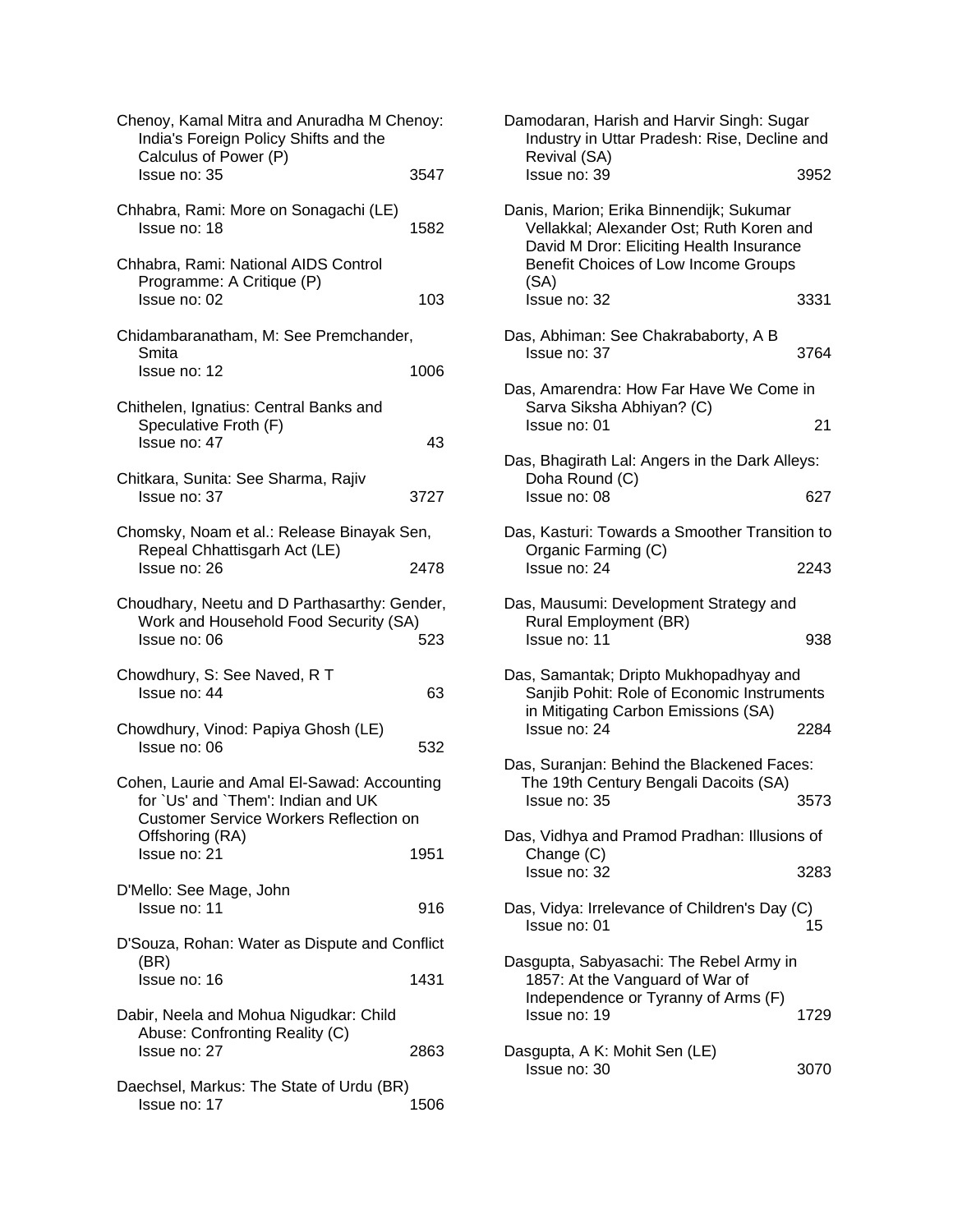| Dasgupta, A K: Through the Eyes of Police                                                                                     |      |
|-------------------------------------------------------------------------------------------------------------------------------|------|
| (LE)<br>Issue no: 41                                                                                                          | 4086 |
| Dasgupta, Amrita: Floods and Poverty Traps:<br>Evidence from Bangladesh (SA)                                                  |      |
| Issue no: 30                                                                                                                  | 3166 |
| Dasgupta, Byasdeb: See Chakrabarti, Anjan<br>Issue no: 21                                                                     | 1958 |
| Dasgupta, Dipankar: Remembering Dipak<br>Banerjee (C)                                                                         |      |
| Issue no: 16                                                                                                                  | 1416 |
| Dasgupta, Monica; Samuel H Preston;<br>Vijayendra Rao and T V Sekher: P N Mari<br><b>Bhat: An Intellectual Tribute</b><br>(C) |      |
| Issue no: 36                                                                                                                  | 3611 |
| Dasgupta, Rajaram and M Thomas Paul:<br>Banking and Financial Policy: An<br>Independent View (F)                              |      |
| Issue no: 13                                                                                                                  | 1196 |
| Dasgupta, Rajashri: Why Did Rizwanur<br>Rehman Have to Die? (C)<br>Issue no: 42                                               | 4213 |
| Datar, Chhaya: Failure of National Rural<br><b>Employment Guarantee Scheme in</b><br>Maharashtra (C)                          |      |
| Issue no: 34                                                                                                                  | 3454 |
| Datar, M K: Whither Bank Holding Companies?<br>(C)                                                                            |      |
| Issue no: 41                                                                                                                  | 4101 |
| Date, Vidyadhar: Politics of Shivaji: The James<br>Laine Affair (C)                                                           |      |
| Issue no: 20                                                                                                                  | 1812 |
| Date, Vidyadhar: What Quality of Life in Our<br>Cities? (C)                                                                   |      |
| Issue no: 50                                                                                                                  | 23   |
| Datla, Kavita: The Problem with Schools<br>(BR)<br>Issue no: 31                                                               | 3209 |
| Datta Ray, S: Closure of Factories in West                                                                                    |      |
| Bengal (LE)<br>Issue no: 26                                                                                                   | 2839 |
| Deb Roy, Rohan: Mal-areas of Health (F)<br>Issue no: 02                                                                       | 122  |

| Deb, Sharmishtha and Meenakshi Rajeev:<br>Banking on `Baniyas' for Credit (C)<br>Issue no: 04                                                                                          | 281  |
|----------------------------------------------------------------------------------------------------------------------------------------------------------------------------------------|------|
| Debnath, B: Resettlement and Rehabilitation<br>(LE)                                                                                                                                    |      |
| Issue no: 32                                                                                                                                                                           | 3340 |
| Decanco, Koen: See Alexander, John M<br>Issue no: 01                                                                                                                                   | 35   |
| Desai, Kaivalya; Vineet Jain; Rahul Pandey; P<br>Srikant and Upmanyu Trivedi: Rehabilitation<br>of the Indira Sagar Pariyojana Displaced (F)<br>Issue no: 51                           | 27   |
| Deshpande, Anirudh: Indian Cinema and the<br>Bourgeois Nation State (SA)<br>Issue no: 50                                                                                               | 95   |
| Deshpande, Ashwini and Katherine Newman:<br>Where the Path Leads: The Role of Caste in<br><b>Post-University Employment Expectations</b><br>(F)                                        |      |
| Issue no: 41                                                                                                                                                                           | 4133 |
| Deshpande, G P: History as Biography of<br>Nationality (BR)<br>Issue no: 38                                                                                                            | 3846 |
| Dev, S Mahendra and C Ravi: Poverty and<br>Inequality: All-India and States, 1983-2005                                                                                                 |      |
| (SA)<br>Issue no: 06                                                                                                                                                                   | 509  |
| Devi, K G Gayathri: Telangana/s of Karnataka<br>(D)                                                                                                                                    |      |
| Issue no: 17                                                                                                                                                                           | 1573 |
| Devi, Mahashweta; Arundhati Roy; Sumit<br>Sarkar; Uma Chakravorty; Tanika Sarkar;<br>Moinak Biswas; Nivedita Menon and Aditya<br>Nigam: Reading Nandigram Wrongly (LE)<br>Issue no: 48 | 04   |
| Devi, Monimala: Economic History of Nepali<br>Migration and Settlement in Assam (C)<br>Issue no: 29                                                                                    | 3005 |
| Devika, J: Fears of Contagion?: Depoliticisation<br>and Recent Conflicts Over Politics in Kerala<br>(SA)                                                                               |      |
| Issue no: 25                                                                                                                                                                           | 2465 |
| Dey, Bharati: Incorrect Criticism (LE)<br>Issue no: 10                                                                                                                                 | 798  |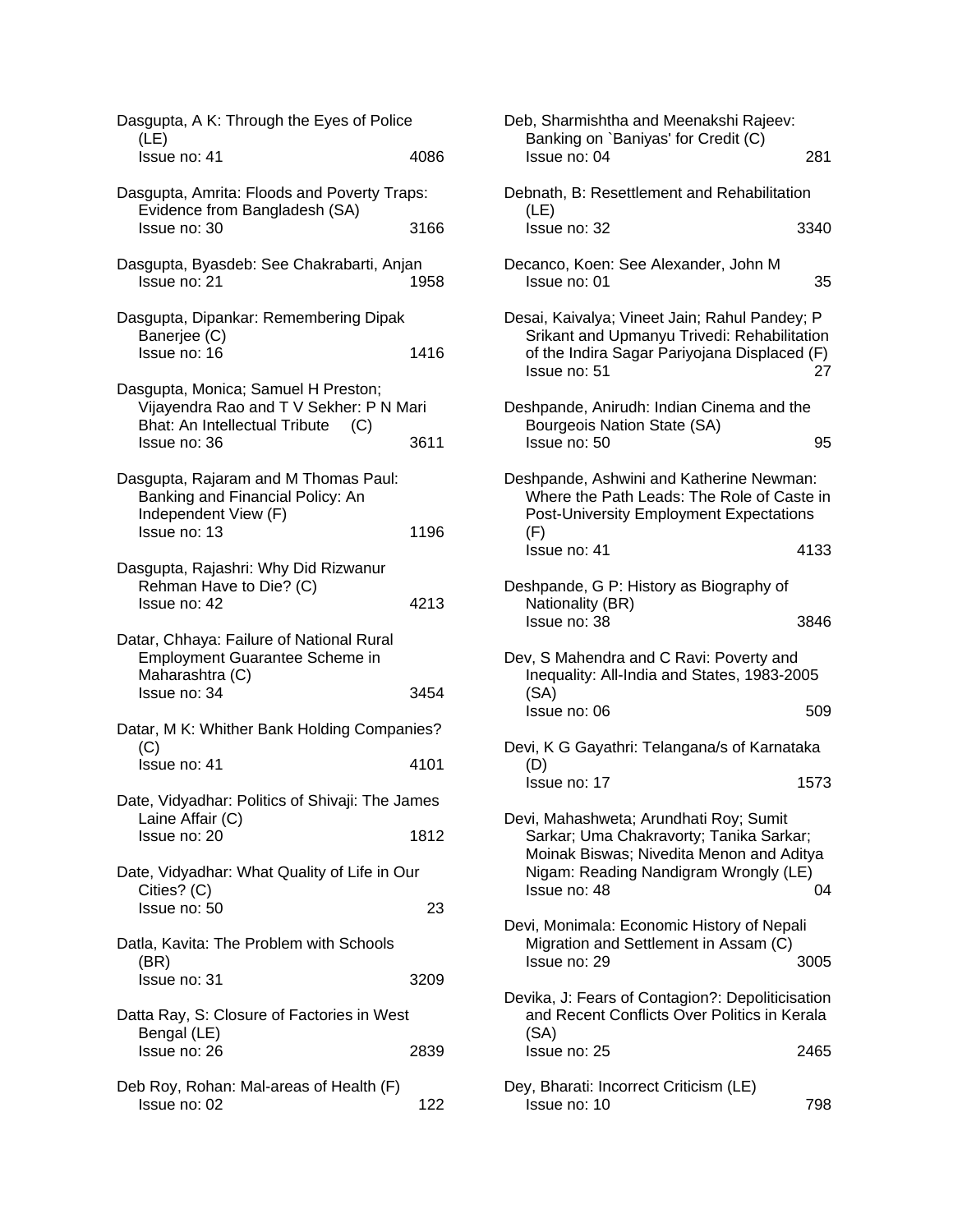| Dey, Madan M: See Praduman Kumar<br>Issue no: 35                                                                                     | 3567 |
|--------------------------------------------------------------------------------------------------------------------------------------|------|
| Dhal, Sarat C: See Ranjan, Rajiv<br>Issue no: 17                                                                                     | 1563 |
| Dhanagare, D N: Practising Sociology through                                                                                         |      |
| History: The Indian Experience- I (SA)<br>Issue no: 33                                                                               | 3414 |
| -: Practising Sociology through History (SA)<br>Issue no: 34                                                                         | 3499 |
| Dhapola, Mrinalika; Mona Sharan and Bharat<br>Shah: Migration, Youth and HIV Risk: A<br>Study of Young Men in Rural Jharkhand<br>(F) |      |
| Issue no: 48                                                                                                                         | 40   |
| Dhar, Biswajit: Agricultural Trade and Protection<br>(P)                                                                             |      |
| Issue no: 27                                                                                                                         | 2904 |
| Dhavala, Kishore K: See Chatterjee, Sushmita<br>Issue no: 36                                                                         | 3662 |
| Dhawan, A K: See Peshin, Rajinder<br>Issue no: 52                                                                                    | 73   |
| Dholakia, Ravindra H: Sources of Economic<br>Growth and Acceleration in Gujarat (SA)<br>Issue no: 09                                 | 770  |
| -: Understanding Indian Economic Growth:                                                                                             |      |
| Some Observations (D)<br>Issue no: 34                                                                                                | 3509 |
| Dikshit, Ashutosh; Renuka Viswanathan and T<br>R Raghunandan: Efficient Transfer of Funds                                            |      |
| for Centrally-Sponsored Schemes (F)<br>Issue no: 23                                                                                  | 2159 |
| Donde, Rahul: Uses and Abuses of the Potent                                                                                          |      |
| Power of Contempt (C)<br>Issue no: 39                                                                                                | 3919 |
| Doraiswamy, Rashmi: See Tyabji, Nasir<br>Issue no: 50                                                                                | 04   |
| Dossal, Mariam: The City in Action: Bombay<br>Struggles for Power (BR)<br>Issue no: 52                                               | 38   |
| Dreze, Jean et al.: Neglect of Children under                                                                                        |      |
| Six (LE)<br>Issue no: 13                                                                                                             | 1066 |

| Dror, David M: See Danis, Marion<br>Issue no: 32                                                                          | 3331 |
|---------------------------------------------------------------------------------------------------------------------------|------|
| Drweze, Jean et al.: Neglect of Children under<br>Six (LE)                                                                |      |
| Issue no: 13                                                                                                              | 1066 |
| Dubash, Navroz K: Inconvenient Truths<br>Produce Hard Realities: Notes from Bali<br>(F)<br>Issue no: 52                   | 31   |
|                                                                                                                           |      |
| -: The Electricity-Groundwater Conundrum:<br>Case for a Political Solution to a Political<br>Problem (SA)<br>Issue no: 52 | 45   |
| Dubey, Muchkund: SAARC and South Asian                                                                                    |      |
| Economic Integration (C)<br>Issue no: 14                                                                                  | 1238 |
| -: Road Map of a Common School System in                                                                                  |      |
| Bihar (C)<br>Issue no: 29                                                                                                 | 2999 |
| Dubey, Muchkund: See Tahiliani, R H<br>Issue no: 44                                                                       | 04   |
| Dutt, Amitava Krishna: Portrait of a Janus-<br>faced Economy (RA)<br>Issue no: 47                                         | 35   |
| Dutt, Gautam and Fabian Gaioli: Coping with                                                                               |      |
| Climate Change (SA)<br>Issue no: 42                                                                                       | 4239 |
| Dutta, Abhijit: Abolishing the District Magistrate                                                                        |      |
| (LE)<br>Issue no: 01                                                                                                      | 02   |
| Duvvury, Nata: See Sethuraman, Kavita<br>Issue no: 44                                                                     | 49   |
| Dwivedi, Divya: See Shaj Mohan<br>Issue no: 48                                                                            | 96   |
| El-Sawad, Amal: See Cohen, Laurie<br>Issue no: 21                                                                         | 1951 |
| Engineer, Asghar Ali: Contempt and the Law                                                                                |      |
| (BR)<br>Issue no: 44                                                                                                      | 39   |
| Engineer, Meher: See Chakravarty, Sumit<br>Issue no: 45                                                                   | 04   |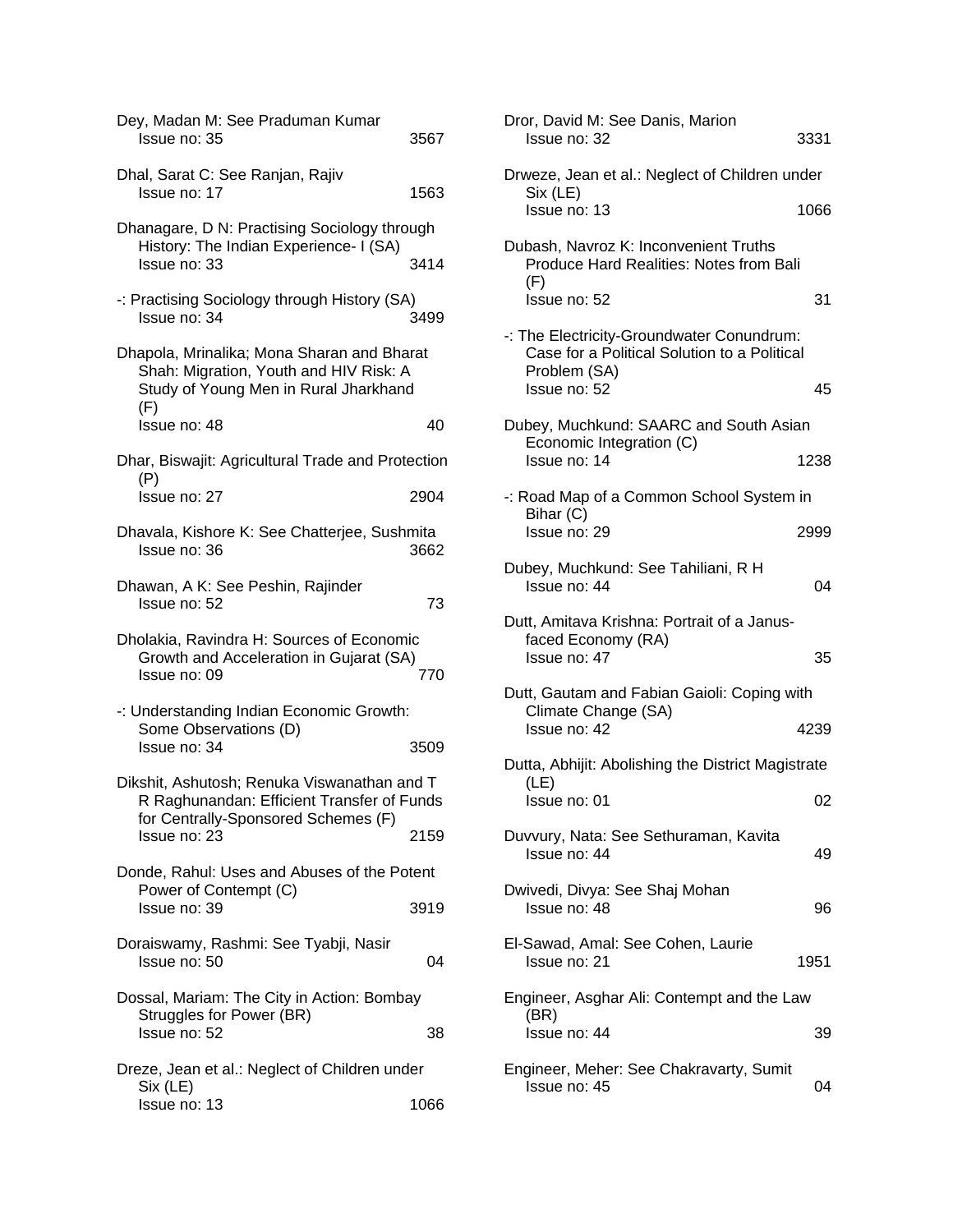| <b>EPW Research Foundation: Need for</b><br>Calibrated Policy in Interest Rates and<br>Credit (F) |      |
|---------------------------------------------------------------------------------------------------|------|
| Issue no: 08                                                                                      | 620  |
| -: Greater Efficiency and Transparency in<br>Settlement Process (MMR)<br>Issue no: 33             | 3352 |
| -: Neglect of the Commercial Bond Market<br>(MMR)<br>Issue no: 38                                 | 3816 |
| -: Coping with the Deluge of Capital Inflows<br>(MMR)<br>Issue no: 42                             | 4200 |
| -: Missing Elements in Monetary Policy (MMR)<br>Issue no: 47                                      | 27   |
| -: Steps to Develop Corporate Bond Market<br>(MMR)                                                |      |
| Issue no: 52                                                                                      | 24   |
| <b>EPWRF: Rural Credit Structure Needs Genuine</b><br><b>Revitalisation (MMR)</b>                 |      |
| Issue no: 20                                                                                      | 1802 |
| Fan, Shenggen: See Thorat, Sukhadeo                                                               |      |
| Issue no: 08                                                                                      | 704  |
| Fanai, V: See Rath, D P<br>Issue no: 37                                                           | 3770 |
| Farooquee, Nehal A and R K Maikhuri: Role of<br>the State on Forests: Case of Uttarakhand         |      |
| (C)<br>Issue no: 35                                                                               | 3537 |
| Farooqui, Amar: See Tyabji, Nasir<br>Issue no: 50                                                 | 04   |
| Fernandes, Sujatha: What Is at Stake in<br>Venezuela's Reform Referendum? (F)<br>Issue no: 47     | 08   |
| -: Debating the Future of Political Parties in<br>Venezuela (F)<br>Issue no: 10                   | 808  |
| -: Gender Agenda of Pink Tide in Latin America                                                    |      |
| (F)<br>Issue no: 39                                                                               | 3900 |

| Fernandes, Walter: Singur and the<br>Displacement Scenario (C)<br>Issue no: 03                          | 203  |
|---------------------------------------------------------------------------------------------------------|------|
| Fernandez, Aloysius P: A Microfinance<br>Institution with a Difference (F)<br>Issue no: 13              | 1185 |
| Fernandez, Sujatha: Democracy and Reform:<br>Rewriting the Constitution in Bolivia and<br>Venezuela (F) |      |
| Issue no: 21                                                                                            | 1888 |
| Firoz, A S: Corus Acquisition: Gambling for<br>Growth? (C)<br>Issue no: 11                              | 921  |
| Fisher, Michael H: Multiple Meanings of 1857<br>for Indians in Britain (F)<br>Issue no: 19              | 1703 |
|                                                                                                         |      |
| Fletcher, Jordan: The Limits of Justice: An<br>Indian Human Rights Story (F)<br>Issue no: 45            | 35   |
| Foster, Andrew: See Naresh Kumar<br>Issue no: 51                                                        | 48   |
| Francis Zavier, A J: See Bhat, P N Mari<br>Issue no: 24                                                 | 2292 |
| Gadgil, Madhav: Empowering Gramsabhas to<br>Manage Biodiversity: The Science Agenda<br>(P)              |      |
| Issue no: 22                                                                                            | 2032 |
| Gaioli, Fabian: See Dutt, Gautam<br>Issue no: 42                                                        | 4239 |
| Galab, S: See Mahendra Dev, S<br>Issue no: 35                                                           | 3555 |
| Ganapathi: Open Reply to Independent<br>Citizens' Initiative on Dantewada (D)<br>Issue no: 01           | 67   |
| Gandhi, Gopalkrishna: A Son's Story (BR)<br>Issue no: 17                                                | 1501 |
| Gandhi, Shailesh: Housing Mumbai's Poor                                                                 |      |
| (C)<br>Issue no: 38                                                                                     | 3835 |
| Gazdar, Haris: Class, Caste or Race: Veils over<br>Social Oppression in Pakistan (F)                    |      |
| Issue no: 02                                                                                            | 86   |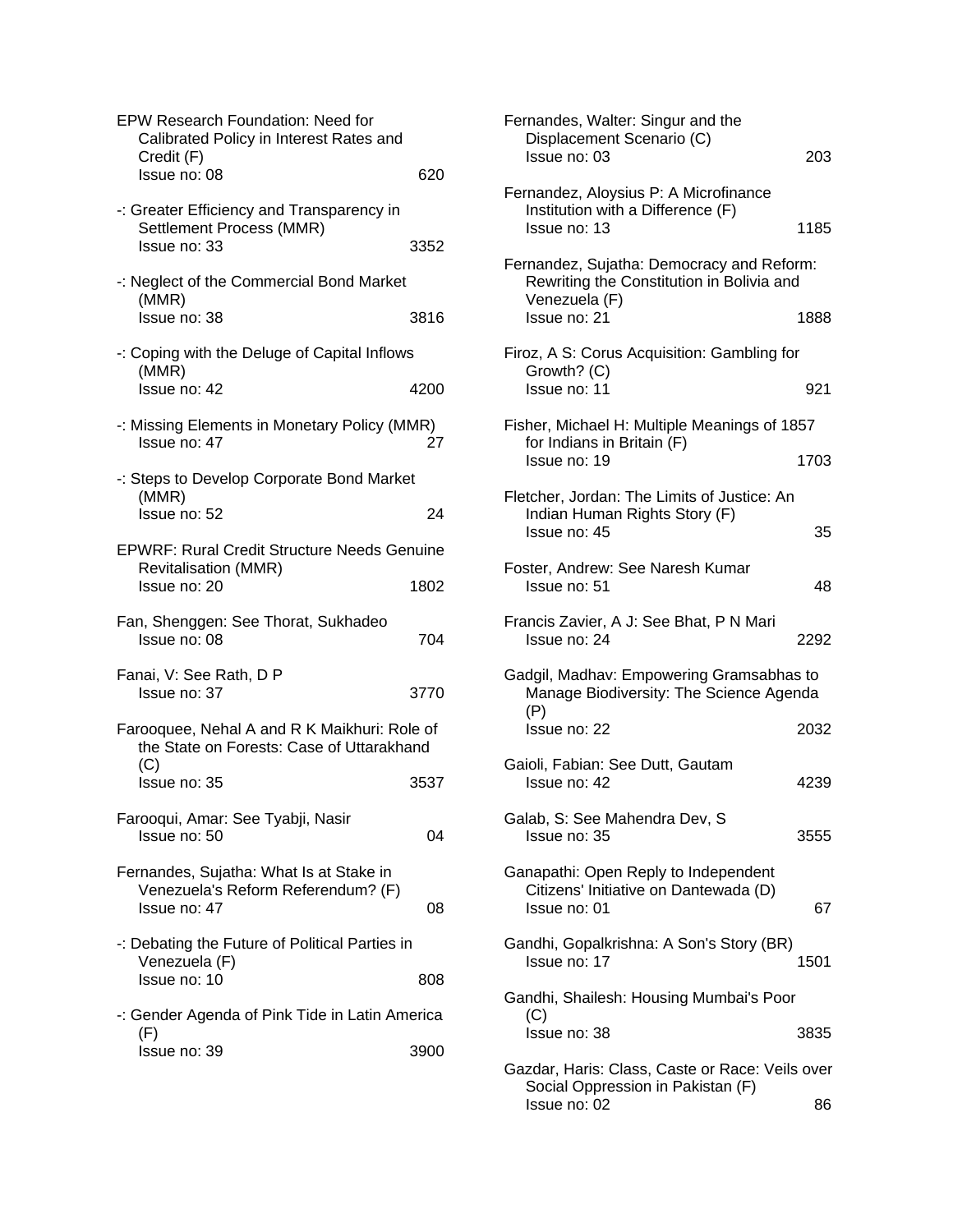| Gazdar, Haris: Musharraf's Legacy (F)<br>Issue no: 14                                                                  | 1236 |
|------------------------------------------------------------------------------------------------------------------------|------|
| -: Art of the Possible (BR)<br>Issue no: 24                                                                            | 2267 |
| -: Pakistan: Three Cheers for Tedious                                                                                  |      |
| Resistance (F)<br>Issue no: 26                                                                                         | 2484 |
| -: The Serious Business Ahead in Pakistan (F)<br>Issue no: 42                                                          | 4207 |
| -: Goodbye General Musharraf, Hello Troika (F)<br>Issue no: 50                                                         | 08   |
| Gellner, David N: Caste, Ethnicity and                                                                                 |      |
| Inequality in Nepal (F)<br>Issue no: 20                                                                                | 1823 |
| George, Alex: Critical Appraisal of Micro Health                                                                       |      |
| Insurance Laws (C)<br>Issue no: 06                                                                                     | 476  |
| George, Asha: See Sen, Gita<br>Issue no: 08                                                                            | 682  |
| George, Sheba and Kalpana Kannabiran: What                                                                             |      |
| Is Justice for Survivors of Gujarat 2002?                                                                              |      |
| (C)<br>Issue no: 11                                                                                                    | 923  |
| Ghate, Prabhu: Consumer Protection in<br>Indian Microfinance: Lessons from<br>Andhra Pradesh and the Microfinance Bill |      |
| (F)<br>Issue no: 13                                                                                                    | 1176 |
| Ghate, Rucha: Bureaucratic Strategies in                                                                               |      |
| Relocation (C)<br>Issue no: 45                                                                                         | 21   |
| Ghosh, D N: Agenda for Political Reform                                                                                |      |
| (BR)<br>Issue no: 25                                                                                                   | 2408 |
| Ghosh, D N: Aggressive Banking and Passive                                                                             |      |
| Regulation (F)<br>Issue no: 35                                                                                         | 3524 |
| Ghosh, D N: Nuclear Debate, National Interest                                                                          |      |
| and Political Drama (F)<br>Issue no: 38                                                                                | 3823 |

| Ghosh, D N: Regulators: Captivated by the<br>Market (F)                                                                                                            |      |
|--------------------------------------------------------------------------------------------------------------------------------------------------------------------|------|
| Issue no: 41                                                                                                                                                       | 4094 |
| Ghosh, Dhrubajyoti: See Ray, Sreerupa<br>Issue no: 26                                                                                                              | 2534 |
| Ghosh, Jayati: Adjustment, Recovery and<br>Growth: A Consideration of Five Crisis<br>Countries of East Asia (F)<br>Issue no: 50                                    | 52   |
| Ghosh, Saswata: See Sandhya Rani<br>Issue no: 48                                                                                                                   | 56   |
| Ghosh, Saswata: See Shekhar, Medha<br>Issue no: 48                                                                                                                 | 48   |
| Ghosh, Sreemoyee: See Majumdar, Manabi<br>Issue no: 41                                                                                                             | 4166 |
| Gidadhubli, R G: Boris Yeltsin's Controversial                                                                                                                     |      |
| Legacy (C)<br>Issue no: 20                                                                                                                                         | 1818 |
| Gidadhubli, R G: Putin's Economic Formula for<br>Russia (C)                                                                                                        |      |
| Issue no: 49                                                                                                                                                       | 19   |
| Giri, B K; Asis Roy and Salil Kumar<br>Mukhopadhyay: Calculation of Gross Value<br>Added in the Unorganised Sector: An<br>Alternative Approach to Measuring Labour |      |
| Inputs (F)<br>Issue no: 37                                                                                                                                         | 3740 |
| Goetz, Stephan J: See Swaminathan, Hema<br>Issue no: 14                                                                                                            | 1246 |
| Gohain, Hiren: Identity and Destiny (LE)<br>Issue no: 07                                                                                                           | 538  |
| -: Chronicles of Violence and Terror: Rise of<br>United Liberation Front of Asom (P)<br>Issue no: 12                                                               | 1012 |
| -: History, Philosophy and Society (D)<br>Issue no: 20                                                                                                             | 1875 |
| -: On Nandigram- II (LE)<br>Issue no: 24                                                                                                                           | 2230 |
| -: Violent Borders: Killings in Nagaland-Assam                                                                                                                     |      |
| (C)<br>Issue no: 32                                                                                                                                                | 3280 |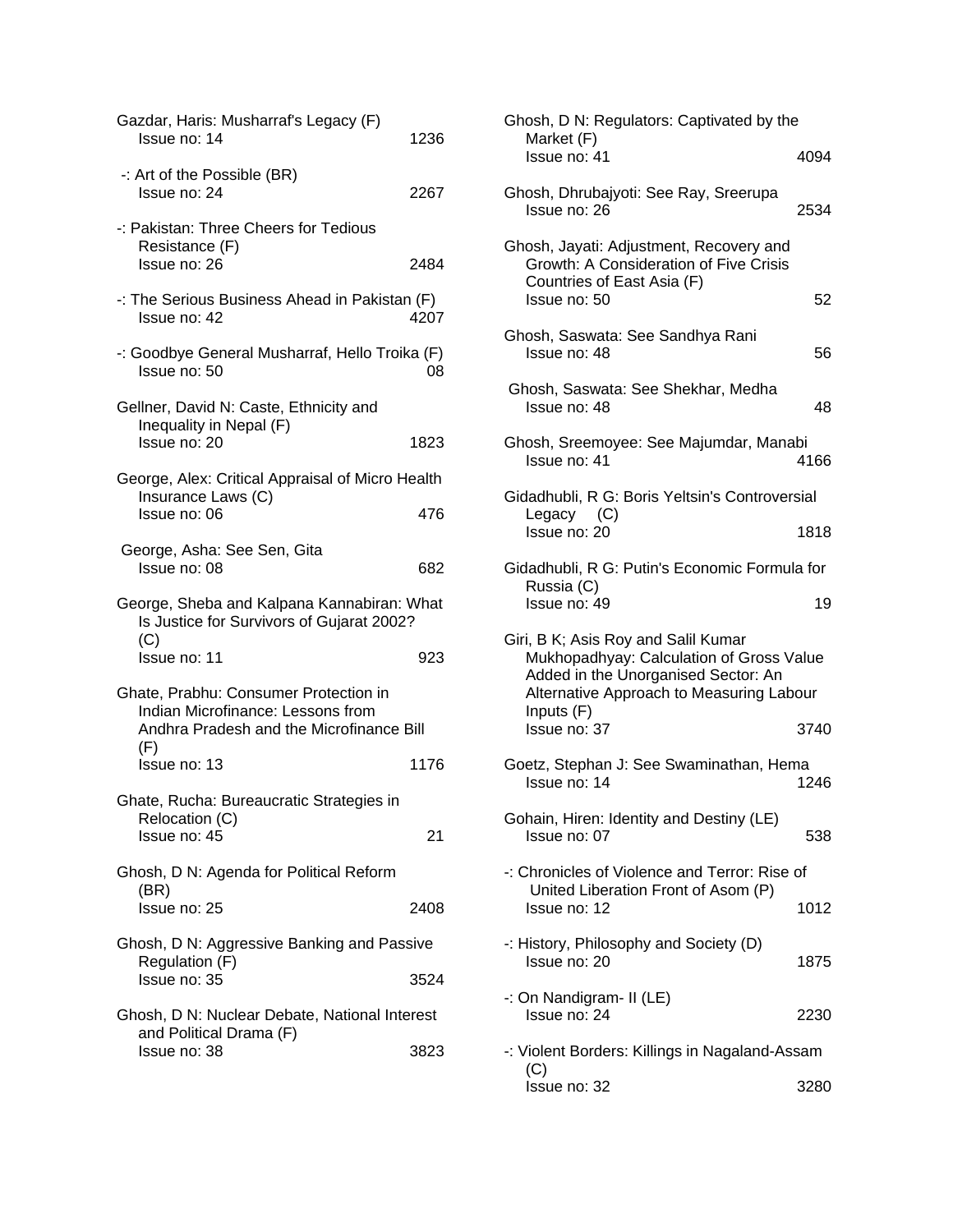| -: CPI(M) and Nuclear Deal (LE)<br>Issue no: 48                                                                           | 04          |
|---------------------------------------------------------------------------------------------------------------------------|-------------|
| -: When the Caste Calculus Fails (LE)<br>Issue no: 37                                                                     | 3678        |
| -: Illusion of Empowerment (LE)<br>Issue no: 42                                                                           | 4194        |
| -: Myth and Life (LE)<br>Issue no: 43                                                                                     | 04          |
| -: A Question of Identity: Adivasi Militancy in<br>Assam (C)<br>Issue no: 49                                              | 13          |
| Goldar, Bishwanath: See Banga, Rashmi<br>Issue no: 26                                                                     | 2769        |
| Gooptu, Nandini: Economic Liberalisation,<br>Work and Democracy: Industrial Decline and<br>Urban Politics In Kolkata (SA) |             |
| Issue no: 21                                                                                                              | 1922        |
| Gopalakrishnan, Shankar: Negative Aspects of<br>Special Economic Zones in China (C)<br>Issue no: 17                       | 1492        |
| Gopalan, C: From Farms to Pharmacies:<br>Beginnings of a Sad Decline (C)<br>Issue no: 35                                  | 3535        |
| Goswami, Sandhya: See Guha, Amalendu<br>Issue no: 03                                                                      | 178         |
| Gottlob, Michael: India's Unity in Diversity as a<br>Question of Historical Perspective (SA)<br>Issue no: 09              | 779         |
| GPD: Australian Gurus? (F)<br>Issue no: 15                                                                                | 1326        |
| $\cdot$ : Of Princes and Prodigals (F)<br>Issue no: 18                                                                    | 1588        |
| -: Of Principles in the Political Realm<br>Issue no: 27                                                                   | (F)<br>2856 |
| -: Sexuality in Politics (F)<br>Issue no: 31                                                                              | 3192        |
| -: Myth and History (F)<br>Issue no: 39                                                                                   | 3902        |
|                                                                                                                           |             |

| -: Sleeping with the Enemy (F)<br>Issue no: 43                                                                                          | 08   |
|-----------------------------------------------------------------------------------------------------------------------------------------|------|
| Grover, Shalini: The Right to Choose if, Who<br>and When to Marry (BR)                                                                  |      |
| Issue no: 24                                                                                                                            | 2269 |
| Gudavarthy, Ajay and G Vijay: Antinomies of<br>Political Society (SA)                                                                   |      |
| Issue no: 29                                                                                                                            | 3051 |
| Guha Ray, Siddhartha: West Bengal and SEZ<br>Policy (LE)                                                                                |      |
| Issue no: 21                                                                                                                            | 1882 |
| Guha Ray, Siddhartha: See Bhadra, Sujato<br>Issue no: 38                                                                                | 3886 |
| Guha, Abhijit: Peasant Resistance in West<br>Bengal a Decade before Singur and<br>Nandigram (F)                                         |      |
| Issue no: 37                                                                                                                            | 3706 |
| Guha, Amalendu; Anima Guha and Sandhya<br>Goswami: An Appeal for Sanity (LE)<br>Issue no: 03                                            | 178  |
| Guha, Anima: See Guha, Amalendu<br>Issue no: 03                                                                                         | 178  |
| Guha, Atulan: Company Size and Effective<br>Corporate Tax Rate: Study on Indian Private<br>Manufacturing Companies (SA)<br>Issue no: 20 | 1869 |
| -: Exchange Rate Management in Gold<br>Standard Era: A Historical Overview (SA)<br>Issue no: 45                                         | 67   |
| Guha, Ramachandra: Pluralism in the Indian<br>University (P)<br>Issue no: 07                                                            | 564  |
| -: Adivasis, Naxalites and Indian Democracy<br>(SA)                                                                                     |      |
| Issue no: 32                                                                                                                            | 3305 |
| Gujjarappa, Lokesh: See Sethuraman, Kavita<br>Issue no: 44                                                                              | 79   |
| Gupt, Rajesh: See Padhi, Ranjana<br>Issue no: 21                                                                                        | 1899 |
| Gupta, Smita: The Muslims of Uttar Pradesh<br>(C)                                                                                       |      |
| Issue no: 23                                                                                                                            | 2142 |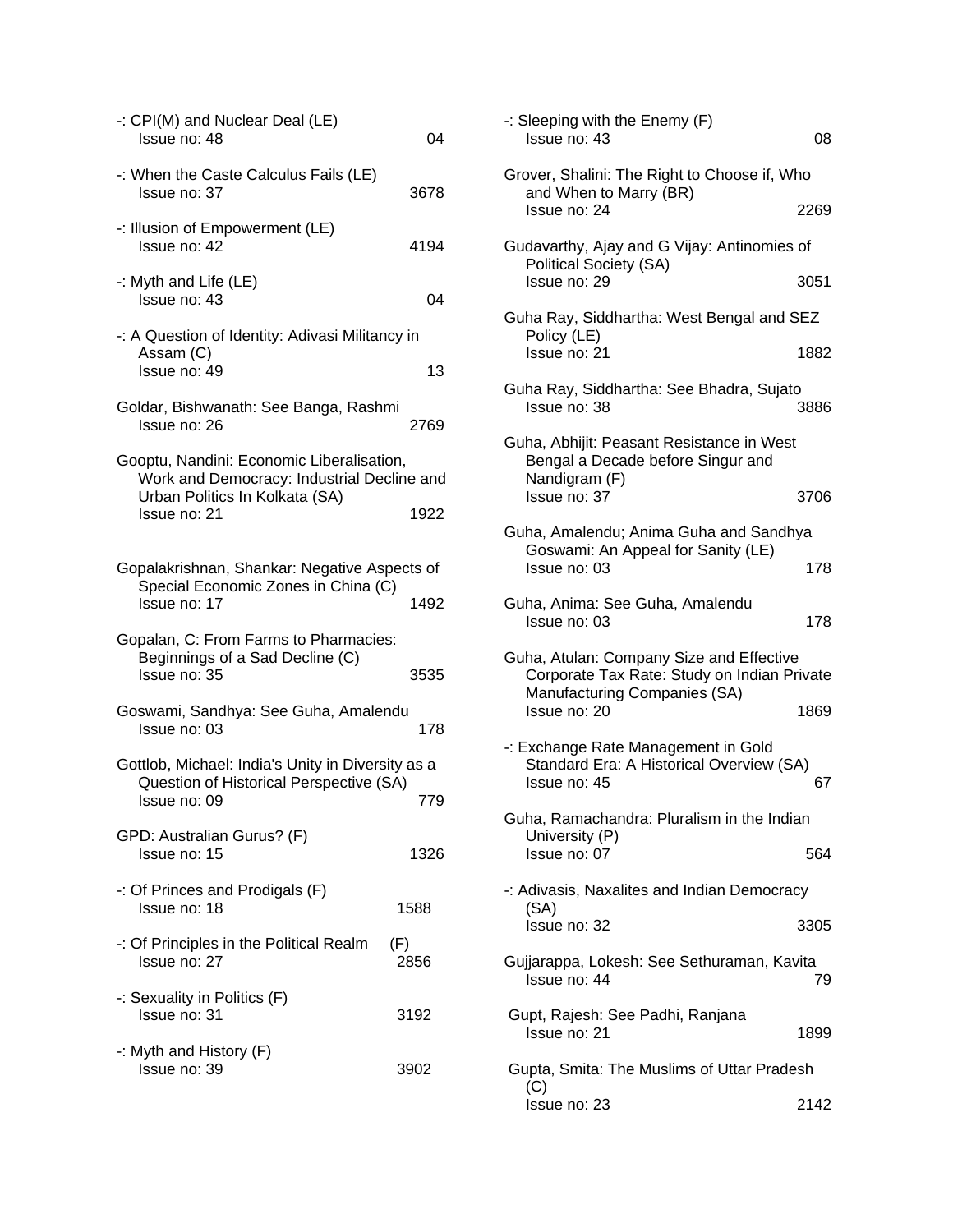| Gupta, Charu: Dalit `Viranganas' and<br>Reinvention of 1857 (F)<br>Issue no: 19                                           | 1739 |
|---------------------------------------------------------------------------------------------------------------------------|------|
|                                                                                                                           |      |
| Gupta, Charu: Visual Pleasures for the Female<br>Gaze (C)<br>Issue no: 50                                                 | 19   |
| Gupta, Dipankar and Yogesh Kumar: When the<br>Caste Calculus Fails: Analysing BSP's<br>Victory in UP (SA)<br>Issue no: 33 | 3388 |
|                                                                                                                           |      |
| Gupta, Kausik and Chameli Pandit: Importance<br>of Fishermen's Cooperatives (C)<br>Issue no: 10                           | 825  |
| Gupta, Manish: See Rao, C Bhujanga<br>Issue no: 05                                                                        | 365  |
| Gupta, Ram Pratap; Ganesh Kawadia and Sara<br>Attari: Chambal Valley Development Project:                                 |      |
| Unequal Distribution of Gains (F)<br>Issue no: 05                                                                         | 397  |
| Gupta, Shantanu: See Ilavarasan, P<br>Vigneswara<br>Issue no: 48                                                          | 28   |
| Gupta, Swarupa: 1857 and Ideas about<br>Nationhood in Bengal: Naunces and<br>Themes (F)                                   |      |
| Issue no: 19                                                                                                              | 1762 |
| Hachhethu, Krishna: Legitimacy Crisis of Nepali<br>Monarchy (F)                                                           |      |
| Issue no: 20                                                                                                              | 1828 |
| Hammer, Jeffrey; Yamini Aiyar and Salimah<br>Samji: Understanding Government Failure in                                   |      |
| Public Health Services (SA)<br>Issue no: 40                                                                               | 4049 |
| Hardiman, David: `Healing, Medical Power and<br>the Poor: Contests in Tribal India' (C)                                   |      |
| Issue no: 16                                                                                                              | 1404 |
| Haridas, K: Kerala: Disciplining the Political<br>(C)                                                                     |      |
| Issue no: 23                                                                                                              | 2149 |
| Harriss, John: Antinomies of Empowerment<br>(SA)                                                                          |      |
| Issue no: 26                                                                                                              | 2716 |

| Harshe, Rajen: European Union and India: A<br>Critical Perspective (P)                                                |      |
|-----------------------------------------------------------------------------------------------------------------------|------|
| Issue no: 16                                                                                                          | 1419 |
| Hasan, Farhat: Religious Shade of a Rebellion<br>(BR)                                                                 |      |
| Issue no: 19                                                                                                          | 1681 |
| Hasan, Parvez: Role of the State in Pakistan's<br>Economy: Assessing the Past and Exploring<br>Future Challenges (SA) |      |
| Issue no: 18                                                                                                          | 1623 |
| Hatekar, Neeraj; Rajni Mathur and allavi Rege:<br>Legislating' Social Change: Strange Case of<br>the Sarda Act (SA)   |      |
| Issue no: 02                                                                                                          | 145  |
| Hazra, Suvendu: See Sharma, Rajiv<br>Issue no: 37                                                                     | 3727 |
| Hegde, Sasheej: The Cognitive and the<br>Historical (D)                                                               |      |
| Issue no: 15                                                                                                          | 1387 |
| Heredia, Rudolf C: The Dialogue of Cultures:                                                                          |      |
| Paronia to Metanoia (SA)<br>Issue no: 21                                                                              | 1982 |
| Himanshu: Recent Trends in Poverty and<br>Inequality: Some Preliminary Results (SA)<br>Issue no: 06                   | 497  |
| Hoodbhoy, Pervez: Jinnah and the Islamic                                                                              |      |
| State: Setting the Record Straight (P)<br>Issue no: 32                                                                | 3300 |
| Hughes, Kirsty: Bangladesh: Moving Towards                                                                            |      |
| or Away from Democracy? (C)<br>Issue no: 15                                                                           | 1329 |
| Hughes, Kirsty: Inertia and Infighting Haunt<br>Europe-Turkey Relations (C)<br>Issue no: 45                           | 18   |
| Hughes, Kirsty: Of Chicken Stock Cubes, an                                                                            |      |
| International Race Row and British Society<br>Today (C)                                                               |      |
| Issue no: 05                                                                                                          | 348  |
| Hughes, Kirsty: Turkey-EU Relations Take a                                                                            |      |
| Nosedive (C)<br>Issue no: 04                                                                                          | 284  |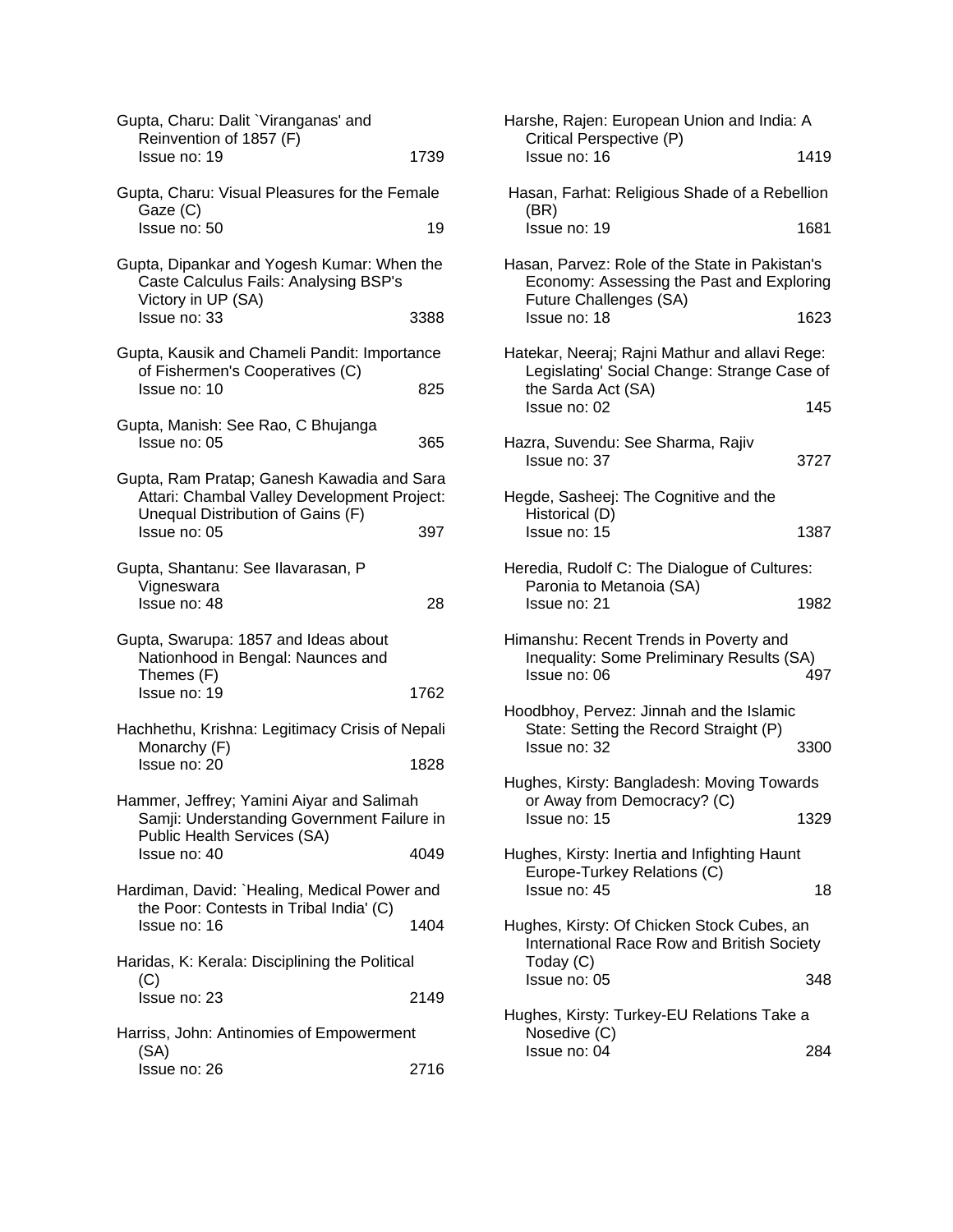| Hukeri, Piyusha: Domestic Derivatives: Issues,<br>Risks and Proposals (C) |      | Jain, L C: Children Robbed of Schooling (BR)<br>Issue no: 17               | 150 |
|---------------------------------------------------------------------------|------|----------------------------------------------------------------------------|-----|
| Issue no: 13                                                              | 1072 |                                                                            |     |
|                                                                           |      | Jain, Rajeev: See Ranjan, Rajiv                                            |     |
| Ianchovichina, Elena; Liu Liu and Mohan                                   |      | Issue no: 17                                                               | 156 |
| Nagarajan: Subnational Fiscal Sustainability                              |      |                                                                            |     |
| Analysis: What Can We Learn from Tamil                                    |      | Jain, Shilpa: See Sabnavis, Madan                                          |     |
| Nadu? (SA)                                                                |      | Issue no: 18                                                               | 164 |
| Issue no: 52                                                              | 111  |                                                                            |     |
|                                                                           |      | Jain, Vineet: See Desai, Kaivalya                                          |     |
| Ibrahim, Farhana: Capitalism, Multiculturalism                            |      | Issue no: 51                                                               | 2   |
| and Tolerance: A Perspective on Vibrant<br>Gujarat (C)                    |      | Jammu and Kashmir Coalition of Civil Society:                              |     |
| Issue no: 34                                                              | 3446 | Dead but Not Forgotten: Baramulla, 1989-                                   |     |
|                                                                           |      | 2006 (C)                                                                   |     |
| Ilavarasan, P Vigneswara and Shantanu                                     |      | Issue no: 47                                                               | 1   |
| Gupta: Impact of Technological Lock-in:                                   |      |                                                                            |     |
| Case of OOXML in India (F)                                                |      | Jandhyala, Kameshwari: See Ramachandran,                                   |     |
| Issue no: 48                                                              | 28   | Vimala                                                                     |     |
|                                                                           |      | Issue no: 48                                                               | 8   |
| Inoue, Makoto: See Balooni, Kulbhushan                                    |      |                                                                            |     |
| Issue no: 16                                                              | 1443 | Jayachandran, Usha: How High Are Dropout                                   |     |
|                                                                           |      | Rates in India? (D)                                                        |     |
| Isabelle, Guerin et al.: Labour in Brick Klins: A                         |      | Issue no: 11                                                               | 98  |
| Case Study in Chennai (SA)<br>Issue no: 07                                | 599  | Jayadev, Arjun; Sripad Motiram and Vamsi                                   |     |
|                                                                           |      | Vakulabharanam: Imagined Problems in                                       |     |
| Iyer, Aditi: See Sen, Gita                                                |      | Computing Wealth Disparities (D)                                           |     |
| Issue no: 08                                                              | 682  | Issue no: 51                                                               | 6   |
|                                                                           |      |                                                                            |     |
| Iyer, Ramaswamy R: Towards Good Sense on                                  |      | Jayadev, Arjun; Sripad Motiram and Vamsi                                   |     |
| Mullapperiyar (C)                                                         |      | Vakulabharanam: Patterns of Wealth                                         |     |
| Issue no: 01                                                              | 13   | Disparities in India during the Liberalisation                             |     |
|                                                                           |      | Era (SA)                                                                   |     |
| -: Cauvery Award (P)                                                      |      | Issue no: 38                                                               | 385 |
| Issue no: 08                                                              | 639  |                                                                            |     |
|                                                                           |      | Jejeebhoy, Shireen J: Sexual and Reproductiv                               |     |
| -: Story of a Man of God (BR)                                             |      | Health among Youth in Bihar and                                            |     |
| Issue no: 24                                                              | 2272 | Jharkhand: An Overview (F)                                                 |     |
| -: Towards a Just Displacement and                                        |      | Issue no: 48                                                               | З   |
| Rehabilitation Policy (P)                                                 |      | Jejeebhoy, Shireen J: See Santhy, K G                                      |     |
| Issue no: 30                                                              | 3103 | Issue no: 14                                                               | 129 |
|                                                                           |      |                                                                            |     |
| Iyer, Ramaswamy R: See Chakravarty, Sumit                                 |      | Jena, Pratap Ranjan: See Rao, C Bhujanga                                   |     |
| Issue no: 45                                                              | 04   | Issue no: 05                                                               | 36  |
|                                                                           |      |                                                                            |     |
| Iyer, Ramaswamy R: See Tahiliani, R H                                     |      | Jeromi, P D: Farmers' Indebtedness and                                     |     |
| Issue no: 44                                                              | 04   | Suicides: Impact of Agricultural Trade                                     |     |
|                                                                           |      | Liberalisation in Kerala (SA)                                              |     |
| Jagori: See Sadhana                                                       |      | Issue no: 31                                                               | 324 |
| Issue no: 31                                                              | 3186 |                                                                            |     |
| Jain, Devaki: To Be or Not to Be: Problems in                             |      | Jha, Raghbendra: Vulnerability of Consumptio<br>Growth in Rural India (SA) |     |
| Locating Women in Public Policy (F)                                       |      | Issue no: 08                                                               | 71  |
| Issue no: 08                                                              | 691  |                                                                            |     |
|                                                                           |      |                                                                            |     |

| sues,          | Jain, L C: Children Robbed of Schooling (BR)<br>Issue no: 17                                                         | 1505 |
|----------------|----------------------------------------------------------------------------------------------------------------------|------|
| 1072           |                                                                                                                      |      |
|                | Jain, Rajeev: See Ranjan, Rajiv<br>Issue no: 17                                                                      | 1563 |
| ability<br>mil | Jain, Shilpa: See Sabnavis, Madan<br>Issue no: 18                                                                    | 1641 |
| 111            | Jain, Vineet: See Desai, Kaivalya                                                                                    |      |
| lism<br>nt     | Issue no: 51                                                                                                         | 27   |
| 3446           | Jammu and Kashmir Coalition of Civil Society:<br>Dead but Not Forgotten: Baramulla, 1989-<br>2006 (C)                |      |
| I.             | Issue no: 47                                                                                                         | 13   |
|                | Jandhyala, Kameshwari: See Ramachandran,                                                                             |      |
| 28             | Vimala<br>Issue no: 48                                                                                               | 89   |
| 1443           | Jayachandran, Usha: How High Are Dropout<br>Rates in India? (D)                                                      |      |
| s: A           | Issue no: 11                                                                                                         | 982  |
| 599            | Jayadev, Arjun; Sripad Motiram and Vamsi<br>Vakulabharanam: Imagined Problems in<br>Computing Wealth Disparities (D) |      |
| 682            | Issue no: 51                                                                                                         | 69   |
| e on           | Jayadev, Arjun; Sripad Motiram and Vamsi<br>Vakulabharanam: Patterns of Wealth                                       |      |
| 13             | Disparities in India during the Liberalisation<br>Era (SA)                                                           |      |
|                | Issue no: 38                                                                                                         | 3853 |
| 639            | Jejeebhoy, Shireen J: Sexual and Reproductive<br>Health among Youth in Bihar and                                     |      |
| 2272           | Jharkhand: An Overview (F)<br>Issue no: 48                                                                           | 34   |
| 3103           | Jejeebhoy, Shireen J: See Santhy, K G<br>Issue no: 14                                                                | 1291 |
| ımit<br>04     | Jena, Pratap Ranjan: See Rao, C Bhujanga<br>Issue no: 05                                                             | 365  |
| 04             | Jeromi, P D: Farmers' Indebtedness and<br>Suicides: Impact of Agricultural Trade<br>Liberalisation in Kerala (SA)    |      |
| 3186           | Issue no: 31                                                                                                         | 3241 |
| s in           | Jha, Raghbendra: Vulnerability of Consumption<br>Growth in Rural India (SA)                                          |      |
|                | Issue no: 08                                                                                                         | 711  |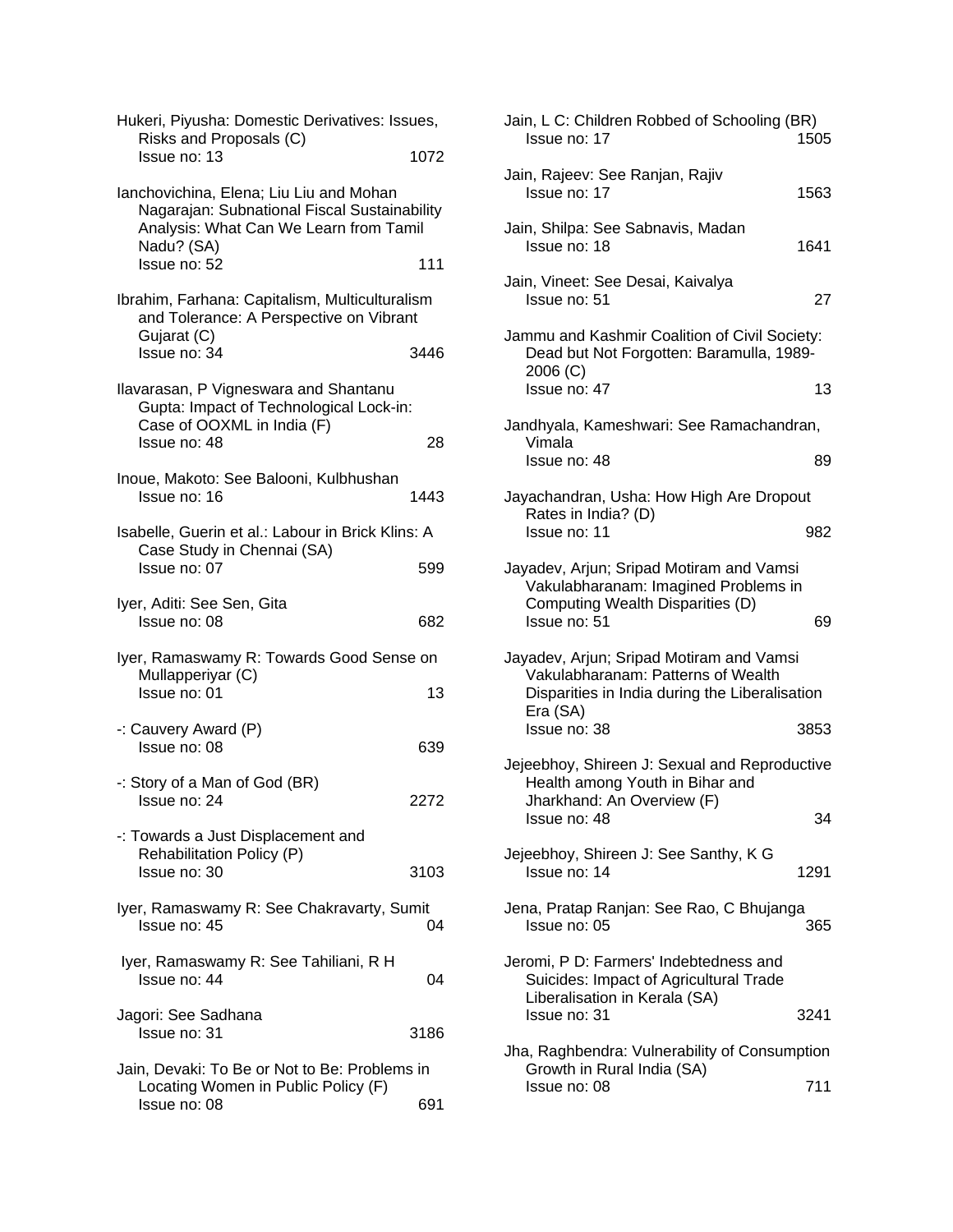| Jha, Ravinder: Options for Indian<br>Pharmaceutical Industry in the Changing<br>Environment (SA)                                               |      |
|------------------------------------------------------------------------------------------------------------------------------------------------|------|
| Issue no: 39                                                                                                                                   | 3958 |
| Jha, U C: Losing the Victims (LE)<br>Issue no: 44                                                                                              | 122  |
| Jhaveri, N J: Budget 2007-08: An Eventful Non-<br>Event (C)                                                                                    |      |
| Issue no: 12                                                                                                                                   | 996  |
| Jodhka, Surinder S and Katherine Newman: In<br>the Name of Globalisation: Meritocracy,<br>Productivity and the Hidden Language of<br>Caste (F) |      |
| Issue no: 41                                                                                                                                   | 4125 |
| Jodhka, Surinder S and Avinash Kumar:<br>Internal Classification of Scheduled Castes:<br>The Punjab Story (C)                                  |      |
| Issue no: 43                                                                                                                                   | 20   |
| Jodhka, Surinder S: The Other Side of<br>Development (RA)                                                                                      |      |
| Issue no: 39                                                                                                                                   | 3926 |
| Jodhka, Surinder S: Perceptions and<br>Receptions: Sachar Committee and the<br>Secular Left (C)                                                |      |
| Issue no: 29                                                                                                                                   | 2996 |
| John, Jacob: Sethusamudram Canal: An<br>Expensive Voyage? (C)<br>Issue no: 29                                                                  | 2993 |
| John, Mary E: Women in Power? Gender,<br>Caste and the Politics of Local Urban<br>Governance (SA)                                              |      |
| Issue no: 39                                                                                                                                   | 3986 |
| Jomo, K S: Financial Liberalisation, Crises and<br>the Role of Capital Controls: The Malaysian<br>Case (F)                                     |      |
| Issue no: 50                                                                                                                                   | 73   |
| Joseph, K L: On Building India's S&T Muscle<br>(BR)                                                                                            |      |
| Issue no: 48                                                                                                                                   | 26   |
| Joseph, Sarah: Debating Marxist-Feminism<br>(BR)                                                                                               |      |
| Issue no: 35                                                                                                                                   | 3545 |

| Joseph, Sarah: Neoliberal Reforms and<br>Democracy in India (P)<br>Issue no: 31                                | 3213 |
|----------------------------------------------------------------------------------------------------------------|------|
| Joseph, Thomas: Commission versus<br>Commission in Higher Education (C)<br>Issue no: 50                        | 20   |
| Joshi, Sachin: See Koeberlein, Michael<br>Issue no: 44                                                         | 21   |
| Joshi, Vasudha: To Be A Feminist (BR)<br>Issue no: 41                                                          | 4114 |
| Jyotishi, Amalendu and R Parthasarathy:<br>Reservoir Fisheries Management (F)<br>Issue no: 05                  | 409  |
| Kabra, Kamal Nayan: Commodity Futures in                                                                       |      |
| India (F)<br>Issue no: 13                                                                                      | 1163 |
| Kadekodi, Gopal; Ravi kanbur and Vijayendra<br>Rao: Governance and the `Karnataka Model<br>of Development' (F) |      |
| Issue no: 08                                                                                                   | 649  |
| Kadirgamar, Ahilan: Sri Lanka on the Precipice<br>(C)                                                          |      |
| Issue no: 08                                                                                                   | 635  |
| Kailask, K K: Middle Game in Coalition Politics                                                                |      |
| (SA)<br>Issue no: 04                                                                                           | 307  |
| Kaiwar, Vasant: Experiments in South Africa                                                                    |      |
| (BR)<br>Issue no: 02                                                                                           | 111  |
| Kalam, M A: Conditioned Lives? (F)<br>Issue no: 10                                                             | 843  |
| Kalhan, Anuradha: Impact of Malls on Small                                                                     |      |
| Shops and Hawkers (F)<br>Issue no: 22                                                                          | 2063 |
| Kalpana: See Sadhana<br>Issue no: 31                                                                           | 3186 |
| Kamath, Rajalaxmi: Financial Inclusion vis-a-vis                                                               |      |
| Social Banking (C)<br>Issue no: 15                                                                             | 1334 |
| Kanbur, Ravi: See kadekodi, Gopal<br>Issue no: 08                                                              | 649  |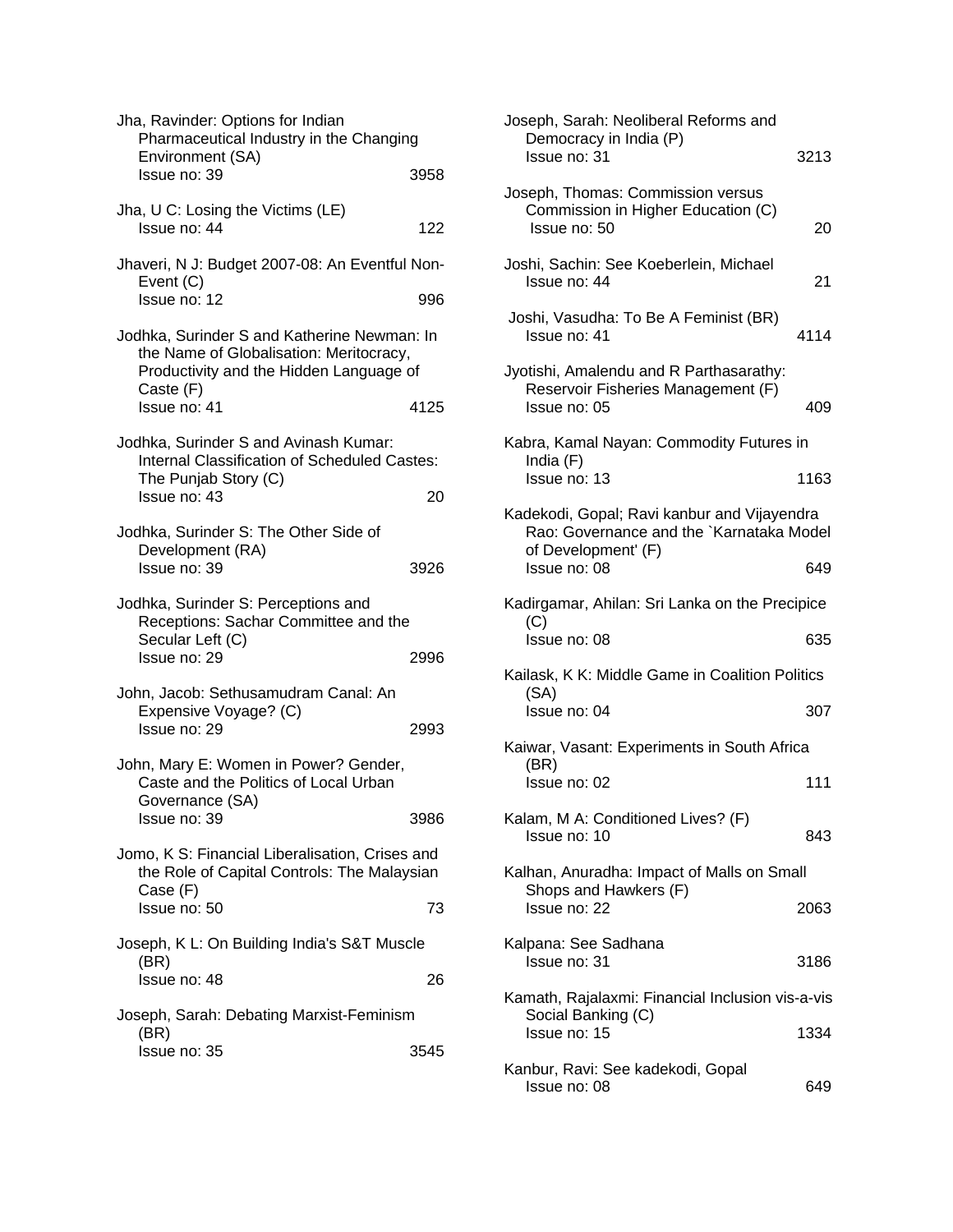| Kannabiran, K G and Kalpana Kannabiran:<br>Taslima Case: Accountability of Elected<br>Representatives (C)                                                              |      |
|------------------------------------------------------------------------------------------------------------------------------------------------------------------------|------|
| Issue no: 36                                                                                                                                                           | 3605 |
| Kannabiran, Kalpana: Chunduru: On the Road<br>to Justice (C)                                                                                                           |      |
| Issue no: 39                                                                                                                                                           | 3915 |
| Kannabiran, Kalpana: See Kannabiran, K G<br>Issue no: 36                                                                                                               | 3605 |
| Kannabiran, Kalpana: See George, Sheba<br>Issue no: 11                                                                                                                 | 923  |
| Kannan, R and Atri Mukherjee: Is East and<br>South-East Asia Including India an Optimum<br>Currency Area? (SA)                                                         |      |
| Issue no: 11                                                                                                                                                           | 953  |
| Kanungo, Pralay: Co-opting Dalits into the<br>Hindutva Fold (BR)<br>Issue no: 20                                                                                       | 1852 |
| Kapadia, Karin: Reading Dalit Women:<br>Memories of Rural Lives in Maharashtra<br>(BR)                                                                                 |      |
| Issue no: 50                                                                                                                                                           | 27   |
| Kapadia, Karin: `Voting for Ourselves' (BR)<br>Issue no: 15                                                                                                            | 1349 |
| Kapadia-Kundu, Nandita; Manisha Khale;<br>Sachin Upadhaye and Deepti Chavan:<br>Whose Mistake? Gender Roles and Physical<br>Violence among Young Married Women<br>(SA) |      |
| Issue no: 44                                                                                                                                                           | 71   |
| Kapadia-Kundu, Nandita: See Sethuraman,<br>Kavita                                                                                                                      |      |
| Issue no: 44                                                                                                                                                           | 79   |
| Kapur, Devesh and Richard Webb: Beyond the<br>IMF (SA)                                                                                                                 |      |
| Issue no: 07                                                                                                                                                           | 581  |
| Kar, Aloke: See Vishu Kumar<br>Issue no: 37                                                                                                                            | 3776 |
| Kar, Sabyasachi and S Sakthivel: Reforms and<br>Regional Inequality in India (SA)                                                                                      |      |
| Issue no: 47                                                                                                                                                           | 69   |
| Kar, saibal: See Marjit, Sugata<br>Issue no: 09                                                                                                                        | 757  |

| Kathuria, Vinish and Nisar A Khan: Vulnerability<br>to Air Pollution: Is There Any Inequity in |      |
|------------------------------------------------------------------------------------------------|------|
| Exposure? (SA)<br>Issue no: 30                                                                 | 3158 |
| Katju, Manjari: Colonialism and Competing<br>Identities (BR)                                   |      |
| Issue no: 04                                                                                   | 291  |
| Kaul, Shonaleeka: The Past at Every Corner<br>(BR)                                             |      |
| Issue no: 35                                                                                   | 3544 |
| Kaur, Paramjeet: Growth Acceleration in India<br>(F)                                           |      |
| Issue no: 15                                                                                   | 1380 |
| Kaushik, Atul: WTO Disputes Settlement: A                                                      |      |
| Chinese Approach (BR)<br>Issue no: 40                                                          | 4041 |
| Kavadi, Shirish N: `Parasites Lost and Parasites<br>Regained' (F)                              |      |
| Issue no: 02                                                                                   | 131  |
| Kavi Kumar, K S: Climate Change Studies in<br>Indian Agriculture (C)                           |      |
| Issue no: 45                                                                                   | 13   |
| Kavoori, Purnendu S: Reservation for Gujars: A<br>Pastoral Perspective (C)                     |      |
| Issue no: 38                                                                                   | 3833 |
| Kawadia, Ganesh: See Gupta, Ram Pratap<br>Issue no: 05                                         | 397  |
| Kejriwal, Arvind: See Chakravarty, Sumit<br>Issue no: 45                                       | 04   |
| Kelegama, Saman: Towards Greater Economic                                                      |      |
| Connectivity in South Asia (C)<br>Issue no: 39                                                 | 3911 |
| Khadria, Binod: Social Collateral and Human                                                    |      |
| Capital (C)<br>Issue no: 13                                                                    | 1087 |
| Khale, Manisha: See Kapadia-Kundu, Nandita<br>Issue no: 44                                     | 71   |
| Khalidi, Omar: Muslims in the Economy (LE)<br>Issue no: 43                                     | 04   |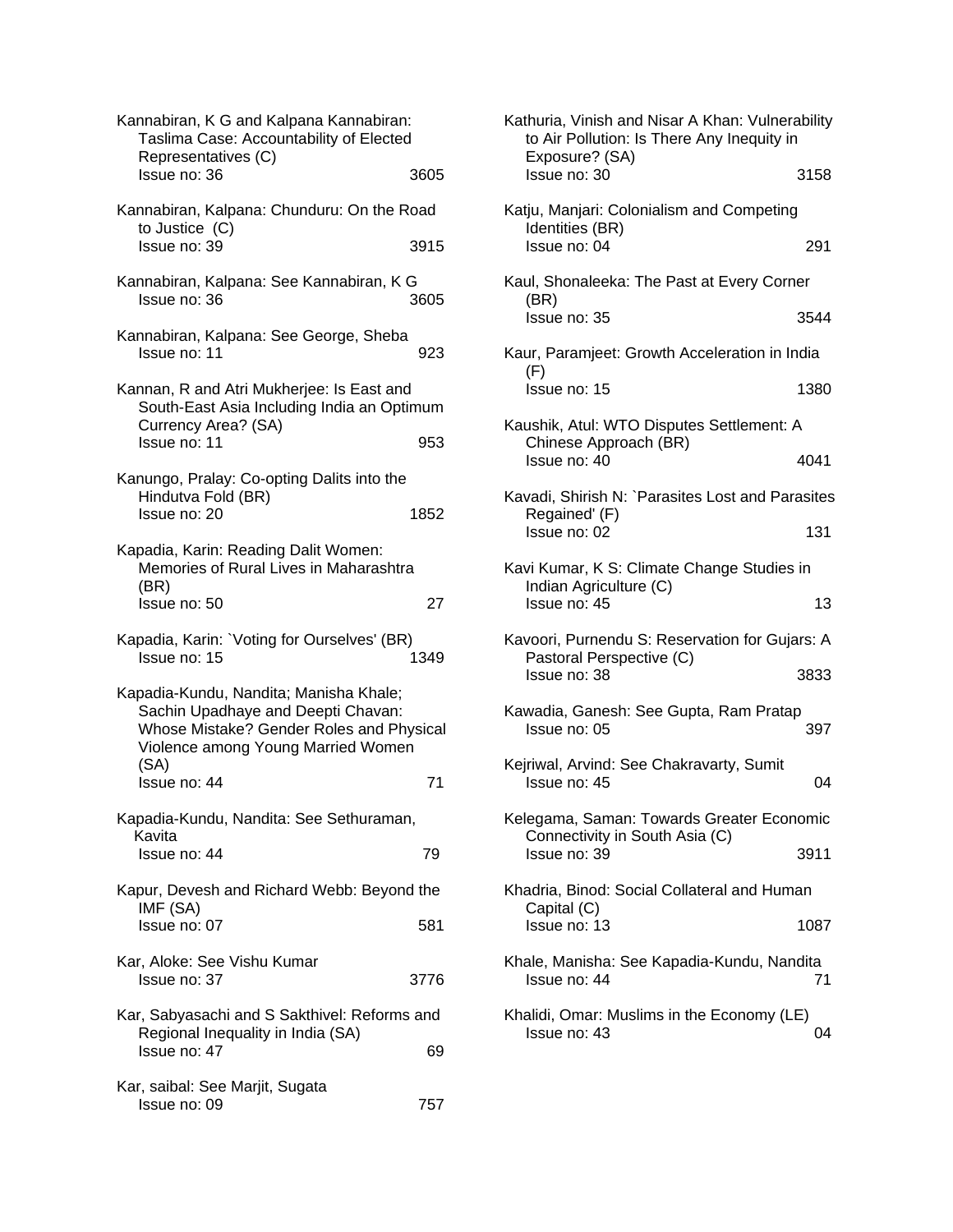| Khan, Nichola: Mobilisation and Political<br>Violence in the Mohajir Community of<br>Karachi (SA)                                                        |      |
|----------------------------------------------------------------------------------------------------------------------------------------------------------|------|
| Issue no: 25                                                                                                                                             | 2435 |
| Khan, Nisar A: See Kathuria, Vinish<br>Issue no: 30                                                                                                      | 3158 |
| Khan, Sameera: Negotiating the Mohalla:<br>Exclusion, Identity and Muslim in Mumbai<br>(RA)                                                              |      |
| Issue no: 17                                                                                                                                             | 1527 |
| Khandelwal, Anil K: Microfinance Development<br>Strategy for India (F)                                                                                   |      |
| Issue no: 13<br>Khanna, Neha: See Chandhoke, Neera                                                                                                       | 1127 |
| Issue no: 43                                                                                                                                             | 10   |
| Khasnabis, Ratan and Tania Chatterjee:<br>Enrolling and Retaining Slum Children in<br>Formal Schools: A Field Survey in Eastern<br>Slums of Kolkata (SA) |      |
| Issue no: 22                                                                                                                                             | 2091 |
| Khatkhate, Deena: Manu Shroff: Economist with<br>Pride as His Carapace (C)                                                                               |      |
| Issue no: 05                                                                                                                                             | 353  |
| Khatkhate, Deena: Utopia of Economic<br>Planning (LE)<br>Issue no: 34                                                                                    | 3438 |
| Khoche, Prachi: See Sethuraman, Kavita<br>Issue no: 44                                                                                                   | 79   |
| Khor, Martin: WTO: Why Potsdam Failed (C)<br>Issue no: 26                                                                                                | 2487 |
| Khosla, Madhav: The Ninth Schedule Decision:<br>Time to Define the                                                                                       |      |
| Constitution's Basic Structure (C)<br>Issue no: 31                                                                                                       | 3203 |
| Kidambi, Sowmya: See Aakella, Karuna Vakati<br>Issue no: 47                                                                                              | 18   |
| Kidambi, Sowmya: See akella, Karuna Vakati<br>Issue no: 05                                                                                               | 345  |
| Kodanda Ram, M: Movement for Telangana<br>State: A Struggle for Autonomy (C)                                                                             |      |

| Koeberlein, Michael and Sachin Joshi: An<br>Inconvenient Nobel Truth (C)<br>Issue no: 44                | 21   |
|---------------------------------------------------------------------------------------------------------|------|
| Kohli, Kanchi: See Menon, Manju<br>Issue no: 26                                                         | 2490 |
| Koithara, Verghese: The Advancing Peace<br>Process (C)<br>Issue no: 01                                  | 10   |
| Koren, Ruth: See Danis, Marion<br>Issue no: 32                                                          | 3331 |
| Koshy, Ninan: Palestine's New Partition (C)<br>Issue no: 27                                             | 2871 |
| Krishna Kumar, T: Some Basic Issues in<br>Statistical Modelling in Social Sciences (SA)<br>Issue no: 29 | 3027 |
| Krishna, Sankaran: Obama, Charisma,<br>America, Utopia (C)<br>Issue no: 03                              | 212  |
| Krishnaji, N: Kerala Milestones: On the<br>Parliamentary Road to Socialism (SA)<br>Issue no: 23         | 2169 |
| Krishnan, Kavita: Penalising Progressive<br>Student Activism (C)<br>Issue no: 31                        | 3199 |
| Krishnan, Rajan: Rajini's Sivaji: Screen and                                                            |      |
| Sovereign (C)<br>Issue no: 27                                                                           | 2861 |
| Krishnaraj, Maithreyi: Reclaiming an Incipient<br>Feminism (BR)                                         |      |
| Issue no: 21                                                                                            | 1916 |
| Krishnaraj, Maithreyi: Understanding Violence<br>against Women (SA)                                     |      |
| Issue no: 44                                                                                            | 90   |
| Kriti: See Sadhana<br>Issue no: 31                                                                      | 3186 |
| Kulkarni, Aniruddha G: Not convincing (LE)<br>Issue no: 01                                              | 72   |
| Kulkarni, Manu N: Polio Eradication (LE)<br>Issue no: 07                                                | 538  |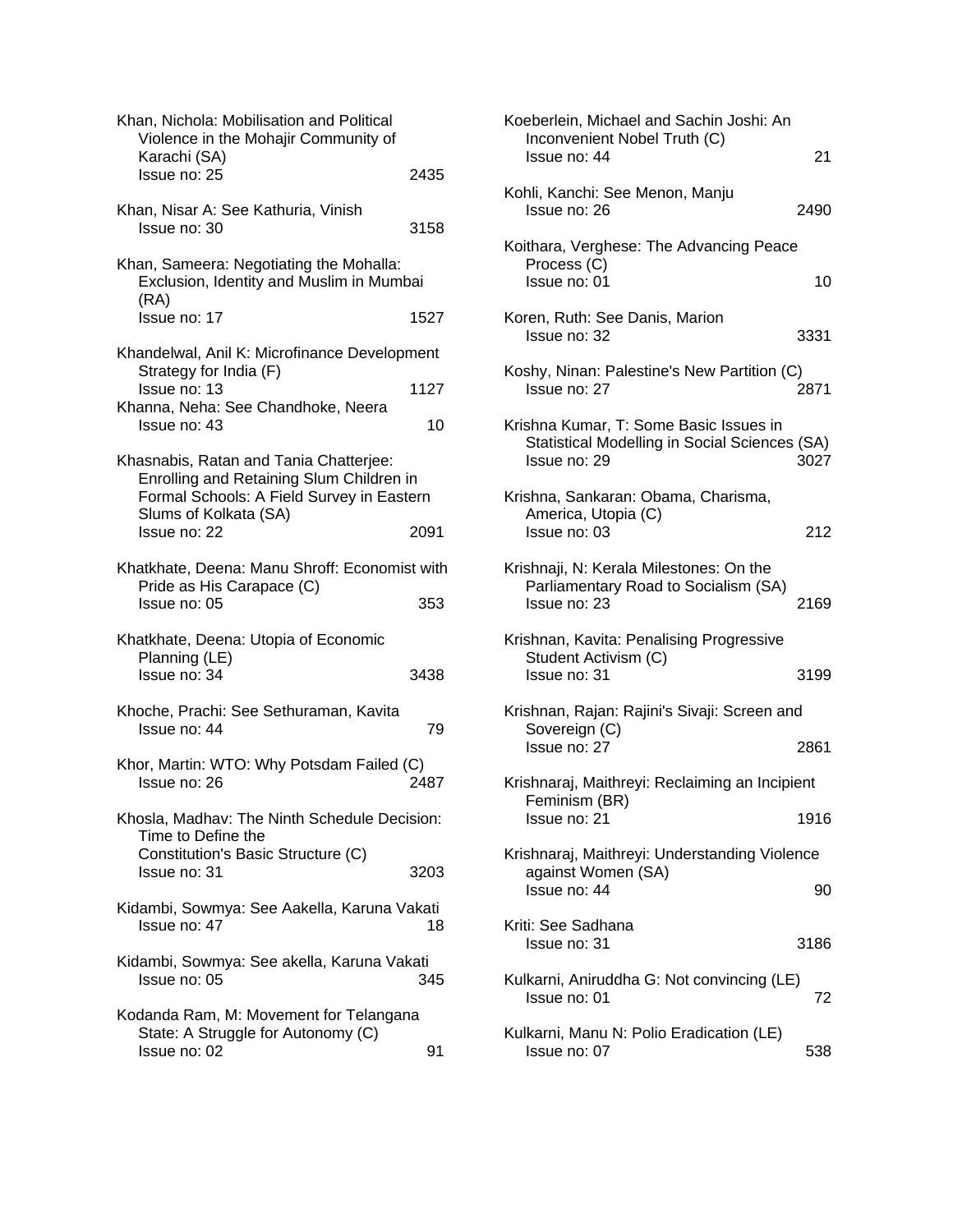| Kundu, Amitabh and NIranjan Sarangi:<br>Migration, Employment Status and Poverty                                                                   |      |
|----------------------------------------------------------------------------------------------------------------------------------------------------|------|
| (SA)<br>Issue no: 04                                                                                                                               | 299  |
| Kyung-Sup, Chang: The End of Developmental<br>Citizenship? Restructuring and Social<br>Displacement in Post-Crisis South Korea (F)<br>Issue no: 50 | 67   |
| Lahiri, Ashok K: Attribution (LE)<br>Issue no: 11                                                                                                  | 898  |
| Lahiri-Dutt, Kuntala: Illegal Coal Mining in<br>Eastern India: Rethinking Legitimacy and<br>Limits of Justice (SA)<br>Issue no: 49                 | 57   |
| Laiq, Jawid: Nuclear Hullabaloo: Drowning Out<br>the Woes of the Disadvantaged (C)                                                                 |      |
| Issue no: 35                                                                                                                                       | 3533 |
| Lakshmanan, L: See Rath, D P<br>Issue no: 37                                                                                                       | 3770 |
| Lakshmi, Aishwarya: The Mutiny Novel:<br>Creating the Domestic Body of the Empire<br>(F)                                                           |      |
| Issue no: 19                                                                                                                                       | 1746 |
| Lal, Chaman: On Bhagat Singh (LE)<br>Issue no: 51                                                                                                  | 74   |
| Lal, Chaman: Revolutionary Legacy of Bhagat<br>Singh (P)<br>Issue no: 37                                                                           | 3712 |
| Lal, Vinay: Documentary Phenomenon (F)<br>Issue no: 07                                                                                             | 544  |
| Lal, Vinay: The Killer as Auteur: Insanity,<br>Intimacy and Death in Virginia (F)<br>Issue no: 18                                                  | 1589 |
| Lal, Vinay: Rwanda and the Desperation of<br>France (C)<br>Issue no: 06                                                                            | 480  |
| Lalvani, Mala: Education, Agriculture and<br>Subsidies: Long on Words (F)<br>Issue no: 14                                                          | 1268 |
| Lama-Rewal, Stephanie Tawa: Neighbourhood<br>Associations and Local Democracy: Delhi<br>Municipal Elections 2007 (SA)<br>Issue no: 47              | 51   |

| Lele, Sharachchandra: A `Defining' Moment for<br>Forests? (C)                                                                                   |      |
|-------------------------------------------------------------------------------------------------------------------------------------------------|------|
| Issue no: 25                                                                                                                                    | 2379 |
| Levin, N R: See Chakravarti, Uma<br>Issue no: 50                                                                                                | 04   |
| Lieten, G K: Local Power in Pakistan (BR)<br>Issue no: 51                                                                                       | 25   |
| Lim, Joseph Anthony: The Philippines Ten<br>Years after the Asian Crisis (F)<br>Issue no: 50                                                    | 89   |
| Lin, Sharat G: US Lying about Halabja:<br>Justifying the Invasion of Iraq (F)<br>Issue no: 36                                                   | 3625 |
| Lindley, Mark: Kumarappa: A Giant or a                                                                                                          |      |
| Midget? (SA)<br>Issue no: 21                                                                                                                    | 1975 |
| Lingareddy, Janki: Futures: A Partial Picture                                                                                                   |      |
| (D)<br>Issue no: 30                                                                                                                             | 3178 |
| Liu, Liu: See Ianchovichina, Elena<br>Issue no: 52                                                                                              | 111  |
| Louis, Prakash: Dalit Christians: Betrayed by                                                                                                   |      |
| State and Church (C)<br>Issue no: 16                                                                                                            | 1410 |
| Louis, Prakash: Lynchings in Bihar:<br>Reassertion of Dominant Castes (C)<br>Issue no: 44                                                       | 26   |
| Louwaars, Niels P: See Pal, Suresh<br>Issue no: 03                                                                                              | 231  |
| Madan, Amman: Sociologising Merit (SA)<br>Issue no: 29                                                                                          | 3044 |
| Madheswaran, S and Paul Attewell: Caste<br>Discrimination in the Indian Urban Labour<br>Market: Evidence from the National Sample<br>Survey (F) |      |
| Issue no: 41                                                                                                                                    | 4146 |
| Mage, John; D'Mello and Bernard D: The<br>Beginnings of a New Democratic Nepal?<br>(C)                                                          |      |
| Issue no: 11                                                                                                                                    | 916  |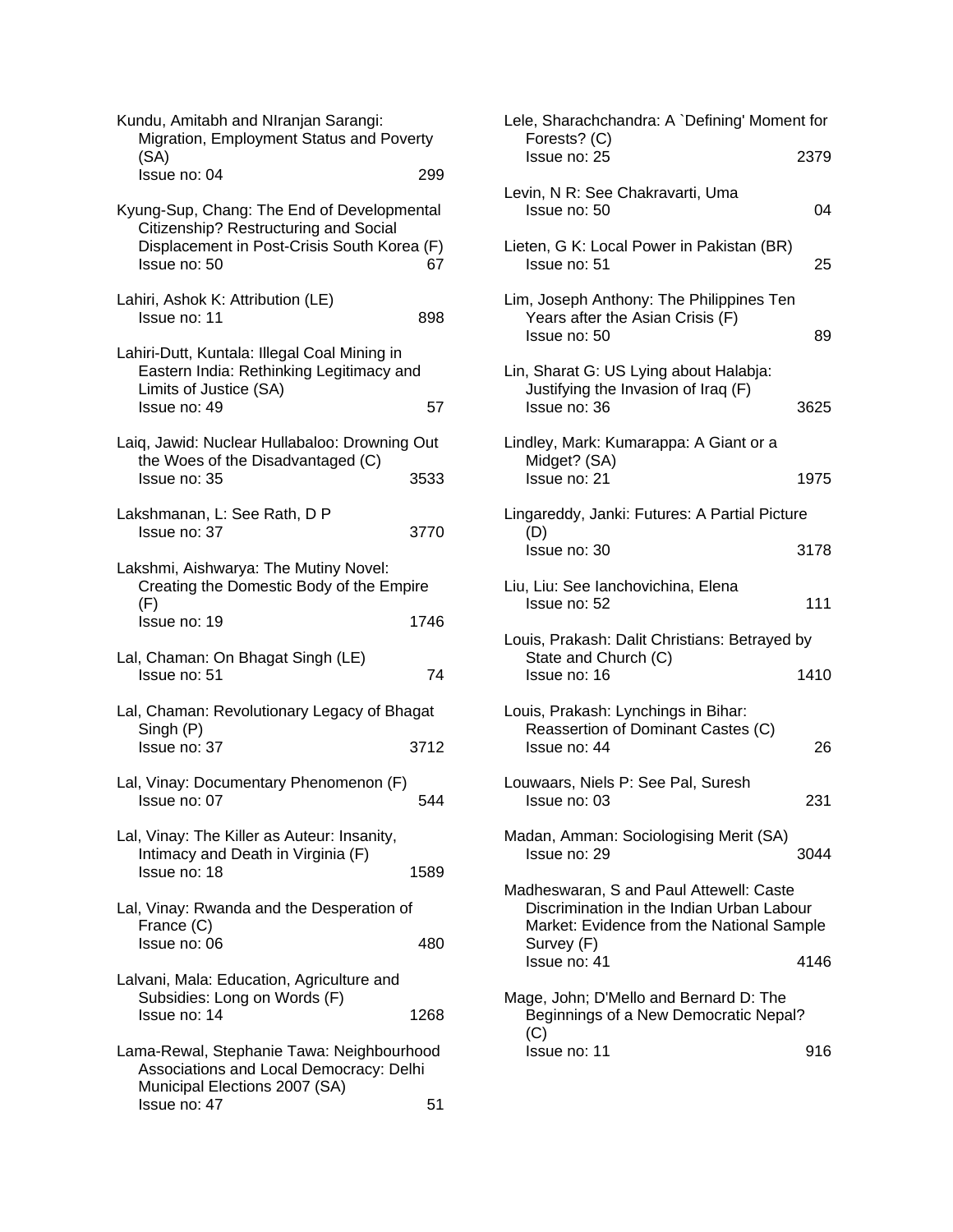| Mage, John: The Nepali Revolution and<br>International Relations (F)<br>Issue no: 20                                          | 1834 |
|-------------------------------------------------------------------------------------------------------------------------------|------|
| Mahadevia, Darshini: Urban Infrastructure<br>Financing and Delivery in China (SA)<br>Issue no: 11                             | 964  |
| Mahapatra, Debidatta Aurobinda: Russian<br>Concerns on US Anti-Missile Shield (C)<br>Issue no: 37                             | 3698 |
| Mahendra Dev, S: No `New Deal' for Farm<br>Revival (F)<br>Issue no: 14                                                        | 1277 |
| Mahendra Dev, S; K Subbarao; S Galab and C<br>Ravi: Safety Net Programmes: Outreach and<br>Effectiveness (SA)<br>Issue no: 35 | 3555 |
| Maheshwari, R Uma: Polavaram: Rehabilitation<br>via Forced Consensus (C)<br>Issue no: 25                                      | 2385 |
| Maikhuri, R K: See Farooquee, Nehal A<br>Issue no: 35                                                                         | 3537 |
|                                                                                                                               |      |
| Maiti, Dibyendu S: See Marjit, Sugata<br>Issue no: 09                                                                         | 757  |
| Majumdar, Manabi; Indrashis Banerjee and<br>Sreemoyee Ghosh: Face-to-Face Taxation<br>in West Bengal (SA)                     |      |
| Issue no: 41                                                                                                                  | 4166 |
| Majumdar, Manabi: Representing Identities,<br>Interests and Ideas (BR)                                                        |      |
| Issue no: 33                                                                                                                  | 3378 |
| Majumdar, Rochona and Dipesh Chakrabarty:<br>Mangal Pandey: Film and History (F)<br>Issue no: 19                              | 1771 |
| Majumder, Manabi: Value of Education (BR)<br>Issue no: 04                                                                     | 295  |
| Malhotra, Anshu: Empire, Nationalism and<br>Women's Rights (BR)<br>Issue no: 26                                               | 2504 |
| Mallampalli, Chandra: Law in Postcolonial<br>Times (BR)                                                                       |      |

| Malwade Basu, Alaka: Are Millennium<br>Development Goals Relevant for Academic<br>Research? (P)                |      |
|----------------------------------------------------------------------------------------------------------------|------|
| Issue no: 42                                                                                                   | 4235 |
| Manchanda, Rita: Citizens and Aliens in the<br>Subcontinent (BR)<br>Issue no: 51                               | 23   |
| Mandal, Akhtaruzzaman and Nayanika<br>Mookherjee: Research on Bangladesh War                                   |      |
| (D)<br>Issue no: 50                                                                                            | 118  |
| Mander, Harsh: Living in Times of Fear and<br>Hate (F)<br>Issue no: 10                                         | 847  |
| Mandndal, K: See Rath, D P<br>Issue no: 37                                                                     | 3770 |
| Mani, Sunil: Revolution in India's<br>Telecommunications Industry (BR)<br>Issue no: 07                         | 578  |
| Manna, G C: On Calibrating the Poverty Line for<br>Poverty Estimation in India (F)<br>Issue no: 30             | 3108 |
| Manna, G C: Precision of Estimates of Gross<br>Value Added Per Worker (F)<br>Issue no: 37                      | 3750 |
| Manoharan, Thiagarajan: Economics and<br>Philosophy: Interface and Agenda: A<br>Layman's Comments (D)          |      |
| Issue no: 36                                                                                                   | 3669 |
| Manor, James: Change in Karnataka over the<br>Last Generation (F)                                              |      |
| Issue no: 08<br>Mantravadi, Pramod: Relative Size in Mergers<br>and Operating Performance: Indian              | 653  |
| Experience (SA)<br>Issue no: 39                                                                                | 3936 |
| Marjit, Sugata; saibal Kar and Dibyendu S Maiti:<br>Regional Trade Openness Index and<br>Income Disparity (SA) |      |
| Issue no: 09                                                                                                   | 757  |
| Martinez-Alier, Joan and Leah Temper: Oil and<br>Climate Change: Voices from the South (C)<br>Issue no: 50     | 16   |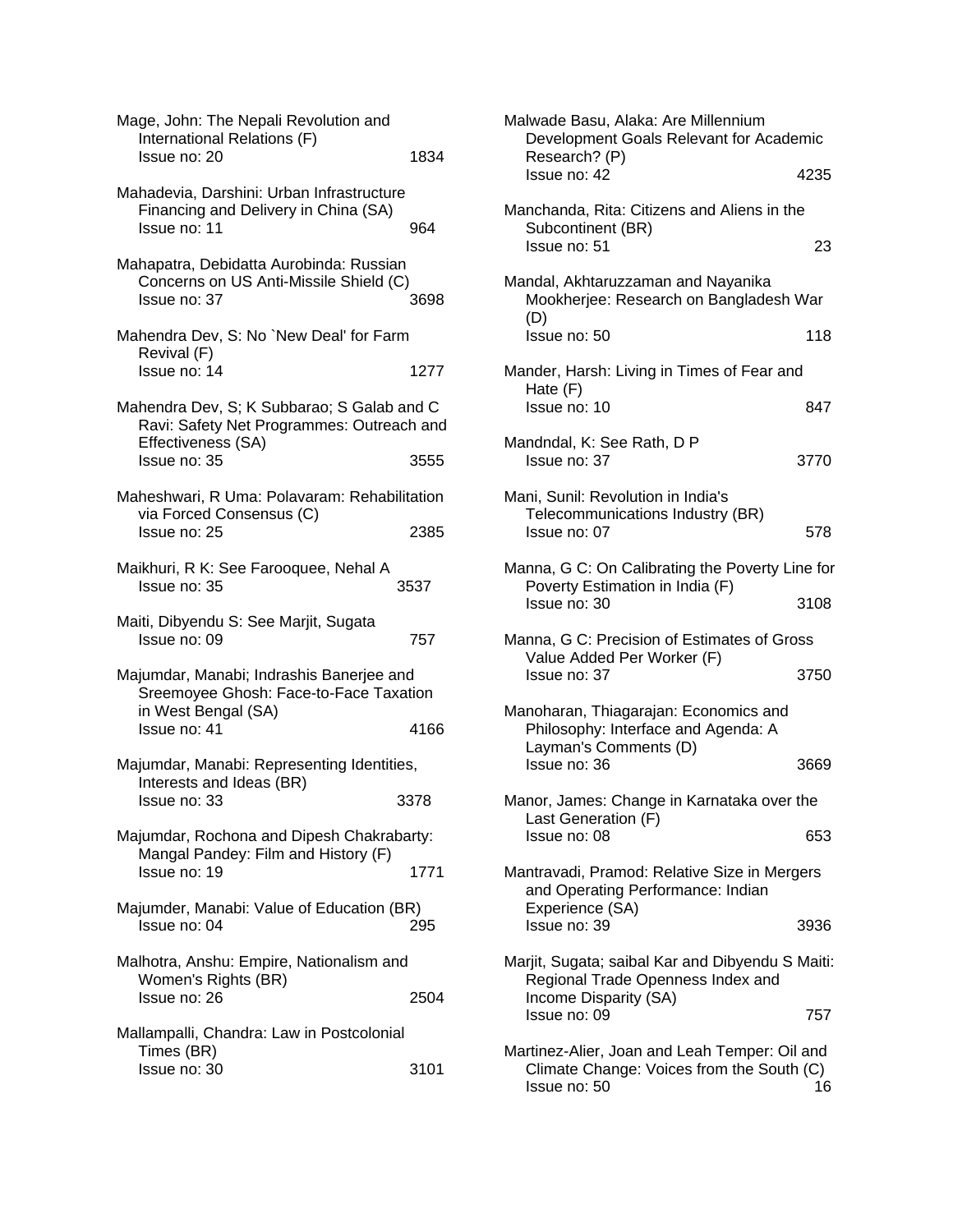| Martinez-Alier, Joan: See Temper, Leah<br>Issue no: 17                                                               | 1489        |
|----------------------------------------------------------------------------------------------------------------------|-------------|
| Mathur, K B L: Convergence and Divergence of<br>Indian Banking (C)<br>Issue no: 51                                   | 14          |
|                                                                                                                      |             |
| Mathur, K B L: Financial Sector in India (BR)<br>Issue no: 13                                                        | 1098        |
| Mathur, Lalit: Employment Guarantee: Progress                                                                        |             |
| So Far (C)<br>Issue no: 52                                                                                           | 17          |
| Mathur, Rajni: See Hatekar, Neeraj<br>Issue no: 02                                                                   | 145         |
| Maxwell, Neville: Defending the Indefensible                                                                         |             |
| (BR)<br>Issue no: 12                                                                                                 | 1026        |
| Mazumder, Dipak and Sandip Sarkar: Growth of<br><b>Employment and Earnings in Tertiary Sector,</b><br>1983-2000 (SA) |             |
| Issue no: 11                                                                                                         | 973         |
| Mazumder, Vina et al.: Open Letter to Governor                                                                       |             |
| of Uttar Pradesh (ED)<br>Issue no: 08                                                                                | 614         |
| Meeta and Rajivlochan: Caste and Religion in<br>Punjab: Case of Bhaniarawala Phenomenon<br>(F)                       |             |
| Issue no: 21                                                                                                         | 1909        |
| Mehrotra, Surabhi Tandon: See Viswanath,                                                                             |             |
| Kalpana<br>Issue no: 17                                                                                              | 1542        |
| Menon, Ajit: Engaging with the Law on Adivasi                                                                        |             |
| Rights (C)<br>Issue no: 24                                                                                           | 2239        |
| Menon, Manju; Sudarshan Rodriguez and                                                                                |             |
| Aarthi Sridhar: Coastal Zone<br>Management: Better or Bitter Fare?<br>Issue no: 38                                   | (C)<br>3838 |
| Menon, Manju and Kanchi Kohli:<br>Environmental Decision-making: Whose<br>Agenda? (C)<br>Issue no: 26                | 2490        |
|                                                                                                                      |             |
| Menon, Nivedita: See Devi, Mahashweta<br>Issue no: 48                                                                | 04          |

| Mian, Zia: 250000 are Not Enough (F)<br>Issue no: 03                                                                                             | 194  |
|--------------------------------------------------------------------------------------------------------------------------------------------------|------|
| $-$ : Protecting the Empire (F)<br>Issue no: 11                                                                                                  | 914  |
| -: US Congress and Iraq War (F)<br>Issue no: 19                                                                                                  | 1658 |
| -: The Withering of the American<br>Dream (F)<br>Issue no: 26                                                                                    | 2486 |
| $\cdot$ : The United States and India (F)<br>Issue no: 41                                                                                        | 4096 |
| Middleton, Townsend: In Search of Postcolonial<br>Subjectivity (BR)<br>Issue no: 42                                                              | 4232 |
| Mishra, Ish: Heat and Dust of Highway at<br>Kalinganagar (C)<br>Issue no: 10                                                                     | 822  |
| Mishra, Pradeep Kumar and Mukul Kumar:<br>Institutionalising Common Pool Resources<br>Management: Case Studies of Pastureland<br>Management (SA) |      |
| Issue no: 36                                                                                                                                     | 3644 |
| Mishra, Pulak: See Behera, Bhagirath<br>Issue no: 42                                                                                             | 4268 |
| Mishra, Yamini: What Does Budget 2007-08<br>Offer Women? (F)                                                                                     |      |
| Issue no: 16                                                                                                                                     | 1423 |
| Misra, P K: Backward Castes Census: An<br>Outmoded Idea (C)                                                                                      |      |
| Issue no: 24                                                                                                                                     | 2245 |
| Misra, Tilottttoma: Crossing Linguistic<br>Boundaries (SA)<br>Issue no: 36                                                                       | 3653 |
| Misra, Udayon: Targeting the Innocent in<br>Assam (C)<br>Issue no: 04                                                                            | 273  |
| Misra, Udayon: Adivasi Struggle in Assam                                                                                                         |      |
| (C)<br>Issue no: 51                                                                                                                              | 11   |
| Mistry, Percy S: International Financial<br>Institutions and Their Leaders (P)<br>Issue no: 26                                                   | 2508 |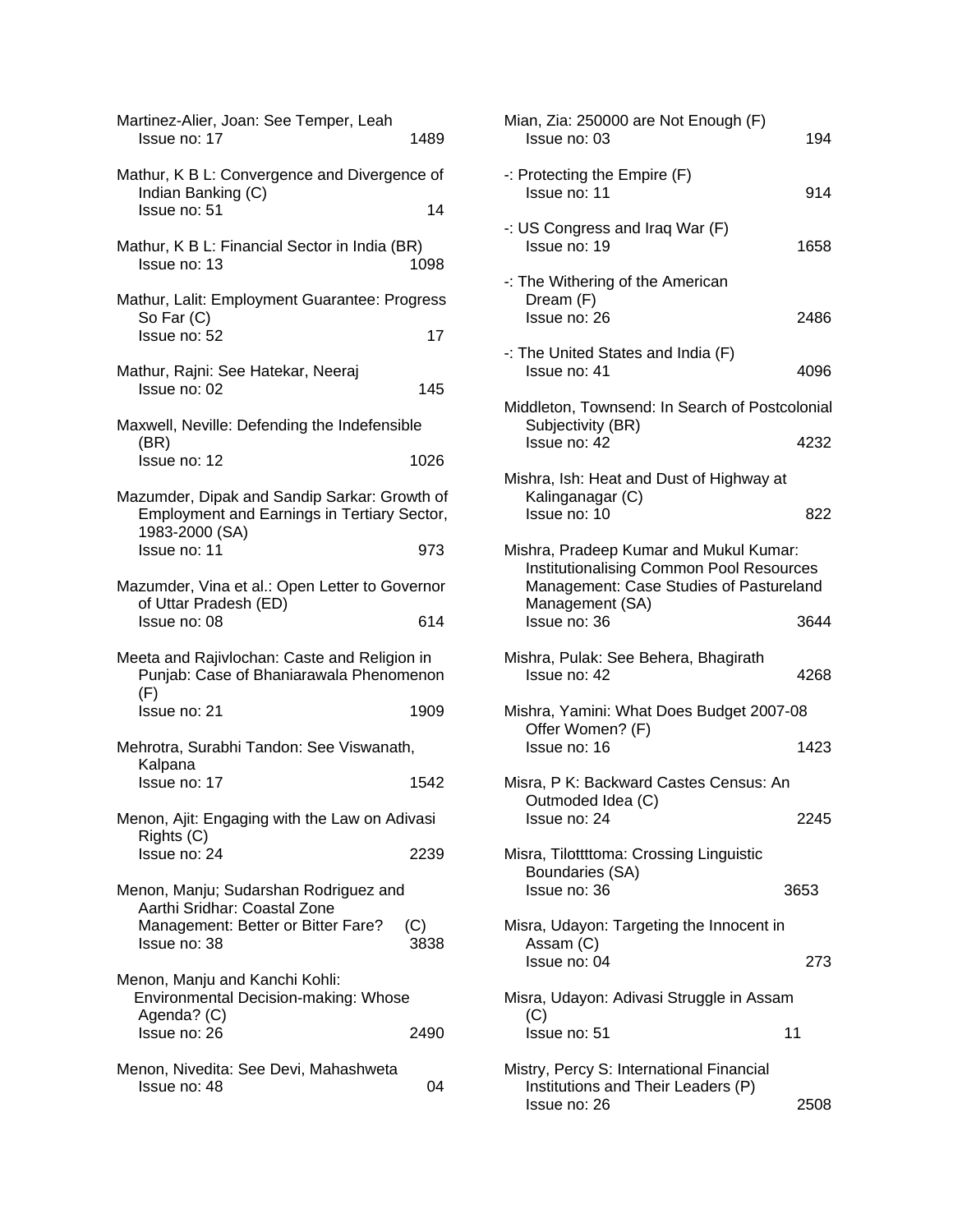| Mitra, Ashok: Life and Times of Ashok Mitra<br>(BR)                                                           |      | Motiram, Sripad: See Jayadev, Arjun<br>Issue no: 38                                       | 385             |
|---------------------------------------------------------------------------------------------------------------|------|-------------------------------------------------------------------------------------------|-----------------|
| Issue no: 03                                                                                                  | 1095 |                                                                                           |                 |
| Mitra, Ashok [et al]: Mudigonda Police Killings                                                               |      | Motiram, Sripad: See Jayadev, Arjun<br>Issue no: 51                                       | 69              |
| (LE)<br>Issue no: 33                                                                                          | 3346 | Mruthyunjaya: See Praduman Kumar<br>Issue no: 35                                          | 3567            |
| Mitra, Siddhartha and Sangeeta Shroff:                                                                        |      |                                                                                           |                 |
| Farmers' Suicides in Maharashtra (F)<br>Issue no: 49                                                          | 73   | Mukherjee, Anit: Implications for Education (F)<br>Issue no: 14                           | 1273            |
| Mitra, Smita: On Black Friday (C)<br>Issue no: 16                                                             | 1408 | Mukherjee, Atri: See Kannan, R<br>Issue no: 11                                            | 95              |
| Mittal, Surabhi: What Affects Changes in Cereal<br>Consumption? (LE)                                          |      | Mukherjee, Meenakshi: A Magnificent<br>Obsession (BR)                                     |                 |
| Issue no: 05                                                                                                  | 444  | Issue no: 22                                                                              | 2072            |
| Mohanty, Amarnath: Affirmative Action in India:<br>An Alternative Perspective (SA)<br>Issue no: 30            | 3151 | Mukherjee, Sanjeeb: The Use and Abuse of<br>Democracy in West Bengal (SA)<br>Issue no: 44 | 10 <sup>1</sup> |
| Mohanty, Manoranjan: Grappling with the                                                                       |      | Mukherji, Aditi: Implications of Alternative<br>Institutional Arrangements in Groundwater |                 |
| Success Trap in China (C)<br>Issue no: 44                                                                     | 17   | Sharing (SA)<br>Issue no: 26                                                              | 2543            |
| Mohanty, Manoranjan: See Chakravarty, Sumit<br>Issue no: 45                                                   | 04   | Mukhopadhyay, Abhiroop and Indira<br>Rajaraman: Rural Unemployment 1999-                  |                 |
| Mohanty, Mritiunjoy: Political Economy of<br>Agrarian Transformation (C)                                      |      | 2005: Who Gained, Who Lost? (F)<br>Issue no: 30                                           | 3116            |
| Issue no: 09<br>Mookherjee, Nayanika: See Mandal,                                                             | 737  | Mukhopadhyay, Dripto: See Das, Samantak<br>Issue no: 24                                   | 2284            |
| Akhtaruzzaman                                                                                                 |      |                                                                                           |                 |
| Issue no: 50                                                                                                  | 118  | Mukhopadhyay, Rahul; Sahana Udupa; Sailen<br>Routray and Sowjanya Peddi: Research         |                 |
| Mor, Nachiket and Bindu Ananth: Inclusive<br>Financial Systems (F)                                            |      | Programmes for Engaged Social Sciences<br>(C)                                             |                 |
| Issue no: 13                                                                                                  | 1121 | Issue no: 48                                                                              | 19              |
| More, Chandrarao; Sarag J Saikia and Rangan<br>Banerjee: An Analysis of Maharashtra's<br>Power Situation (SA) |      | Mukhopadhyay, Salil Kumar: See Giri, B K<br>Issue no: 37                                  | 3740            |
| Issue no: 39                                                                                                  | 3943 | Mukhopadhyay, Uttara: Unconvincing (LE)<br>Issue no: 10                                   | 798             |
| More, Nitin: See Whitehead, Judy                                                                              |      |                                                                                           |                 |
| Issue no: 25                                                                                                  | 2428 | Mukta: See Sadhana<br>Issue no: 31                                                        | 3186            |
| Morris, Sebastian and Ajay Pandey: Towards<br>Reform of Land Acquisition Framework in<br>India (SA)           |      | Mukul Kumar: See Mishra, Pradeep Kumar<br>Issue no: 36                                    | 3644            |
| Issue no: 22                                                                                                  | 2083 |                                                                                           |                 |
|                                                                                                               |      | Mulay, Shree: See Varma, Daya                                                             |                 |

| tra            | Motiram, Sripad: See Jayadev, Arjun<br>Issue no: 38                                                                         | 3853 |
|----------------|-----------------------------------------------------------------------------------------------------------------------------|------|
| 1095<br>llings | Motiram, Sripad: See Jayadev, Arjun<br>Issue no: 51                                                                         | 69   |
| 3346           | Mruthyunjaya: See Praduman Kumar<br>Issue no: 35                                                                            | 3567 |
| 73             | Mukherjee, Anit: Implications for Education (F)<br>Issue no: 14                                                             | 1273 |
| 1408           | Mukherjee, Atri: See Kannan, R<br>Issue no: 11                                                                              | 953  |
| Cereal         | Mukherjee, Meenakshi: A Magnificent                                                                                         |      |
| 444            | Obsession (BR)<br>Issue no: 22                                                                                              | 2072 |
| India:         | Mukherjee, Sanjeeb: The Use and Abuse of                                                                                    |      |
| 3151           | Democracy in West Bengal (SA)<br>Issue no: 44                                                                               | 101  |
|                | Mukherji, Aditi: Implications of Alternative                                                                                |      |
| 17             | Institutional Arrangements in Groundwater<br>Sharing (SA)                                                                   |      |
| Sumit          | Issue no: 26                                                                                                                | 2543 |
| 04             | Mukhopadhyay, Abhiroop and Indira<br>Rajaraman: Rural Unemployment 1999-                                                    |      |
|                | 2005: Who Gained, Who Lost? (F)<br>Issue no: 30                                                                             | 3116 |
| 737            | Mukhopadhyay, Dripto: See Das, Samantak<br>Issue no: 24                                                                     | 2284 |
| 118<br>/e      | Mukhopadhyay, Rahul; Sahana Udupa; Sailen<br>Routray and Sowjanya Peddi: Research<br>Programmes for Engaged Social Sciences |      |
| 1121           | (C)<br>Issue no: 48                                                                                                         | 19   |
| angan<br>'s    | Mukhopadhyay, Salil Kumar: See Giri, B K<br>Issue no: 37                                                                    | 3740 |
| 3943           | Mukhopadhyay, Uttara: Unconvincing (LE)<br>Issue no: 10                                                                     | 798  |
| 2428           | Mukta: See Sadhana<br>Issue no: 31                                                                                          | 3186 |
| ards           |                                                                                                                             |      |
| k in           | Mukul Kumar: See Mishra, Pradeep Kumar<br>Issue no: 36                                                                      | 3644 |
| 2083           | Mulay, Shree: See Varma, Daya<br>Issue no: 09                                                                               | 722  |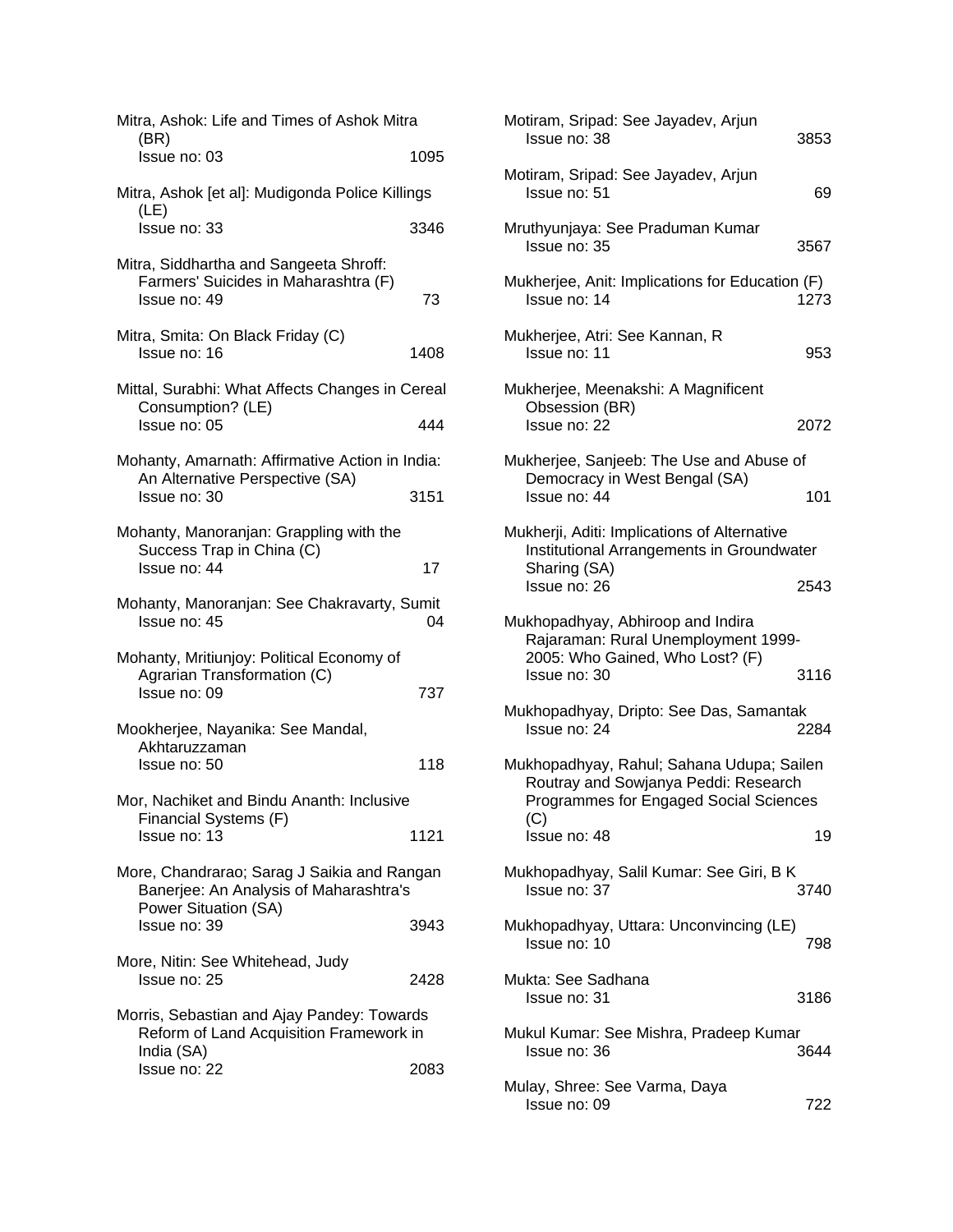| Muralidharan, Sukumar: Broadcast Regulation<br>and Public Right to Know (F)                                            |      |
|------------------------------------------------------------------------------------------------------------------------|------|
| Issue no: 09                                                                                                           | 743  |
| Muralidharan, Sukumar: Broadcast Regulation:<br>Narrow Consultations, Indifferent Results<br>(C)                       |      |
| Issue no: 37                                                                                                           | 3690 |
| Muralidharan, Sukumar: Delusion and Denial<br>(C)                                                                      |      |
| Issue no: 06                                                                                                           | 467  |
| Muralidharan, Sukumar: Pakistan and<br>Afghanistan after the Peace 'Jirga' (C)<br>Issue no: 33                         | 3372 |
| Muralidharan, Sukumar: A World Without<br>Scapegoats (C)<br>Issue no: 51                                               | 19   |
| Murty, K N and A Soumya: Effects of Public<br>Investment on Growth and Poverty (SA)<br>Issue no: 01                    | 47   |
| Murty, M N: See Chatterjee, Sushmita<br>Issue no: 36                                                                   | 3662 |
| Murugkar, Milind; Bharat Ramaswami and<br>Mahesh Shelar: Competition and Monopoly<br>in Indian Cotton Seed Market (SA) |      |
| Issue no: 37                                                                                                           | 3781 |
| Nachane, D M: In the Tradition of `Magnificent<br>Dynamics' (RA)                                                       |      |
|                                                                                                                        |      |
| Issue no: 23                                                                                                           | 2164 |
| -: Liberalisation of the Capital Account: Perils                                                                       |      |
| and Possible Safeguards (SA)<br>Issue no: 36                                                                           | 3633 |
| Nadkarni, M V: Love as Path to God:<br>Transcending Boundaries of Religions (BR)<br>Issue no: 22                       | 2032 |
| Nadkarni, M V: Reducing Caste Rivalry and                                                                              |      |
| Bitterness (LE)<br>Issue no: 27                                                                                        | 2846 |
| Nag, Ashok K: Textbook with an Indian Flavour                                                                          |      |
| (BR)<br>Issue no: 08                                                                                                   | 645  |
| Nag, Sajal: Modernity and Its Adversaries<br>(SA)                                                                      |      |

| Nagar, A L: See Sanjay Kumar<br>Issue no: 50                                                       | 104  |
|----------------------------------------------------------------------------------------------------|------|
| Nagaraj, Vijay K: See Srinivasan, Krithika<br>Issue no: 13                                         | 1085 |
| Nagarajan, Mohan: See lanchovichina, Elena<br>Issue no: 52                                         | 111  |
| Nagesh Kumar: Potential and Challenges of<br>East Asian Cooperation (C)<br>Issue no: 44            | 23   |
| Nair, K R G: Malnourishment among Children in<br>India: A Regional Analysis (SA)<br>Issue no: 37   | 3797 |
| Nakaya, Sumie: See Abraham, Itty<br>Issue no: 24                                                   | 2304 |
| Nampoorthiry, M M: Hope in Agriculture (LE)<br>Issue no: 30                                        | 3070 |
| Nampoothiry, M M: Celebrating Corporate<br>Industrialisation (LE)<br>Issue no: 30                  | 3070 |
| Nanda, Meera: Secularism without<br>Secularisation (SA)<br>Issue no: 01                            | 39   |
| Narasimhan, Sakuntala: Affirmative Action:<br>Cross Commonalities in Blacklash (C)<br>Issue no: 16 | 1414 |
| Narayana, D: Pursuing Justice and Equity in<br>Health (BR)<br>Issue no: 10                         | 855  |
| Narayanamoorthy, A: Deceleration in<br>Agricultural Growth (C)<br>Issue no: 25                     | 2375 |
| Narayanamoorthy, A: Turnaround in Financial<br>Recovery in Maharashtra's Irrigation Sector<br>(SA) |      |
| Issue no: 26                                                                                       | 2679 |
| Narender, K: See Vasimalai, M P<br>Issue no: 13                                                    | 1190 |
| Naresh Kumar and Andrew Foster: Have CNG<br>Regulations in Delhi Done Their Job?<br>(SA)           |      |
| Issue no: 51                                                                                       | 48   |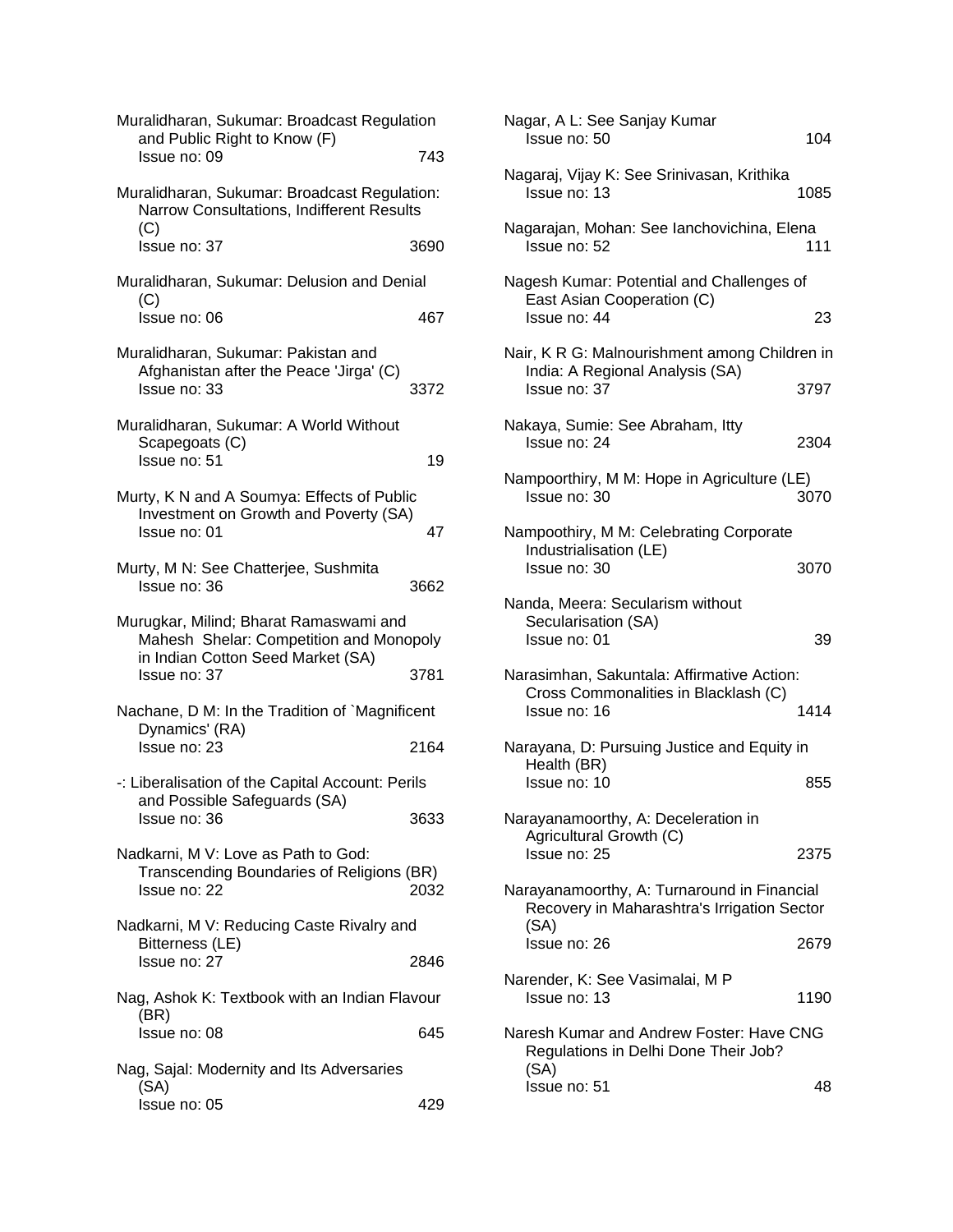| Nataraj, Geethanjali: Issues for Negotiation<br>under the Doha Work Programme on RTAs:<br>India's Negotiating Stand (SA)<br>Issue no: 21 | 1966 |
|------------------------------------------------------------------------------------------------------------------------------------------|------|
| Nathan, Dev: Globalisation of Labour (SA)<br>Issue no: 39                                                                                | 3995 |
| Nauriya, Anil: See Tyabji, Nasir<br>Issue no: 50                                                                                         | 04   |
| Naved, R T; S Chowdhury; S Arman and K<br>Sethuraman: Mobility of Unmarried<br>Adolescent Girls in Rural Bangladesh<br>(SA)              |      |
| Issue no: 44                                                                                                                             | 63   |
| Naved, Ruchira: See Sethuraman, Kavita<br>Issue no: 44                                                                                   | 79   |
| Navlakha, Gautam: Discipline in a Disciplined<br>Force (LE)                                                                              |      |
| Issue no: 04                                                                                                                             | 262  |
| Navlakha, Gautam: Doctrine for Sub<br>Conventional Operations: A Critique (C)<br>Issue no: 14                                            | 1242 |
| Navlakha, Gautam: The Naxalites: In War<br>And in Peace (BR)<br>Issue no: 36                                                             | 3618 |
| Navlakha, Gautam: State of Jammu and<br>Kashmir's Economy (C)<br>Issue no: 40                                                            | 4034 |
| Navlakha, Gautam: Use of WMDs (LE)<br>Issue no: 32                                                                                       | 3270 |
| Navlakha, Gautam: See Varma, Anand<br>Swaroop<br>Issue no: 20                                                                            | 1839 |
| Nayak, P K: See Rath, D P<br>Issue no: 37                                                                                                | 3770 |
| Nayak, Pulin B: Deft Draughtsmanship sans                                                                                                |      |
| Broader Vision (F)<br>Issue no: 14                                                                                                       | 1257 |
| Nayak, Pulin B: In Praise of Economic Reforms                                                                                            |      |
| (BR)<br>Issue no: 43                                                                                                                     | 28   |

| Nayar, Rana: Of Influence, Power and<br>Empowerment (C)<br>Issue no: 49       | 16   |  |
|-------------------------------------------------------------------------------|------|--|
|                                                                               |      |  |
| Nayyar, Deepak: Globalisation: What Does It<br>Mean for Higher Education? (P) |      |  |
| Issue no: 50                                                                  | 30   |  |
| Nayyar, Deepak: See Beteille, Andre<br>Issue no: 33                           | 3346 |  |
| Newman, Katherine: See Deshpande, Ashwini<br>Issue no: 41                     | 4133 |  |
| Newman, Katherine: See Jodhka, Surinder S<br>Issue no: 41                     | 4125 |  |
| Newman, Katherine S: See Thorat, Sukhadeo<br>Issue no: 41                     | 4121 |  |
| Nigam, Aditya: Looking towards the Future                                     |      |  |
| (BR)<br>Issue no: 31                                                          | 3212 |  |
| Nigam, Aditya: See Devi, Mahashweta<br>Issue no: 48                           | 04   |  |
| Nigudkar, Mohua: See Dabir, Neela<br>Issue no: 27                             | 2863 |  |
| Nikaido, Yuko: See Sarma, Mandira<br>Issue no: 43                             | 66   |  |
| Nitsure, Rupa Rege: Corrective Steps towards                                  |      |  |
| Sound Banking (F)<br>Issue no: 13                                             | 1219 |  |
| Nooranani, A G: Academic Freedom in Kashmir                                   |      |  |
| and Elsewhere (CL)<br>Issue no: 36                                            | 3600 |  |
| Noorani, A G: Book Banning (CL)<br>Issue no: 48                               | 10   |  |
| Noorani, A G: Liberty vs Security: The                                        |      |  |
| Canadian Model (CL)<br>Issue no: 27                                           | 2854 |  |
| Noorani, A G: Ninth Schedule and the Supreme                                  |      |  |
| Court (C)<br>Issue no: 09                                                     | 731  |  |
| Noorani, A G : Representing Minorities (CL)                                   |      |  |
| Issue no: 03                                                                  | 195  |  |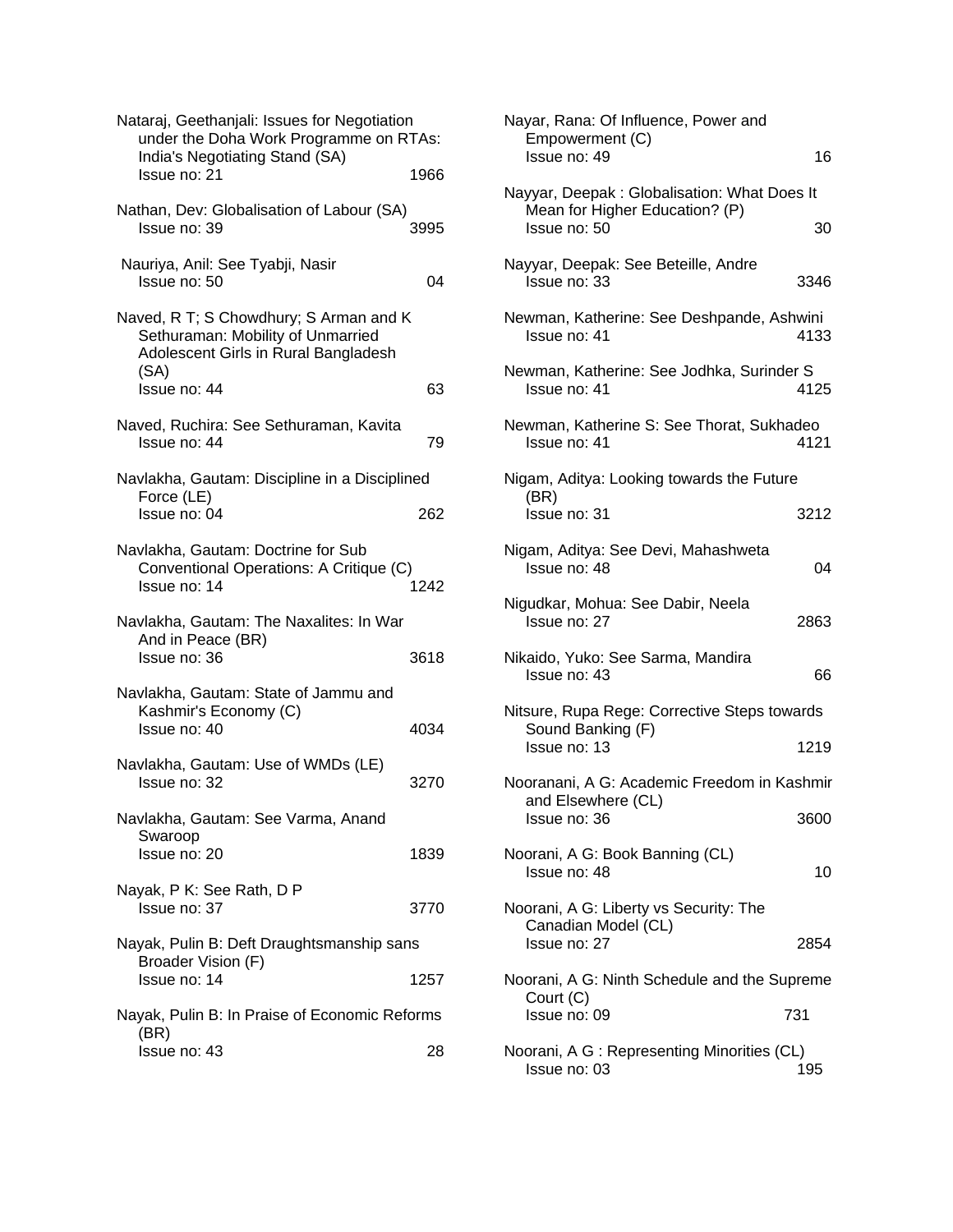| Novak, Paolo: Accountability to Whom? (F)<br>Issue no: 30                                       | 3172 |
|-------------------------------------------------------------------------------------------------|------|
| Nuryadin, P: See Ramli, R<br>Issue no: 50                                                       | 79   |
| Nussbaum, Martha: Imaging India (BR)<br>Issue no: 49                                            | 32   |
| Nussbaumer, Patrick: Working of Carbon<br>Market (C)<br>Issue no: 30                            | 3081 |
| Ohm, Britta: Narratives of the Underbelly of<br>Democracy (F)<br>Issue no: 49                   | 26   |
| Ojha, R K: Poverty Dynamics in Rural Uttar<br>Pradesh (SA)<br>Issue no: 16                      | 1453 |
| Oommen, M A: Why the ADB Loan for Urban<br>Development? (C)<br>Issue no: 09                     | 734  |
| Ost, Alexander: See Danis, Marion<br>Issue no: 32                                               | 3331 |
| Padavala, Chittibabu: On Judging Mayawati                                                       |      |
| (D)<br>Issue no: 33                                                                             | 3430 |
| Padhi, Ranjana; Singh Negi and Rajesh Gupt:<br>Arrest Most Foul (C)                             |      |
| Issue no: 21                                                                                    | 1899 |
| Pai, Nitin: Palpable Realism (D)<br>Issue no: 03                                                | 255  |
| Pai, Sudha: Janadesh 2007: The Land<br>Question (C)<br>Issue no: 45                             | 10   |
| Pal, Parthapratim and Deepika Wadhwa:<br><b>Commodity Price Volatility and Special</b>          |      |
| Safeguard Mechanisms (SA)<br>Issue no: 05                                                       | 417  |
| Pal, Suresh; Robert Tripp and Niels Louwaars:<br>Intellectual Property Rights in Plant Breeding |      |
| and Biotechnology (SA)<br>Issue no: 03                                                          | 231  |
| Palshikar, Suhas: Beyond Uttar Pradesh: New<br>Implications for Party Politics (C)              |      |
| Issue no: 21                                                                                    | 1890 |

| Palshikar, Suhas: The Imagined Debate<br>between Pollsters and Ethnographers (BR)<br>24<br>Issue no: 43               |  |
|-----------------------------------------------------------------------------------------------------------------------|--|
| Panchal, Neha: See Patel, Shirish B<br>2725<br>Issue no: 26                                                           |  |
| Panchanan, Das: Economic Reform, Output<br>and Employment Growth in Manufacturing<br>Testing Kaldor's Hypotheses (SA) |  |
| Issue no: 39<br>3978<br>Panda, Pradeep: See Shekhar, Medha<br>Issue no: 48<br>48                                      |  |
| Pande, Rohini: See Besley, Timothy<br>Issue no: 08<br>661                                                             |  |
| Pandey, Ajay: See Morris, Sebastian<br>2083<br>Issue no: 22                                                           |  |
| Pandey, L M: See Chand, Ramesh<br>Issue no: 26<br>2528                                                                |  |
| Pandey, Rahul: See Desai, Kaivalya<br>27<br>Issue no: 51                                                              |  |
| Pandian, M S: Speaking Caste (BR)<br>Issue no: 14<br>1288                                                             |  |
| Pandit, Chameli: See Gupta, Kausik<br>825<br>Issue no: 10                                                             |  |
| Pandya, Dhaval: See Talati, Jayesh<br>Issue no: 33<br>3422                                                            |  |
| Pant, Manoj and Manoranjan Pattanayak:<br>Insider Ownership and Firm Value (SA)<br>Issue no: 16<br>1459               |  |
| Pappu, Rekha: See Tharu, Susie<br>Issue no: 49<br>39                                                                  |  |
| Parameswaran, M: See Balakrishnan, Pulapre<br>Issue no: 44<br>117                                                     |  |
| Parameswaran, M: See Balakrishnan, Pulapre<br>Issue no: 27<br>2915                                                    |  |
| Paranjape, Madhu S: Uneven Distribution of<br>Education in Maharashtra (P)<br>213<br>Issue no: 03                     |  |
| Parasuraman, Sulabha: See Radkar, Anjali<br>3259<br>Issue no: 31                                                      |  |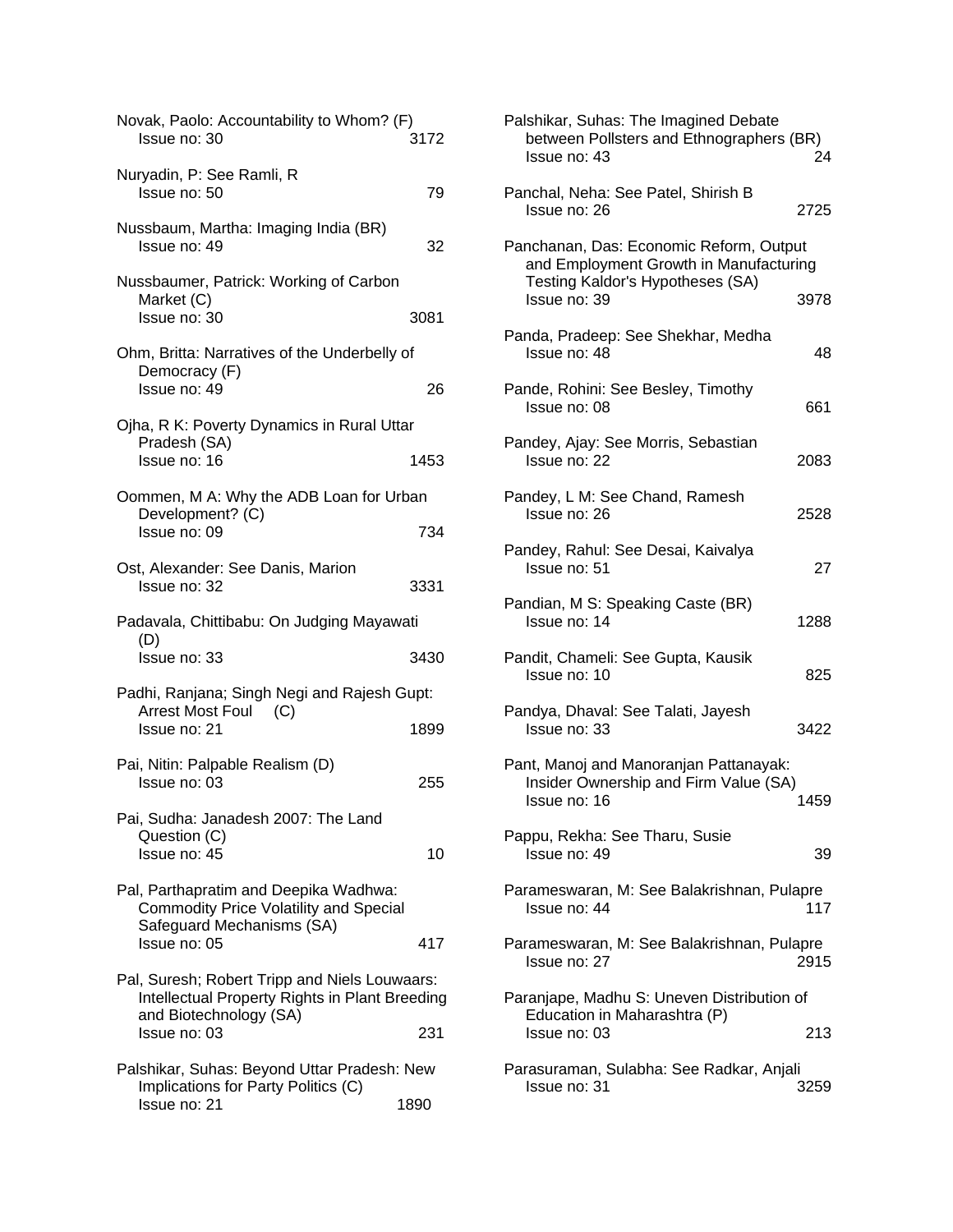| 409                                                                                           |
|-----------------------------------------------------------------------------------------------|
| 523                                                                                           |
| Parveen, Shahana: See Sethuraman, Kavita<br>79                                                |
| 2471                                                                                          |
| 3359                                                                                          |
| Patel, Shirish B; Alpa Sheth and Neha Panchal:<br>Urban Layouts, Densities and the Quality of |
| 2725                                                                                          |
|                                                                                               |
| 1089                                                                                          |
| Pati, Biswamoy: Historians and Historiography:                                                |
| 1686                                                                                          |
| 2030                                                                                          |
|                                                                                               |
| 911                                                                                           |
|                                                                                               |
| 1260                                                                                          |
| 45                                                                                            |
| 1893                                                                                          |
| 2077                                                                                          |
| 41                                                                                            |
|                                                                                               |

| Patnaik, Utsa: Neoliberalism and Rural Poverty<br>in India (F)                                                                            |      |
|-------------------------------------------------------------------------------------------------------------------------------------------|------|
| Issue no: 30                                                                                                                              | 3132 |
| Patnaik, Utsasa: See Ahmad, Aijaz<br>Issue no: 34                                                                                         | 3438 |
| Pattanayak, Manoranjan: See Pant, Manoj<br>Issue no: 16                                                                                   | 1459 |
| Paul, M Thomas: See Dasgupta, Rajaram<br>Issue no: 13                                                                                     | 1196 |
| Peabody, Norbert: New History of Marwar<br>(BR)<br>Issue no: 27                                                                           | 2902 |
| Peddi, Sowjanya: See Mukhopadhyay, Rahul<br>Issue no: 48                                                                                  | 19   |
| Percot, Marie and S Irudaya Rajan: Female<br>Emigration from India (SA)<br>Issue no: 04                                                   | 318  |
| Persaud, Avinash D: Global Imbalances,<br>Reserve Management and Public<br>Infrastructure in India (F)<br>Issue no: 13                    | 1102 |
| $-$ : The Crash of 2007-08 (C)<br>Issue no: 34                                                                                            | 3444 |
| -: The Right and Wrong Way to Regulate Credit<br>Rating Agencies (C)<br>Issue no: 42                                                      | 4212 |
| -: Dollar Standard: Not the End, But the<br>Beginning of the End (C)<br>Issue no: 48                                                      | 12   |
| Peshin, Rajinder; A K Dhawan; Kamal Vatta<br>and Kamaldeep Singh: Attributes and Socio<br>economic Dynamics of Adopting Bt Cotton<br>(SA) | 73   |
| Petievich, Carla: Religious Radicals (LE)<br>Issue no: 30                                                                                 | 3070 |
| Petras, James: Palestine: Political Ecology of<br>Disaster (LE)<br>Issue no: 16                                                           | 1398 |
| -: Bolivia: Evo Morales' Pursuit of `Normal<br>Capitalism' (C)<br>Issue no: 23                                                            | 2155 |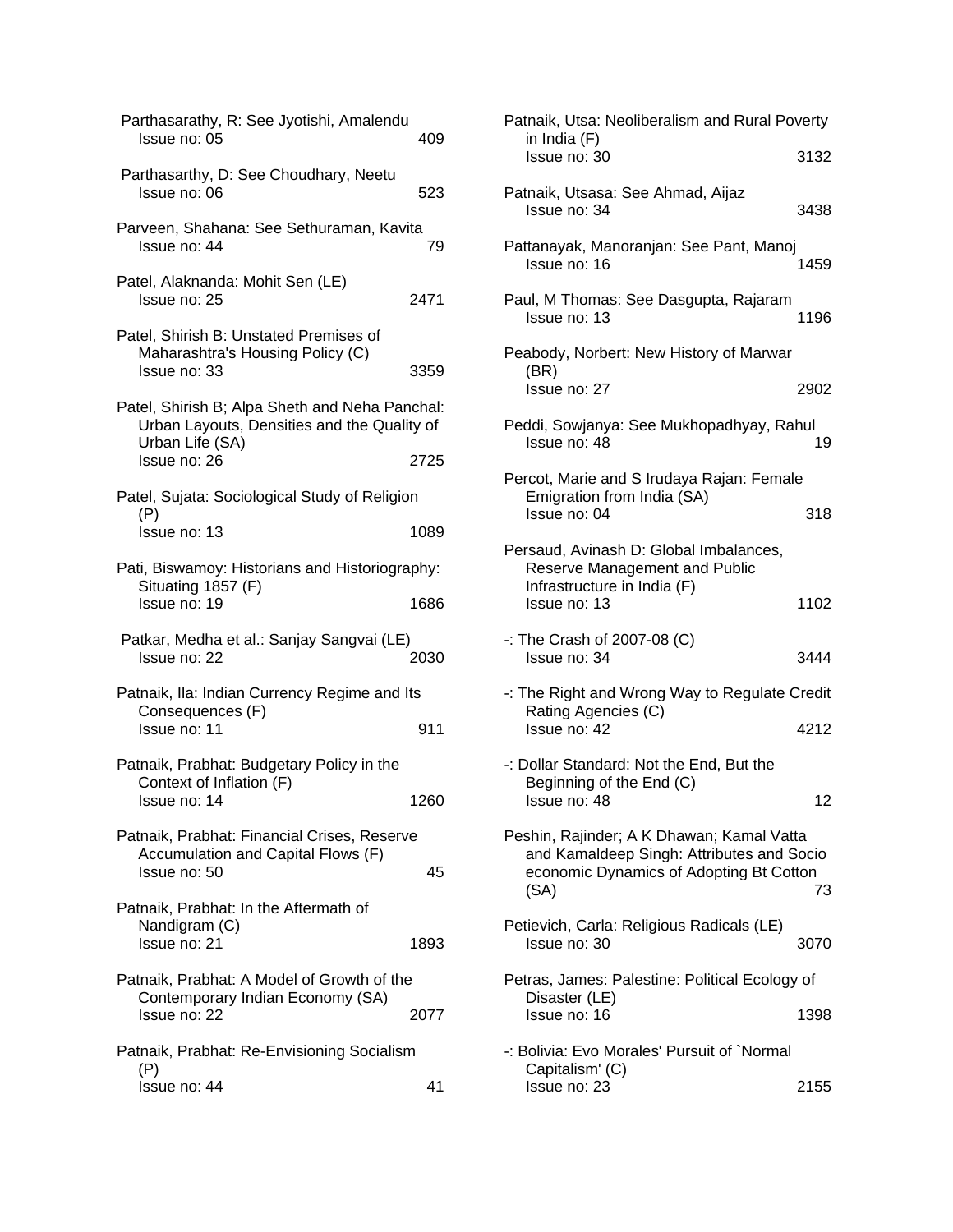| -: US-West Asia Wars: Social Opposition and<br>Political Impotence (C)                          |      |
|-------------------------------------------------------------------------------------------------|------|
| Issue no: 30                                                                                    | 3089 |
| Phadke, Shilpa: Dangerous Liaisons: Women<br>and Men. Risk and Reputation in Mumbai<br>(RA)     |      |
| Issue no: 17                                                                                    | 1510 |
| Phongpaichit, Pasuk and Chris Baker: Thai<br>Capital after the Asian Crisis (F)<br>Issue no: 50 | 58   |
| Pinto, Vivek: Nuclear North Korea: Politics of<br>Six-Way Talks (C)<br>Issue no: 09             | 741  |
| -: Japan's Nuclear Power Plants under Scrutiny                                                  |      |
| (C)<br>Issue no: 39                                                                             | 3923 |
| Pohit, Sanjib: See Das, Samantak<br>Issue no: 24                                                | 2284 |
| Pomeranz, Kenneth: A History of Capitalism<br>(BR)                                              |      |
| Issue no: 09                                                                                    | 752  |
| Prabhakara, M S: Assam: Updating the Past<br>(C)                                                |      |
| Issue no: 04                                                                                    | 271  |
| -: Separatist Movements in the North-East (C)<br>Issue no: 09                                   | 728  |
| -: Vast Moneys Involved (LE)                                                                    |      |
| Issue no: 14                                                                                    | 1230 |
| -: Message of `Six Days That Shook Delhi' (LE)<br>Issue no: 26                                  | 2478 |
| -: On Communal Lines (LE)<br>Issue no: 39                                                       | 3894 |
| Pradeep Kumar: See Barua, Alka<br>Issue no: 44                                                  | 54   |
| Pradhan, Amit: Army and Polity in Pakistan                                                      |      |
| (LE)<br>Issue no: 27                                                                            | 2846 |
| Pradhan, Amit: Dilemmas of the Indian Left                                                      |      |
| (LE)<br>Issue no: 31                                                                            | 3186 |

| Pradhan, Pramod: See Das, Vidhya<br>Issue no: 32                                                               | 3283 |
|----------------------------------------------------------------------------------------------------------------|------|
| Praduman Kumar; Mruthyunjaya and Madan M<br>Dey: Long-term Changes in Indian Food<br>Basket and Nutrition (SA) |      |
| Issue no: 35                                                                                                   | 3567 |
| Prasad, Chunnu: Students' Movements in<br>Arunachal Pradesh and the Chakma-Hajong<br>Refugee Problem (SA)      |      |
| Issue no: 15                                                                                                   | 1373 |
| Prasad, M Madhava: See Tharu, Susie<br>Issue no: 49                                                            | 39   |
| Prasad, Monica: Living by the Code (BR)<br>Issue no: 09                                                        | 755  |
| Prasad, N G R: Biased against Workers (LE)<br>Issue no: 47                                                     | 04   |
| Prasad, N Purendra: Medicine, Power and<br>Social Legitimacy (SA)<br>Issue no: 34                              | 3491 |
| Prasad, Rohit and V Sridhar: Spectrum<br>Allocation Mechanism for 3G Mobile<br>Services (C)                    |      |
| Issue no: 23                                                                                                   | 2150 |
| Prashant Kumar: The State, Goons, Spectators<br>and a Rebel (C)<br>Issue no: 04                                | 279  |
| Prayas: Some Good News in Power Sector<br>(C)                                                                  |      |
| Issue no: 02                                                                                                   | 94   |
| Premchand, G: Government Land Grants: Case<br>for Reappraisal of Current Policy (C)<br>Issue no: 03            |      |
|                                                                                                                |      |
| Preston, Samuel H: See Dasgupta, Monica<br>Issue no: 36                                                        | 3611 |
| Priyadarshi, Praveen: See Chandhoke, Neera<br>Issue no: 43                                                     | 10   |
| Pujari, Sucharita: See Unisa, Sayeed<br>Issue no: 01                                                           | 49   |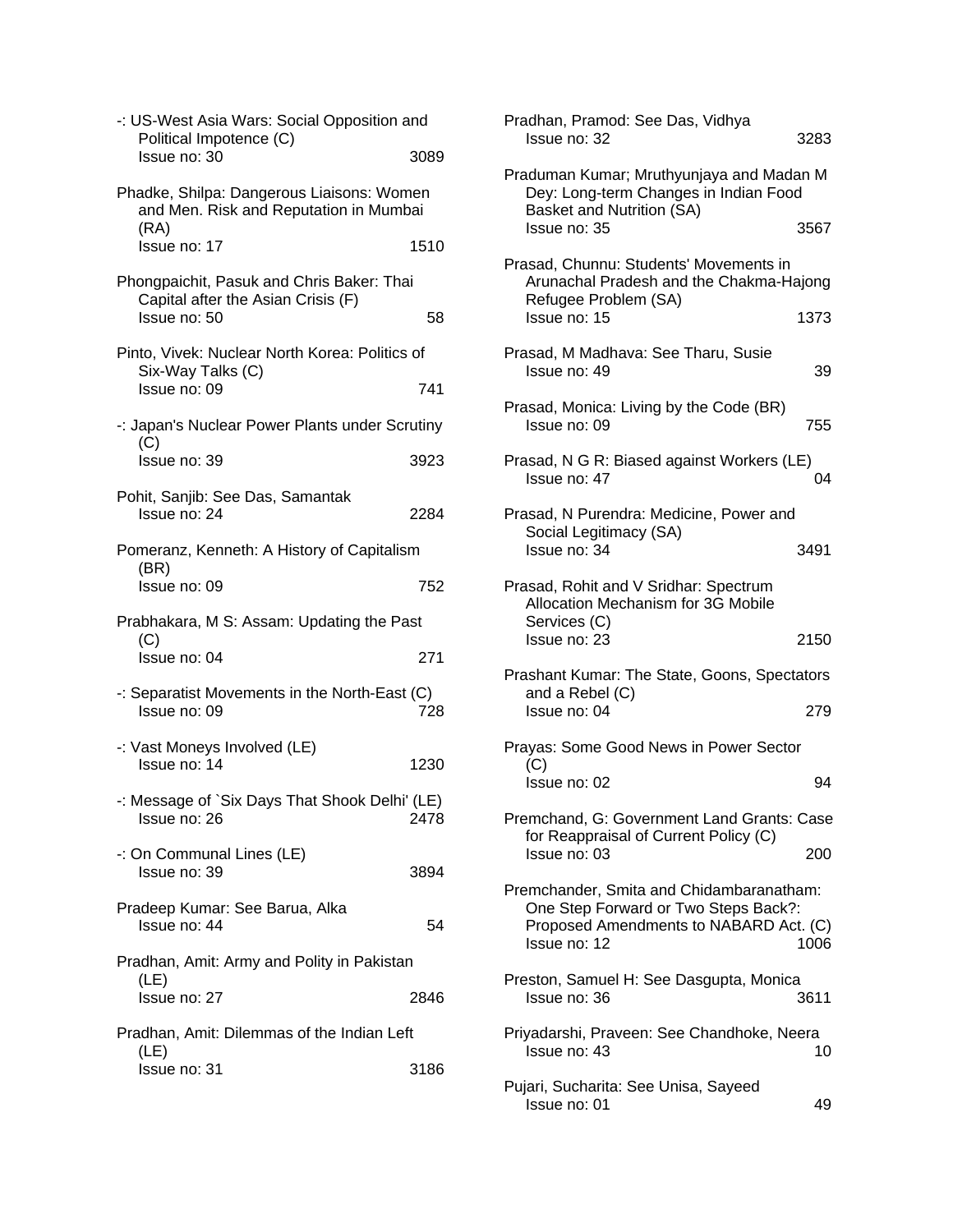| Puniyani, Ram: The Left and Secular Values                                                              |      |
|---------------------------------------------------------------------------------------------------------|------|
| (LE)<br>Issue no: 29                                                                                    | 2978 |
| Puniyani, Ram: `Externalising' Internal<br>Problems (LE)<br>Issue no: 30                                | 3180 |
| Punwani, Jyoti: Chhattisgarh: Traumas of<br>Adivasi Women in Dantewada (C)<br>Issue no: 04              | 276  |
| Puri, Balraj: Plight of Urdu-Speaking Muslims<br>(C)                                                    |      |
| Issue no: 12                                                                                            | 999  |
| Puri, Balraj: Third Round Table on Jammu and<br>Kashmir (C)<br>Issue no: 20                             | 1809 |
| Radha Kumar: See Sriram, M S<br>Issue no: 49                                                            | 67   |
| Radhakrishna, Meena: Civil Society's Uncivil<br>Acts: Dancing Bear and Starving Kalandar<br>(C)         |      |
| Issue no: 42                                                                                            | 4222 |
| Radhakrishna, Meena: Urban Denotified Tribes:<br>Competing Identities, Contested Citizenship<br>(SA)    |      |
| Issue no: 51                                                                                            | 59   |
| Radhakrishnan, Ratheesh: See Sreekumar,<br>Sharmila                                                     |      |
| Issue no: 25                                                                                            | 2410 |
| Radkar, Anjali and Sulabha Parasuraman:<br>Maternal Deaths in India: An Exploration (F)<br>Issue no: 31 | 3259 |
| Raghavan, G Narasimha: 'Banker to the Poor'                                                             |      |
| (LE)<br>Issue no: 04                                                                                    | 262  |
| Raghavan, Srinath: Siachen and Civil-Military<br>Relations (C)                                          |      |
| Issue no: 35                                                                                            | 3531 |
| Raghu, K: See Sreekumar, N<br>Issue no: 45                                                              | 24   |
| Raghunandan, T R: See Dikshit, Ashutosh<br>Issue no: 23                                                 | 2159 |

| Raj, Pushkar: Impartiality at Stake (LE)<br>Issue no: 17                                                   | 1474 |
|------------------------------------------------------------------------------------------------------------|------|
| Rajan, Nalini: Dance Bar Girls and the<br>Feminist's Dilemma (C)<br>Issue no: 06                           | 471  |
| Rajan, S Irudaya: See Percot, Marie<br>Issue no: 04                                                        | 318  |
| Rajan, Sudhir Chella: Global Politics and<br>Institutions: A Utopistic View (SA)<br>Issue no: 41           | 4174 |
| Rajan, Vithal: Oil, Guns and Rubies: A Burmese<br>Tragedy (C)<br>Issue no: 47                              | 10   |
| Rajan, Vithal: On the Side of the People? (C)<br>Issue no: 32                                              | 3287 |
| Rajaraman, Indira and Darshy Sinha Functional<br>Devolution to Rural Local Bodies in Four<br>States (SA)   |      |
| Issue no: 24                                                                                               | 2275 |
| Rajaraman, Indira: See Mukhopadhyay,<br>Abhiroop<br>Issue no: 30                                           | 3116 |
| Rajeev Kunwar: Nepal: In a State of Dormant                                                                |      |
| War (LE)<br>Issue no: 21                                                                                   | 1882 |
| Rajeev, Meenakshi: See Deb, Sharmishtha<br>Issue no: 04                                                    | 281  |
| Rajesh, Raj: See Rath, D P<br>Issue no: 37                                                                 | 3770 |
| Rajivlochan: See Meeta<br>Issue no: 21                                                                     | 1909 |
| Rajni, Vijaya: Casual Labour Contracts of<br>Agricultural Labourers in East and West<br>Uttar Pradesh (SA) |      |
| Issue no: 02                                                                                               | 154  |
| Raju, S S and Ramesh Chand: Progress and<br>Problems in Agricultural Insurance (C)                         |      |
| Issue no: 21                                                                                               | 1905 |
| Raju, S S: See Chand, Ramesh<br>Issue no: 26                                                               | 2528 |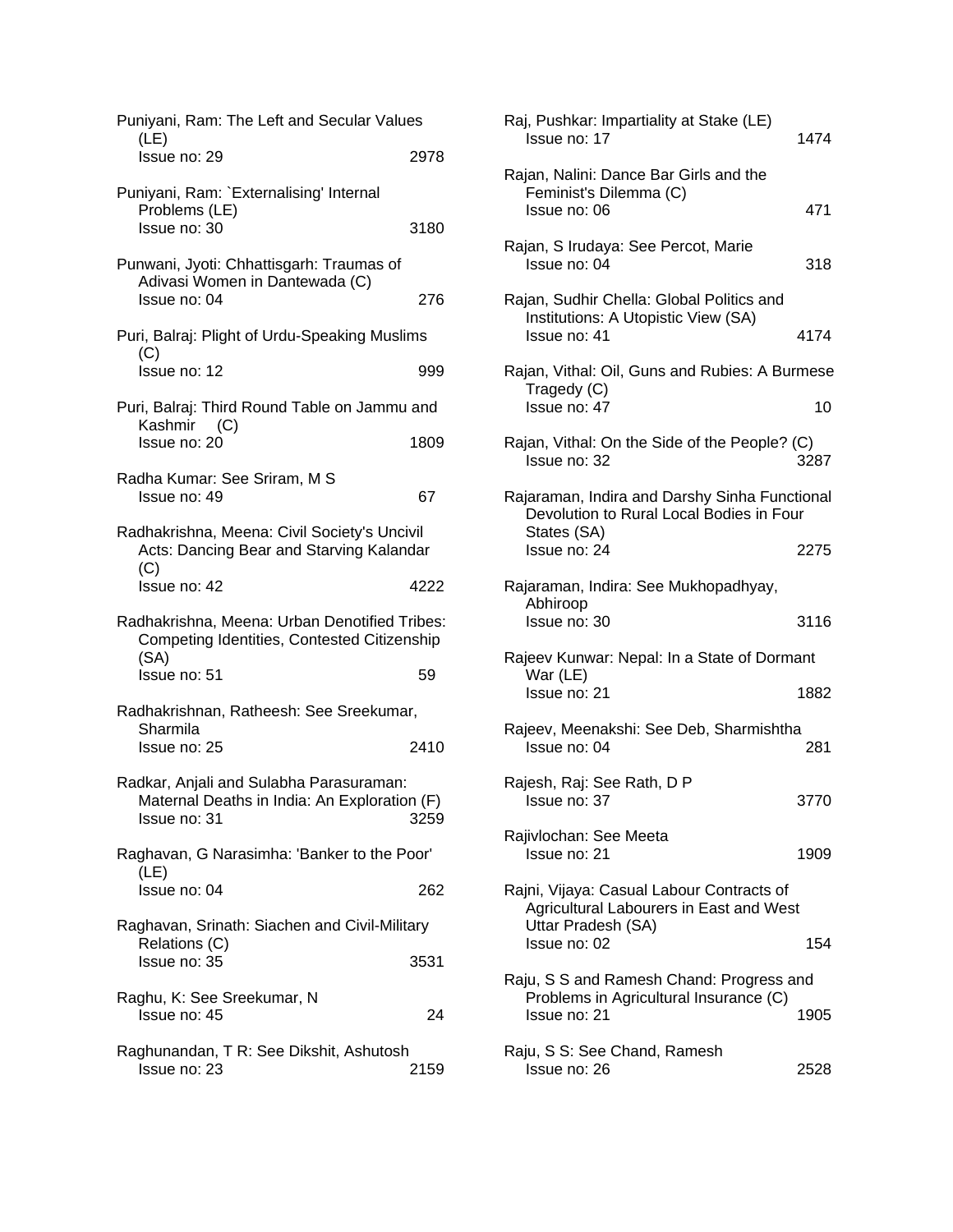| Raju, Saraswati: See Alam, Mohd Sanjeer<br>Issue no: 18                                                       | 1613 |
|---------------------------------------------------------------------------------------------------------------|------|
| Rajwade, A V: Risk and Rewards of Capital<br><b>Account Convertibility (F)</b><br>Issue no: 01                | 29   |
| -: Hedge Funds (F)<br>Issue no: 13                                                                            | 1147 |
| -: Argumentative Indian (LE)<br>Issue no: 19                                                                  | 1650 |
| Rakesh Mohan: Reflections on the Growth<br>Process (BR)<br>Issue no: 49                                       | 35   |
| Ram Mohan, T T: Banking Reforms in India                                                                      |      |
| (F)<br>Issue no: 13                                                                                           | 1109 |
| -: Mumbai as International Financial Centre:<br>Finance Tail Wagging the Economy Dog<br>(C)                   |      |
| Issue no: 23                                                                                                  | 2138 |
| Ramachandraiah, C: Public Transport Options                                                                   |      |
| in Hyderabad (C)<br>Issue no: 23                                                                              | 2152 |
| Ramachandran, M and D Sambandhan:<br>Resisting Rupee Appreciation? (F)<br>Issue no: 15                        | 1322 |
| Ramachandran, Vimala and Kameshwari<br>Jandhyala: Energising Government Schools<br>for Meaningful Access (SA) |      |
| Issue no: 48                                                                                                  | 89   |
| Ramachandran, Vimala: Re-imagining<br>Education (LE)                                                          |      |
| Issue no: 16                                                                                                  | 1468 |
| Ramachandran, Vimala: An Insight into South                                                                   |      |
| Asian Education (BR)<br>Issue no: 26                                                                          | 2502 |
| -: The Great Number Race and Challenge of                                                                     |      |
| Education (C)<br>Issue no: 39                                                                                 | 3917 |
| Ramakumar, R and Pallavi Chavan: Revival of<br>Agricultural Credit in the 2000s: An                           |      |
| Explanation (SA)<br>Issue no: 52                                                                              | 57   |

| Ramana, M V: Economics of Nuclear Power:<br>Subsidies and Competitiveness (D)                                                |      |
|------------------------------------------------------------------------------------------------------------------------------|------|
| Issue no: 02                                                                                                                 | 169  |
| : Heavy Subsidies in Heavy Water: Economics<br>of Nuclear Power in India (SA)                                                |      |
| Issue no: 34                                                                                                                 | 3483 |
| : Masks of Empire: Ideas Have Consequences<br>(BR)                                                                           |      |
| Issue no: 48                                                                                                                 | 24   |
| Ramana, M V: See Shimray, U A<br>Issue no: 52                                                                                | 13   |
| Ramana, P V: Savage Grey Hounds (LE)<br>Issue no: 40                                                                         | 4080 |
| Ramanathan, A: NABARD and Microfinance<br>(LE)                                                                               |      |
| Issue no: 52                                                                                                                 | 04   |
| Ramanathan, Ramesh: Federalism, Urban<br>Decentralisation and Citizen Participation (F)<br>Issue no: 08                      | 674  |
| Ramani, Srinivasan V: Indian Foreign Policy<br>and the Indo-US Strategic Partnership (C)<br>Issue no: 38                     | 3844 |
| Ramanna, Mridula: Maternal Health in Early<br>Twentieth Century Bombay (F)<br>Issue no: 02                                   | 138  |
| Ramaswami, Bharat: See Murugkar, Milind<br>Issue no: 37                                                                      | 3781 |
| Ramaswamy, K V: Regional Dimension of<br>Growth and Employment (SA)                                                          |      |
| Issue no: 49                                                                                                                 | 47   |
| Ramaswamy, Sushila: The Incompleteness of<br>the Multiculturalist Agenda: Overlooking the<br>Need for a Shared Identity (SA) |      |
| Issue no: 37                                                                                                                 | 3790 |
| Ramaswamy, Vijaya: History from Below<br>(BR)                                                                                |      |
| Issue no: 16                                                                                                                 | 1433 |
| Ramdas, Admiral L and Lalita Ramdas: Land<br>Grab in Raigad (LE)                                                             |      |
| Issue no: 02                                                                                                                 | 78   |
| Ramdas, Lalita: See Ramdas, Admiral L<br>Issue no: 02                                                                        | 78   |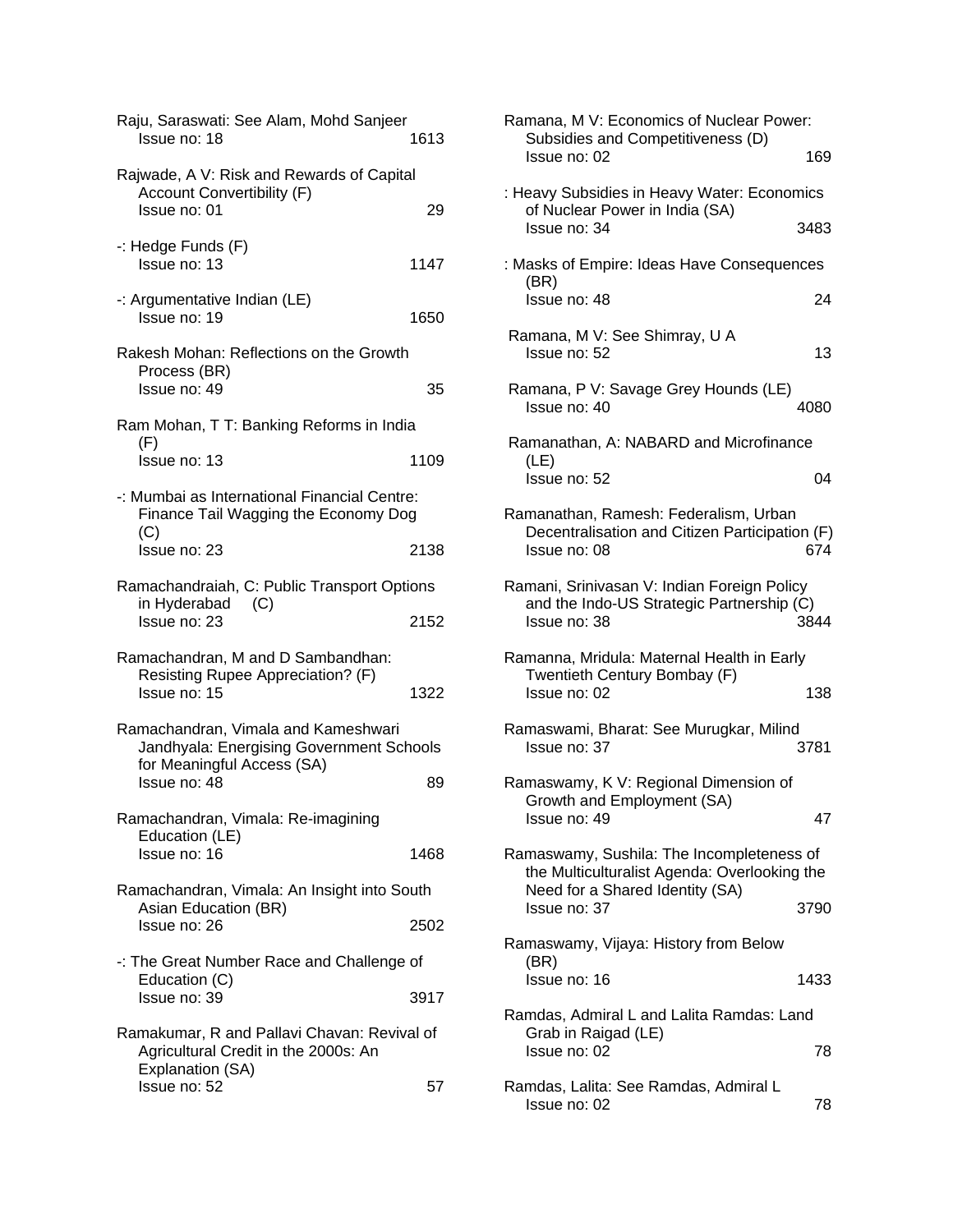| Ramesh, Jairam: Self-help Groups Revolution:<br>What Next? (P)                                                                           |      |
|------------------------------------------------------------------------------------------------------------------------------------------|------|
| Issue no: 36                                                                                                                             | 3621 |
| Ramli, R and P Nuryadin: Ten Years After:<br>Impact of Monetarist and Neoliberal<br>Solutions in Indonesia (F)<br>Issue no: 50           | 79   |
| Ranade, Chandrashekhar: Microcredit and                                                                                                  |      |
| Poverty Alleviation (LE)<br>Issue no: 01                                                                                                 | 02   |
| -: Manu Shroff (LE)<br>Issue no: 08                                                                                                      | 716  |
| -: Agricultural Growth in West Bengal (LE)<br>Issue no: 18                                                                               | 1644 |
| Ranade, Shilpa: The Way She Moves:<br>Mapping the Every Day Production of<br>Gender-Space (RA)<br>Issue no: 17                           | 1519 |
| Ranagachari, Dilip: Expanding Freedom:<br><b>Towards Social and Economic</b><br>Transformation (C)<br>Issue no: 29                       | 3008 |
| Rangnekar, Dwijen: Is Plagiarism the Only<br>Problem with Mashelkar Report? (C)<br>Issue no: 10                                          | 816  |
| Ranjan, Rajiv; Rajeev Jain and Sarat C Dhal:<br>India's Potential Economic Growth:<br>Measurement Issues and Policy Implications<br>(SA) |      |
| Issue no: 17                                                                                                                             | 1563 |
| Rao, C Bhujanga; Manish Gupta and Pratap<br>Ranjan Jena: Central Flows to Panchayats<br>(F)                                              |      |
| lssue no: 05                                                                                                                             | 365  |
| Rao, Ch Sambasiva: Bridging the Telecom<br>Divide (C)<br>Issue no: 03                                                                    | 209  |
| Rao, Ch Sambasiva: Universalisation of<br>Telecom Services: The Way Forward (C)<br>Issue no: 43                                          | 17   |
| Rao, D Venkat: Politics and the Biosciences<br>(BR)<br>Issue no: 10                                                                      | 859  |

| Rao, Jaithirth: Harking Back to the Past (D)<br>Issue no: 15                                                                                                   | 1390 |
|----------------------------------------------------------------------------------------------------------------------------------------------------------------|------|
| Rao, K G K Subba: Financial Inclusion: An<br>Introspection (P)<br>Issue no: 05                                                                                 | 355  |
| -: Inconsistencies in Patterns of Wealth<br>Disparities (D)<br>Issue no: 47                                                                                    | 78   |
| Rao, M Govinda: Fiscal Adjustment: Rhetoric<br>and Reality (F)<br>Issue no: 14                                                                                 | 1252 |
| Rao, Mohan: The Privatisation Fetish (BR)<br>Issue no: 29                                                                                                      | 3014 |
| -: The Shadow of Hyde (LE)<br>Issue no: 41                                                                                                                     | 4188 |
| Rao, Rangu: See Shah, Mihir<br>Issue no: 15                                                                                                                    | 1351 |
| Rao, S K: Strategic Consequences of Economic<br>Performance (RR)<br>Issue no: 11                                                                               | 941  |
| Rao, V M: Making Safety Nets Effective for<br>Hardcore Poor (SA)<br>Issue no: 33                                                                               | 3397 |
| -: A Self-Help Group Model for Farmer<br>Insurance (C)<br>Issue no: 10                                                                                         | 820  |
| Rao, Vijayendra: See Besley, Timothy<br>Issue no: 08                                                                                                           | 661  |
| Rao, Vijayendra: See Dasgupta, Monica<br>Issue no: 36                                                                                                          | 3611 |
| Rao, Vijayendra: See kadekodi, Gopal<br>Issue no: 08                                                                                                           | 649  |
| Rath, D P; P K Nayak; L Lakshmanan; K<br>Mandndal; Raj Rajesh and V Fanai: A User's<br>Perspective on the Database of Services<br>Sector in Indian Economy (F) |      |
| Issue no: 37                                                                                                                                                   | 3770 |
| Rath, Nilakantha: On the Microfinance<br>Regulation Bill 2007 (C)<br>Issue no: 37                                                                              | 3692 |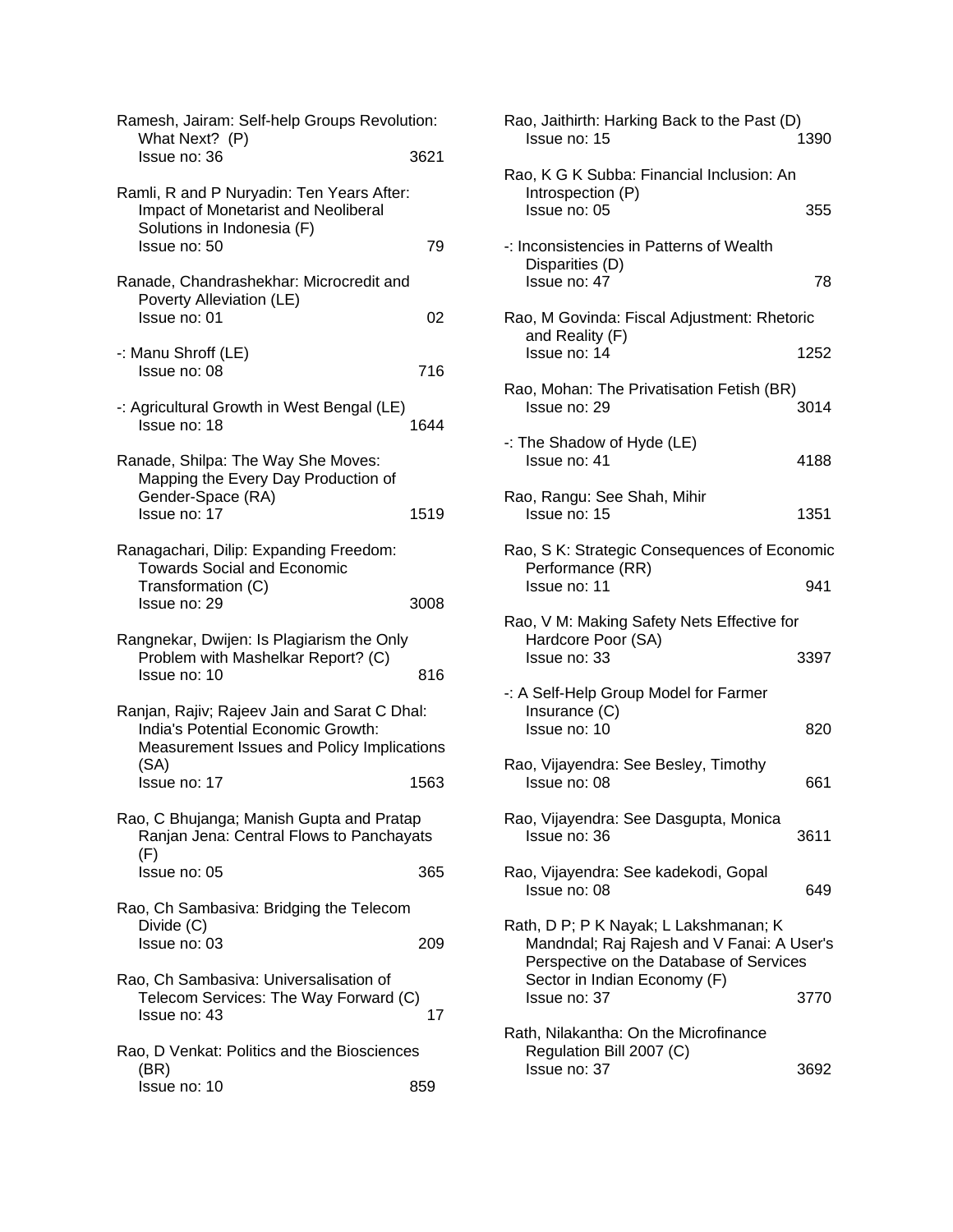| Raveendation, G: See Unni, Jeemol<br>Issue no: 03                                                                                           | 196  |
|---------------------------------------------------------------------------------------------------------------------------------------------|------|
| Ravi Kumar: See Shahabuddin, Ghazala<br>Issue no: 20                                                                                        | 1855 |
| Ravi, C: See Dev, S Mahendra<br>Issue no: 06                                                                                                | 509  |
| Ravi, C: See Mahendra Dev, S<br>Issue no: 35                                                                                                | 3555 |
| Ray Chaudhury, Anasua Basu: Sabarmati:<br>Creating a New Divide? (SA)<br>Issue no: 08                                                       | 697  |
| Ray, Partha: See Bhattacharyya, Indranil<br>Issue no: 13                                                                                    | 1201 |
| Ray, Sreerupa and Dhrubajyoti Ghosh: Modern<br>Agriculture and the Ecologically<br>Handicapped (SA)                                         |      |
| Issue no: 26                                                                                                                                | 2534 |
| Ray, Subir: Post-Nandigram West Bengal<br>(LE)                                                                                              |      |
| Issue no: 20                                                                                                                                | 1876 |
| Reddy, B Suresh: See Reddy, V Ratna<br>Issue no: 31                                                                                         | 3233 |
| Reddy, G R: Imbalance in Agenda of Finance<br>Commission (C)                                                                                |      |
| Issue no: 51                                                                                                                                | 08   |
| Reddy, M Thimma: See Sreekumar, N<br>Issue no: 45                                                                                           | 24   |
| Reddy, S T Somashekhara: Diary of a<br>Moneylender SA)                                                                                      |      |
| Issue no: 29                                                                                                                                | 3037 |
| Reddy, Sanjay G: Poverty Estimates: How<br>Great Is the Debate? (BR)<br>Issue no: 06                                                        | 491  |
| Reddy, T Prabhakar: Deteriorating Quality                                                                                                   |      |
| (LE)<br>Issue no: 49                                                                                                                        | 82   |
| Reddy, V Ratna and B Suresh Reddy: Land<br>Alienation and Local Communities: Case<br>Studies in Hyderabad-Secunderabad (SA)<br>Issue no: 31 | 3233 |

| Reeves, Peter: Making of a Nation (BR)<br>Issue no: 37                                                               | 3704        |
|----------------------------------------------------------------------------------------------------------------------|-------------|
| Rege, Pallavi: See Hatekar, Neeraj<br>Issue no: 02                                                                   | 145         |
| Remesh Babu, P: Optional or Imposed?: An Ex<br>Post Evaluation of Voluntary Retirement<br>Schems in BALCO (SA)       |             |
| Issue no: 21                                                                                                         | 1934        |
| Robb, Peter: On the Rebellion of 1857<br>Issue no: 19                                                                | (F)<br>1696 |
| Robinson, Rowena: Indian Muslims: The Varied                                                                         |             |
| Dimensions of Marginality (F)<br>Issue no: 10                                                                        | 839         |
| Rodriguez, Francisco: Venezuela: The<br>Emperor Wants New Clothes (C)<br>Issue no: 48                                | 14          |
| Rodriguez, Sudarshan: See Menon, Manju<br>Issue no: 38                                                               | 3838        |
| Ronki Ram: Social Exclusion, Resistance and<br>Deras: Exploring the Myth of Casteless Sikh<br>Society in Punjab (SA) |             |
| Issue no: 40                                                                                                         | 4066        |
| Routray, Sailen: See Mukhopadhyay, Rahul<br>Issue no: 48                                                             | 19          |
| Roy Chowdhury, Supriya: The Intellectual-Left                                                                        |             |
| Stand-off (C)<br>Issue no: 13                                                                                        | 1077        |
| Roy, Anupama: Women's Representation: A                                                                              |             |
| Social History (BR)<br>Issue no: 40                                                                                  | 4039        |
| Roy, Arundhati: See Devi, Mahashweta<br>Issue no: 48                                                                 | 04          |
| Roy, Asis: See Giri, B K<br>Issue no: 37                                                                             | 3740        |
| Roy, Dayabati: Politics at the Margin: A Tale of                                                                     |             |
| Two Villages (SA)<br>Issue no: 32                                                                                    | 3323        |
| Roy, Dayabati: See Banerjee, Partha Sarathi<br>Issue no: 22                                                          | 2048        |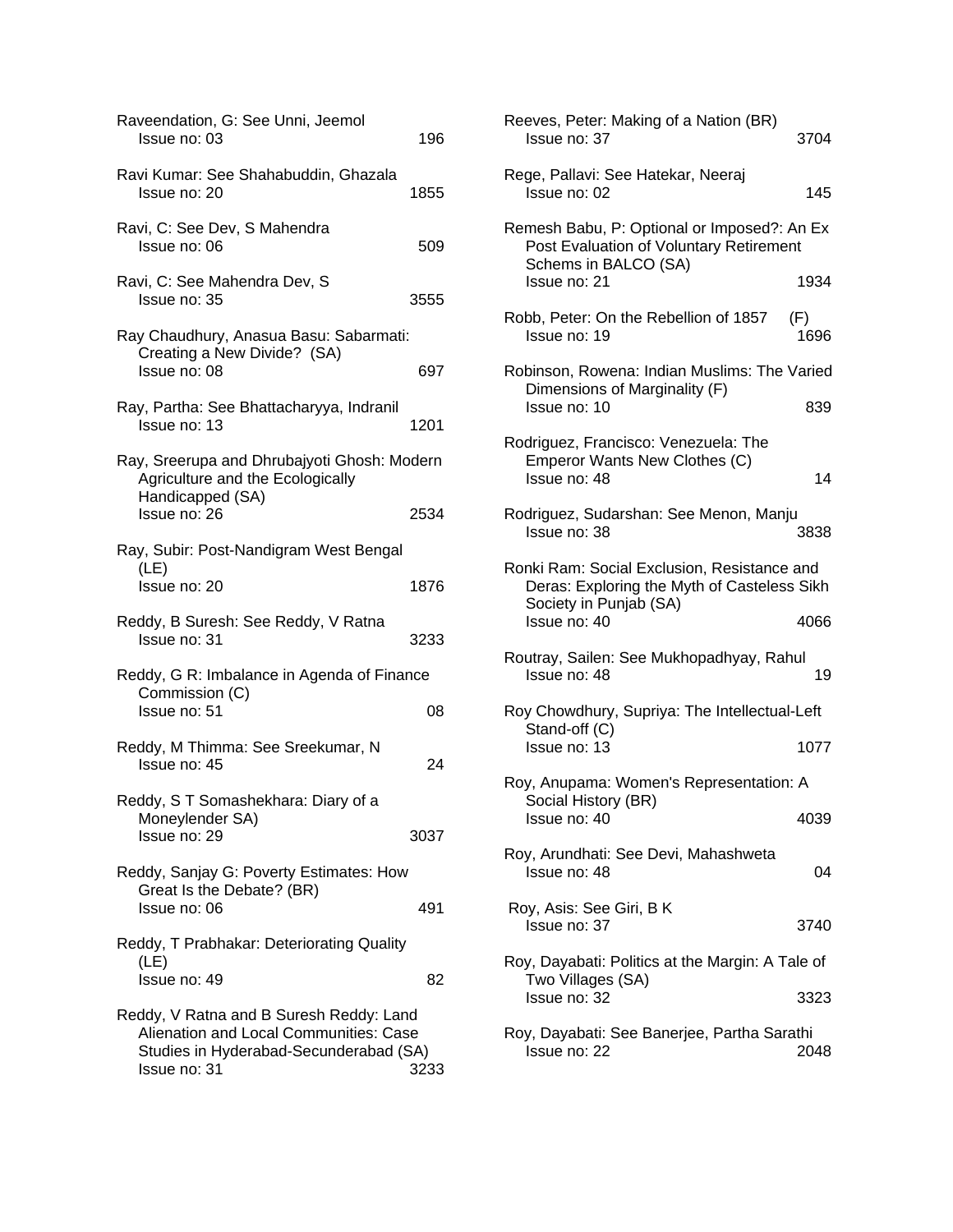| Roy, Kaushik: The Beginning of `People's War'                                                              |      |
|------------------------------------------------------------------------------------------------------------|------|
| in India (F)<br>Issue no: 19                                                                               | 1720 |
| Roy, Nilanjana: See Banerjee, Purnendu K<br>Issue no: 37                                                   | 3745 |
| Roy, Tirthankar: Culture and Economic History                                                              |      |
| (BR)<br>Issue no: 16                                                                                       | 1429 |
| RoyChowdhury, Supriya: Papiya Ghosh: In                                                                    |      |
| Memoriam (C)<br>Issue no: 02                                                                               | 99   |
| Russi, Daniela: Biofuels: Solution for Energy                                                              |      |
| Crisis? (C)<br>Issue no: 19                                                                                | 1664 |
| Saberwal, Satish: See Tyabji, Nasir<br>Issue no: 50                                                        | 04   |
| Sabnavis, Madan and Shilpa Jain: Working of                                                                |      |
| Commodity Futures Markets (D)<br>Issue no: 18                                                              | 1641 |
| Sadat, Anwar: Some Unanswered Questions in                                                                 |      |
| the Climate Change Regime (C)<br>Issue no: 17                                                              | 1496 |
| Sadhana; Saheli; Kalpana; Jagori; Anjali;<br>Suman; Kriti; Sudha and Mukta: Sexual<br>Harassment Case (LE) |      |
| Issue no: 31                                                                                               | 3186 |
| Sagar, Satya: Global Hypocrisy on Myanmar<br>Issue no: 40                                                  | 4027 |
| Saha, Biswatosh: Biomedical Innovation:                                                                    |      |
| Institutions and Practices (BR)<br>Issue no: 12                                                            | 1029 |
| Saheli: See Sadhana<br>Issue no: 31                                                                        | 3186 |
| Saikia, Sarag J: See More, Chandrarao<br>Issue no: 39                                                      | 3943 |
| Saksena, K D: Policy Changes Needed on                                                                     |      |
| Reservations (C)<br>Issue no: 26                                                                           | 2494 |
| Sakthivel, S: See Kar, Sabyasachi<br>Issue no: 47                                                          | 69   |

| Saluja, M R and Bhupesh Yadav: Gross<br>Domestic Product from Services Sector (F)<br>Issue no: 37                                | 3732 |
|----------------------------------------------------------------------------------------------------------------------------------|------|
| Samanta, G P: See Barman, R B<br>Issue no: 37                                                                                    | 3754 |
| Samata, Sayan: See Sanjay Kumar<br>Issue no: 50                                                                                  | 104  |
| Sambandhan, D: See Ramachandran, M<br>Issue no: 15                                                                               | 1322 |
| Sambandhan, D: See Tabraz, S S<br>Issue no: 44                                                                                   | 33   |
| Samji, Salimah: See Hammer, Jeffrey<br>Issue no: 40                                                                              | 4049 |
| Sampat, Preeti: In Search of the `Un'common                                                                                      |      |
| Woman in Laxman's Cartoons (C)<br>Issue no: 06                                                                                   | 474  |
| Sampat, Preeti: Swajaldhara or Pay-jal-dhara:<br>Right to Drinking Water in Rajasthan (SA)<br>Issue no: 52                       | 102  |
| San, Arup Kumar: Singur: Fact and Fiction<br>(LE)                                                                                |      |
| Issue no: 14                                                                                                                     | 1230 |
| Sandhya Rani; Saswata Ghosh and Mona<br>Sharan: Maternal Healthcare Seeking<br>among Tribal Adolescent Girls in Jharkhand<br>(F) |      |
| Issue no: 48                                                                                                                     | 56   |
| Sangathana, Lokshahi Hakk: See Antony<br>Samy, A                                                                                 |      |
| Issue no: 21                                                                                                                     | 1882 |
| Sangvai, Sanjay: The New People's<br>Movements in India (SA)                                                                     |      |
| Issue no: 50                                                                                                                     | 111  |
| Sanjay: See Vishu Kumar<br>Issue no: 37                                                                                          | 3776 |
| Sanjay Kumar; A L Nagar and Sayan Samata:<br>Indexing the Effectiveness of Tax<br>Administration (SA)                            |      |
| Issue no: 50                                                                                                                     | 104  |
| Sant, Girish: See Sreenivas, Ashok<br>Issue no: 34                                                                               | 3465 |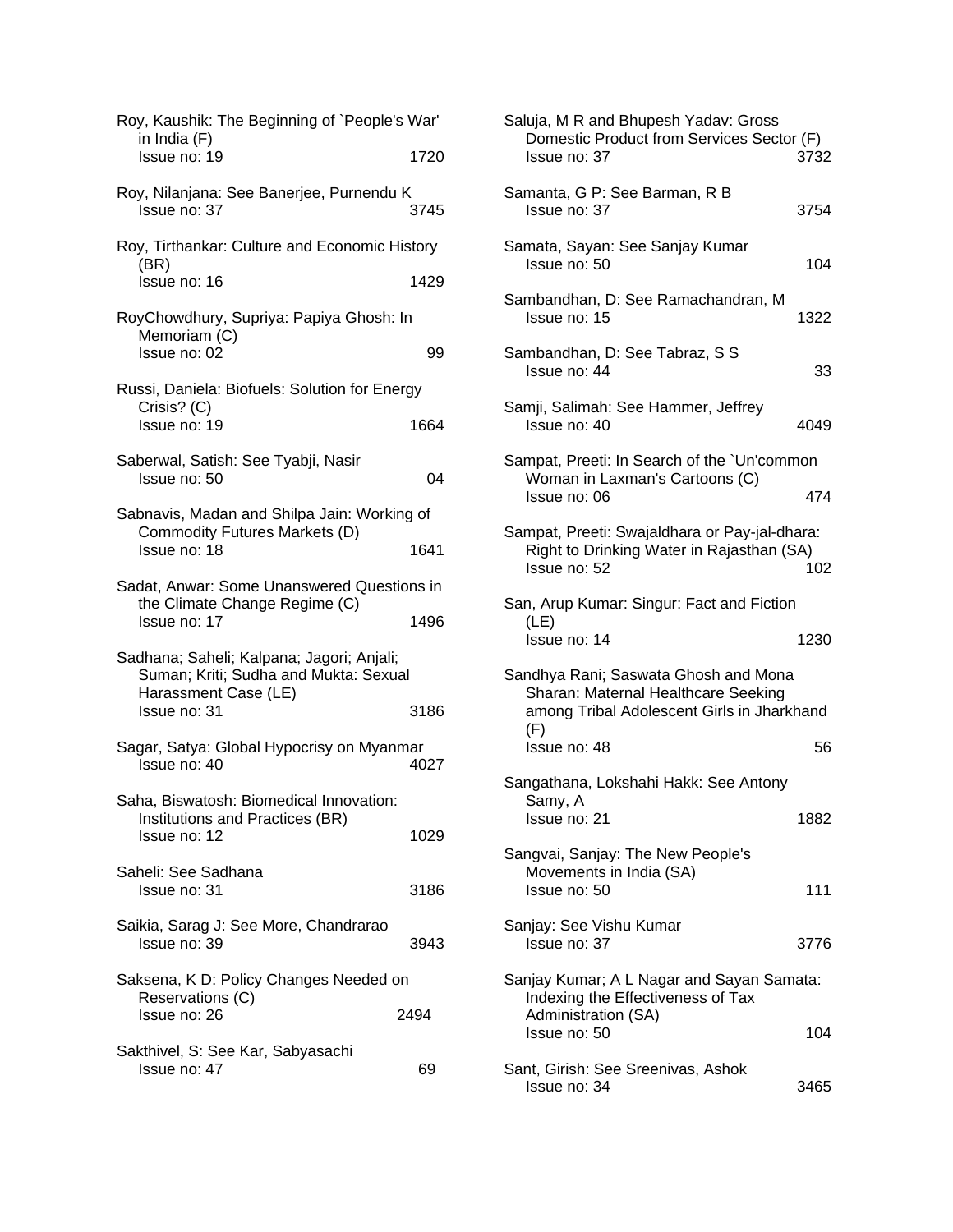| Santhy, K G and Shireen J Jejeebhoy: Early<br>Marriage and HIV/AIDS (SA)                          |      |
|---------------------------------------------------------------------------------------------------|------|
| Issue no: 14                                                                                      | 1291 |
| Sapsford, David: See Balasubramanyam, V N<br>Issue no: 17                                         | 1549 |
| Sarangi, NIranjan: See Kundu, Amitabh<br>Issue no: 04                                             | 299  |
| Sarkar, Abhirup: Development and<br>Displacement (SA)<br>Issue no: 16                             | 1435 |
| Sarkar, Aditya and Anish Vanaik: Indo-US<br>Nuclear Deal: In Whose Interests? (C)<br>Issue no: 38 | 3841 |
| Sarkar, Debnarayan: See Sengupta, Jhumur<br>Issue no: 32                                          | 3313 |
| Sarkar, Salil: France: Past, Present and Future                                                   |      |
| (C)<br>Issue no: 20                                                                               | 1820 |
| Sarkar, Sandip: See Mazumder, Dipak<br>Issue no: 11                                               | 973  |
| Sarkar, Sumit: See Chakravarty, Sumit<br>Issue no: 45                                             | 04   |
| Sarkar, Sumit: See Devi, Mahashweta<br>Issue no: 48                                               | 04   |
| Sarma, E A S: Help the Rich, Hurt the Poor:                                                       |      |
| Case of Special Economic Zone (C)<br>Issue no: 21                                                 | 1900 |
| Sarma, E A S: Regulating Electricity in India                                                     |      |
| (BR)<br>Issue no: 33                                                                              | 3375 |
| Sarma, Mandira and Yuko Nikaido: India's<br>Capital Adequacy Regime (F)<br>Issue no: 43           | 66   |
| Sarma, Mandira: Understanding Basel Norms                                                         |      |
| (C)<br>Issue no: 33                                                                               | 3364 |
|                                                                                                   |      |
| Sarukkai, Sundar: Dalit Experience and Theory<br>(P)                                              |      |
| Issue no: 40                                                                                      | 4043 |

| Satish, P: Agricultural Credit in the Post-Reform                                                    |      |
|------------------------------------------------------------------------------------------------------|------|
| Era (sa)<br>Issue no: 26                                                                             | 2567 |
| Satyanarayana, K: See Tharu, Susie<br>Issue no: 49                                                   | 39   |
| Sawhney, Aparna: See Tanjena, Nisha<br>Issue no: 13                                                  | 1081 |
| Saxena, A P: Administration of Anti-Poverty<br>Programmes (LE)                                       |      |
| Issue no: 35                                                                                         | 3518 |
| Saxena, Rekha: Treaty-Making Powers: A Case<br>for `Federalisation and `Parliamentarisation'<br>(P)  |      |
| Issue no: 01                                                                                         | 24   |
| Saxena, Shashi: Right to Propagation of Views<br>(LE)                                                |      |
| Issue no: 19                                                                                         | 1650 |
| -: Violating Workers' Rights, Targeting Students                                                     |      |
| (LE)<br>Issue no: 25                                                                                 | 2471 |
| Saxena, Shashi: See Adve, Nagraj<br>Issue no: 44                                                     | 04   |
| Sayeed, Asad: Army's Business (BR)<br>Issue no: 41                                                   | 4112 |
| Searle-Chatterjee: Locating `Agency' (BR)<br>Issue no: 01                                            | 37   |
| Sekher, T V: See Dasgupta, Monica<br>Issue no: 36                                                    | 3611 |
| Sen, Arup: All is Not Perfect (LE)<br>Issue no: 51                                                   | 04   |
| Sen, Arup Kumar: On Nandigram-III (LE)<br>Issue no: 24                                               | 2356 |
| Sen, Gita; Aditi Iyer and Asha George:<br><b>Systematic Hierarchies and Systemic</b><br>Failures (F) |      |
| Issue no: 08                                                                                         | 682  |
| Sen, Indrani: Inscribing the Rani of Jhansi in<br>Colonial `Mutiny' Fiction (F)                      |      |
| Issue no: 19                                                                                         | 1754 |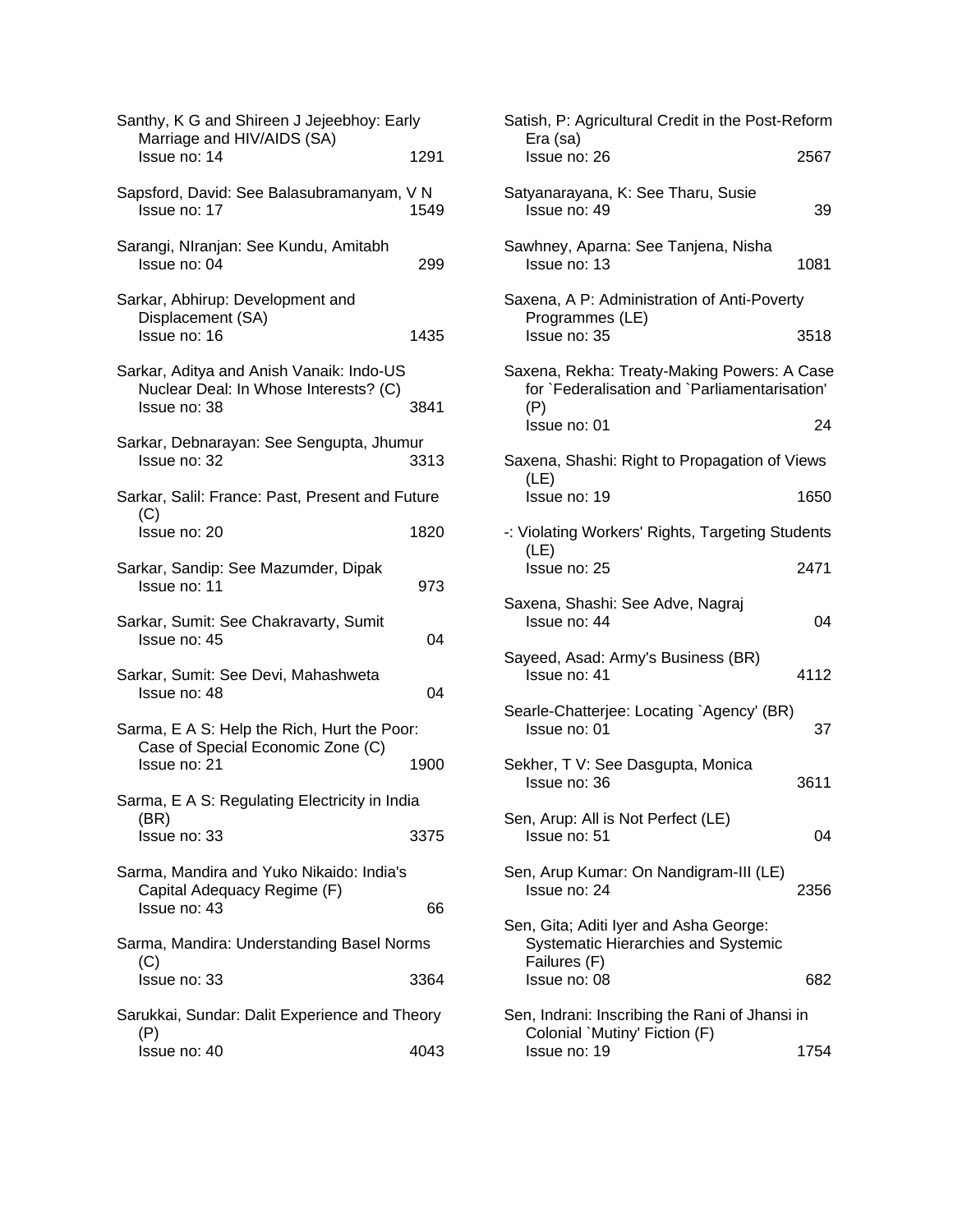| Sen, Kunal: Why Did the Elephant Start to Trot?<br>India's Growth Acceleration Re-examined<br>(SA)                                                                                                                              |      |
|---------------------------------------------------------------------------------------------------------------------------------------------------------------------------------------------------------------------------------|------|
| Issue no: 43                                                                                                                                                                                                                    | 37   |
| Sen, Sankar: Dealing with Terrorism (BR)<br>Issue no: 33                                                                                                                                                                        | 3380 |
| Sen, Sukla: Intellectuals and Nandigram (LE)<br>Issue no: 17                                                                                                                                                                    | 1576 |
| Sengupta, Arjun: Extreme Poverty and Human<br>Rights (SA)                                                                                                                                                                       |      |
| Issue no: 14                                                                                                                                                                                                                    | 1291 |
| Sengupta, Jhumur and Debnarayan Sarkar:<br>Discrimination in Ethnically Fragmented<br>Localities (SA)                                                                                                                           |      |
| Issue no: 32                                                                                                                                                                                                                    | 3313 |
| Sengupta, Nirmal: Britannia, Rule the Floods!<br>(BR)                                                                                                                                                                           |      |
| Issue no: 20                                                                                                                                                                                                                    | 1850 |
| Sethuraman, K: See Naved, R T<br>Issue no: 44                                                                                                                                                                                   | 63   |
| Sethuraman, Kavita; Lokesh Gujjarappa;<br>Nandita Kapadia-Kundu; Ruchira Naved;<br>Alka Barua; Prachi Khoche and Shahana<br>Parveen: Delaying the First Pregnancy: A<br>Survey in Maharashtra, Rajasthan and<br>Bangladesh (SA) |      |
| Issue no: 44                                                                                                                                                                                                                    | 79   |
| Sethuraman, Kavita and Nata Duvvury: The<br>Nexus of Gender Discrimination with<br>Malnutrition: An Introduction (SA)<br>Issue no: 44                                                                                           | 49   |
| Shaban, Abdul and R N Sharma: Water<br><b>Consumption Patterns in Domestic</b><br>Households in Major Cities (SA)                                                                                                               |      |
| Issue no: 23                                                                                                                                                                                                                    | 2190 |
| Shah, A M: Caste in the 21st Century: From<br>System to Elements (SA)<br>Issue no: 44                                                                                                                                           | 109  |
| Shah, Amita: Management of Protected Areas                                                                                                                                                                                      |      |
| (SA)<br>Issue no: 27                                                                                                                                                                                                            | 2923 |
| Shah, Bharat: See Dhapola, Mrinalika<br>Issue no: 48                                                                                                                                                                            | 40   |

| Shah, Chirag: Shifting the Focus for Oil Security                                                                                                              |      |  |
|----------------------------------------------------------------------------------------------------------------------------------------------------------------|------|--|
| (P)<br>Issue no: 24                                                                                                                                            | 2260 |  |
| Shah, Ghanshyam: The Condition of Muslims<br>(F)                                                                                                               |      |  |
| Issue no: 10                                                                                                                                                   | 836  |  |
| Shah, Mehtab Ali: Ideology and Education<br>(BR)                                                                                                               |      |  |
| Issue no: 09                                                                                                                                                   | 755  |  |
| Shah, Mihir: Employment Guarantee, Civil<br>Society and Indian Democracy (P)<br>Issue no: 45                                                                   | 43   |  |
| Shah, Mihir: A New Beginning for CAPART<br>(C)                                                                                                                 |      |  |
| Issue no: 08                                                                                                                                                   | 633  |  |
| Shah, Mihir; Rangu Rao and P S Vijay Shankar:<br>Rural Credit in 20 <sup>th</sup> Century India (SA)<br>Issue no: 15                                           | 1351 |  |
|                                                                                                                                                                |      |  |
| Shah, Tushaar: Crop Per Drop of Diesel?:<br>Energy Squeeze on India's Smallholder<br>Irrigation (SA)                                                           |      |  |
| Issue no: 39                                                                                                                                                   | 4002 |  |
| Shahabuddin, Ghazala; Ravi Kumar and<br>Manish Shrivastava: Creation of `Inviolate<br>Space': Lives, Livelihoods and Conflict in<br>Sariska Tiger Reserve (SA) |      |  |
| Issue no: 20                                                                                                                                                   | 1855 |  |
| Shaj Mohan and Divya Dwivedi: Critical Nation<br>(SA)                                                                                                          |      |  |
| Issue no: 48                                                                                                                                                   | 96   |  |
| Shankar, Kripa: Preserving the Power Structure<br>(LE)                                                                                                         |      |  |
| Issue no: 42                                                                                                                                                   | 4194 |  |
| Shankar, Kripa: Rural Sector: Continued<br>Neglect (LE)                                                                                                        |      |  |
| Issue no: 23                                                                                                                                                   | 2130 |  |
| Shankar, P S Vijay: See Shah, Mihir<br>Issue no: 15                                                                                                            | 1351 |  |
| Shanmugam, K R: See Chelliah, Raja J<br>Issue no: 34                                                                                                           | 3475 |  |
| Sharan, Mona: See Sandhya Rani<br>Issue no: 48                                                                                                                 | 56   |  |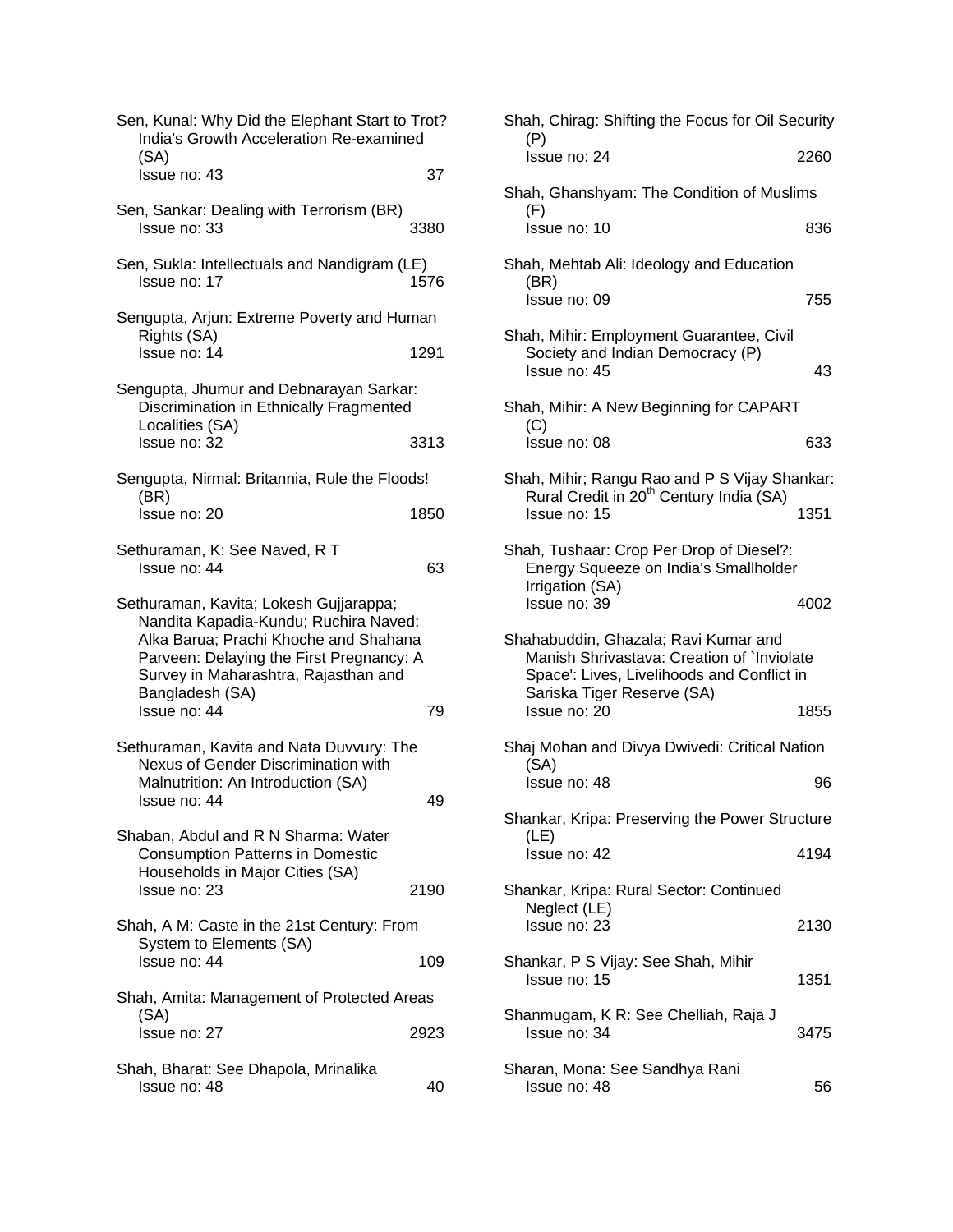| Sharan, Mona: See Dhapola, Mrinalika<br>Issue no: 48                                                                                                   | 40   |
|--------------------------------------------------------------------------------------------------------------------------------------------------------|------|
| Sharma, Jyotirmaya: History as Revenge and<br>Retaliation: Rereading Savarkar's. The War<br>of Independence of 1857 (F)                                |      |
| Issue no: 19                                                                                                                                           | 1717 |
| Sharma, H R: Land Distribution and Tenancy<br>among Different Social Groups (F)                                                                        |      |
| Issue no: 41                                                                                                                                           | 4183 |
| Sharma, Kalpana: The Real Media Explosion<br>(BR)                                                                                                      |      |
| Issue no: 32                                                                                                                                           | 3296 |
| Sharma, Mukul: Bangladesh's Repressive<br>Regime (C)                                                                                                   |      |
| Issue no: 32                                                                                                                                           | 3294 |
| Sharma, Mukul: Seeking the Truth in Truth<br>Commissions (C)                                                                                           |      |
| Issue no: 51                                                                                                                                           | 16   |
| Sharma, R N: See Shaban, Abdul<br>Issue no: 23                                                                                                         | 2190 |
| Sharma, Rajiv; Suvendu Hazra and Sunita<br>Chitkara: Measurement of GDP of Services<br>Sector in the New Series of National<br>Accounts Statistics (F) |      |
| Issue no: 37                                                                                                                                           | 3727 |
| Sharma, Vanita: Diasporic Politics and Partition<br>(BR)                                                                                               |      |
| Issue no: 45                                                                                                                                           | 33   |
| Shehrbano, Afiya: A Political Conversation in                                                                                                          |      |
|                                                                                                                                                        |      |
| Pakistan (D)<br>Issue no: 45                                                                                                                           | 80   |
| Shekhar, Chander: See Srinivasan, K<br>Issue no: 27                                                                                                    | 2931 |
| Shekhar, Medha; Saswata Ghosh and Pradeep<br>Panda: Exploring Safe Sex Awareness and<br>Sexual Experiences of Adolescents in Patna                     |      |
| (F)<br>Issue no: 48                                                                                                                                    | 48   |

| Shergill, H S: Sustainability of Wheat-Rice<br>Production in Punjab: A Re-examination         |      |
|-----------------------------------------------------------------------------------------------|------|
| (SA)<br>Issue no: 52                                                                          | 81   |
| Sheth, Alpa: See Patel, Shirish B<br>Issue no: 26                                             | 2725 |
| Shetty, S L: Status Paper on Database Issues<br>of the Services Sector (F)                    |      |
| Issue no: 37<br>Shimray, U A: Lacking Objectivity (LE)                                        | 3723 |
| Issue no: 33                                                                                  | 3346 |
| Shimray, U A and M V Ramana: Uranium<br>Mining in Meghalaya: Simmering Problem<br>(C)         |      |
| Issue no: 52                                                                                  | 13   |
| Shiv Kumar, A K: Why Are Levels of Child<br>Malnutrition Not Improving? (F)<br>Issue no: 15   | 1337 |
| Shrivastava, Manish: See Shahabuddin,<br>Ghazala<br>Issue no: 20                              | 1855 |
| Shroff, Sangeeta: See Mitra, Siddhartha<br>Issue no: 49                                       | 73   |
| Shukla, Rakesh: Women with Multiple Sex<br>Partners in Commercial Context (C)<br>Issue no: 01 | 18   |
| Shukla, S P: See Ahmad, Aijaz<br>Issue no: 34                                                 | 3438 |
| Shukla, S P: See Tahiliani, R H<br>Issue no: 44                                               | 04   |
| Shylendra, H S: Microfinance Bill: Missing the<br>Forest for the Trees (F)<br>Issue no: 27    | 2910 |
| Siddharthan, N S: Markets and Institutions: A<br>Transactions Cost Approach (BR)              |      |
| Issue no: 03                                                                                  | 217  |
| Sijbesma, Christine: Worlds of water (BR)<br>Issue no: 05                                     | 361  |
| Simpson, Edward: State of Play Six Years after<br>Gujarat Earthquake (F)                      |      |
| Issue no: 11                                                                                  | 932  |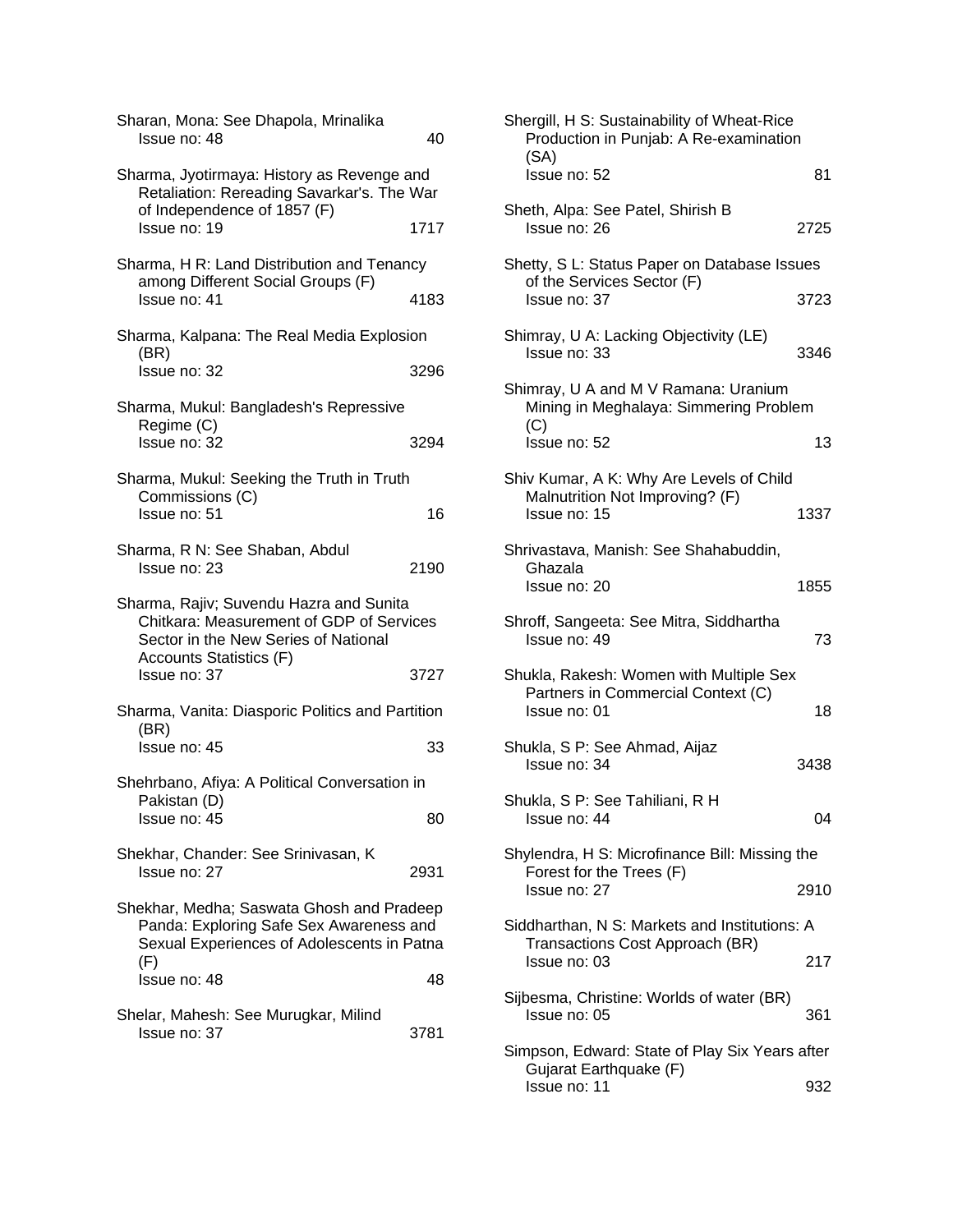| Singh Gill, Mehar: Politics of Population Census<br>Data in India (SA)                                |      |
|-------------------------------------------------------------------------------------------------------|------|
| Issue no: 03                                                                                          | 241  |
| Singh Negi: See Padhi, Ranjana<br>Issue no: 21                                                        | 1899 |
| Singh, C P: On Bhagat Singh (LE)<br>Issue no: 41                                                      | 4086 |
| Singh, Daljit: See Sreenivas, Ashok<br>Issue no: 34                                                   | 3465 |
| Singh, Harvir: See Damodaran, Harish<br>Issue no: 39                                                  | 3952 |
| Singh, Kamaldeep: See Peshin, Rajinder<br>Issue no: 52                                                | 73   |
| Singh, Lata: 1857: Visibilising the `Other' in                                                        |      |
| History (C)<br>Issue no: 19                                                                           | 1677 |
| Singh, Mohinder: See Chakravarti, Uma<br>Issue no: 50                                                 | 04   |
| Singh, Navtej: Reinterpreting Shaheed Udham                                                           |      |
| Singh (C)<br>Issue no: 48                                                                             | 21   |
| Singh, Pritam: Punjab's Electoral Competition                                                         |      |
| (C)<br>Issue no: 06                                                                                   | 466  |
| Singh, Thiyam Bharat: Poverty in Manipur (F)<br>Issue no: 03                                          | 251  |
| Sinha, Chitra: Images of Motherhood: The                                                              |      |
| Hindu Code Bill Discourse (SA)<br>Issue no: 43                                                        | 49   |
| Sinha, Darshy: See Rajaraman, Indira<br>Issue no: 24                                                  | 2275 |
| Sinha, Shashank: 1857: Witch-hunts, Adivasis,<br>and the Uprising in Chhotanagpur (C)<br>Issue no: 19 | 1672 |
| Sivaraman, Satya: See Chaudhuri, Dipanjan                                                             |      |
| Rai<br>Issue no: 41                                                                                   | 4103 |
| Sobhan, Zafar: New Game in Bangladesh (F)<br>Issue no: 10                                             | 806  |

| Soumya, A: See Murty, K N<br>Issue no: 01                                                                                          | 47   |  |
|------------------------------------------------------------------------------------------------------------------------------------|------|--|
| South Asia Human Rights Documentation<br>Centre: Narcoanalysis: A Dangerous Mirage<br>(C)                                          |      |  |
| Issue no: 27                                                                                                                       | 2857 |  |
| Spash, Clive L: Climate Change: Need for New<br>Economic Thought (P)                                                               |      |  |
| Issue no: 06                                                                                                                       | 483  |  |
| Sreekumar, N: Power Sector: Bridging Theory<br>and Practice (BR)                                                                   |      |  |
| Issue no: 18                                                                                                                       | 1610 |  |
| Sreekumar, N; M Thimma Reddy and K Raghu:<br>Strengths and Challenges of Andhra<br>Pradesh Power Sector (C)                        |      |  |
| Issue no: 45                                                                                                                       | 24   |  |
| Sreekumar, N: Works of an Engineer for<br>Democracy (BR)<br>Issue no: 15                                                           | 1348 |  |
|                                                                                                                                    |      |  |
| Sreekumar, Sharmila and Ratheesh<br>Radhakrishnan: History of an Emergence:<br>Woman and Man in Modern Kerala (BR)<br>Issue no: 25 | 2410 |  |
| Sreenivas, Ashok; Girish Sant and Daljit Singh:<br>Emerging Issues in the Indian Gas Sector: A<br>Critical Review (F)              |      |  |
| Issue no: 34                                                                                                                       | 3465 |  |
| Sridhar, Aarthi: See Menon, Manju<br>Issue no: 38                                                                                  | 3838 |  |
| Sridhar, Kala Seetharam: Reforming Delivery of<br><b>Urban Services in Developing Countries</b><br>(SA)                            |      |  |
| Issue no: 33                                                                                                                       | 3404 |  |
| Sridhar, V: See Prasad, Rohit<br>Issue no: 23                                                                                      | 2150 |  |
| Srikant, P: See Desai, Kaivalya<br>Issue no: 51                                                                                    | 27   |  |
| Srikrishna, B N: A Superior Form of Dispute                                                                                        |      |  |
| <b>Resolution (BR)</b><br>Issue no: 30                                                                                             | 3099 |  |
| Srinivas, K Ravi: Demystifying the Anti-Creamy<br>Layer (D)                                                                        |      |  |
| Issue no: 04                                                                                                                       | 326  |  |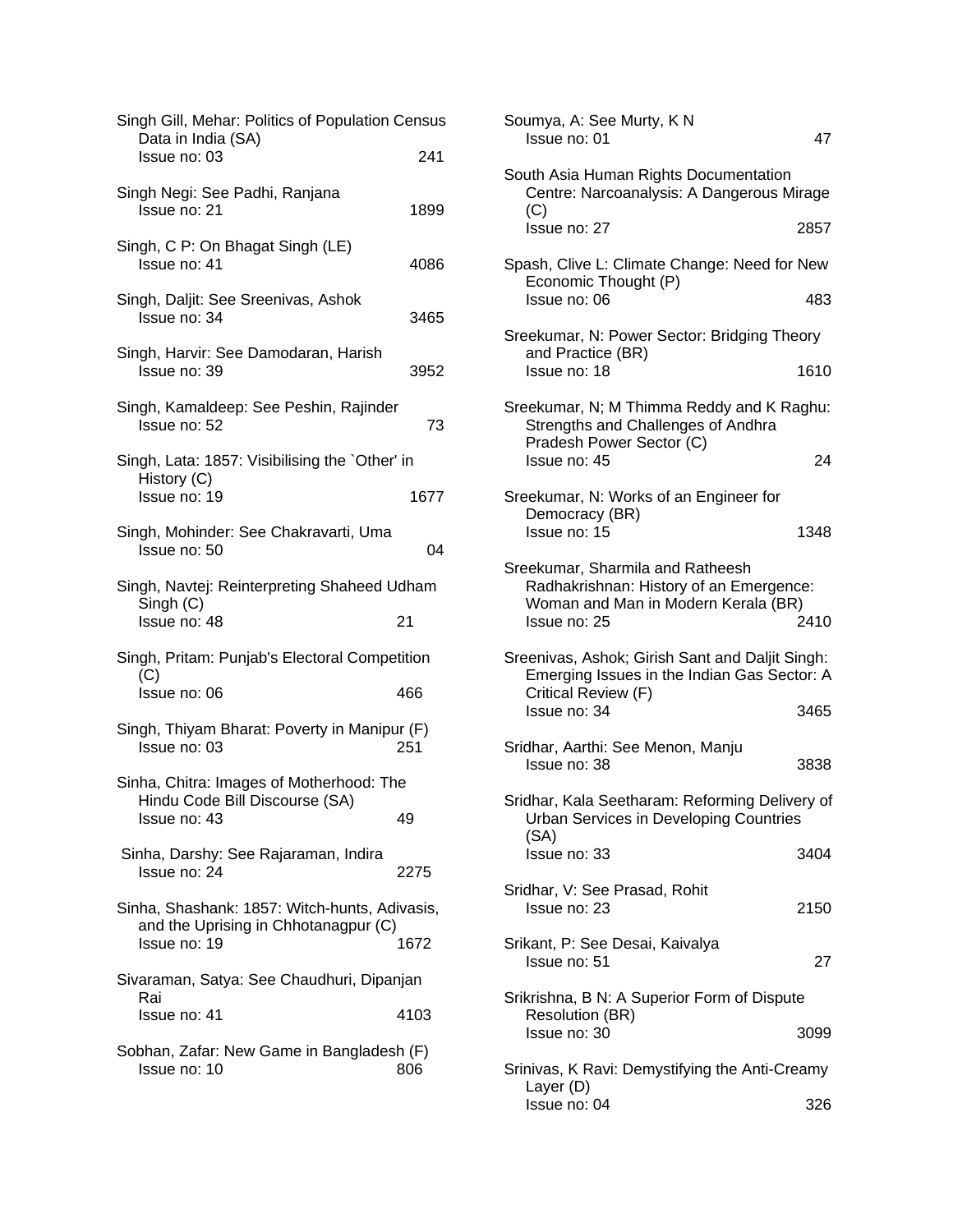| Srinivas, Krishna Ravi: Intellectual Property<br>Rights and Traditional Knowledge (C)                                 |      |
|-----------------------------------------------------------------------------------------------------------------------|------|
| Issue no: 27                                                                                                          | 2866 |
| Srinivasan, Krithika and Vijay K Nagaraj:<br>Deconstructing the Human Gaze (C)<br>Issue no: 13                        | 1085 |
| Srinivasan, K: P N Mari Bhat (1951-2007)<br>(LE)<br>Issue no: 36                                                      | 3594 |
|                                                                                                                       |      |
| Srinivasan, K and Chander Shekhar: Reviewing<br>Reproductive and Child Health Programmes<br>in India (SA)             |      |
| Issue no: 27                                                                                                          | 2931 |
| Srinivasan, N: Policy Issues and Role of<br>Banking System in Financial Inclusion (C)<br>Issue no: 30                 | 3089 |
| Srinivasan, S: Battling Patent Laws: The Glivec                                                                       |      |
| Case (C)<br>Issue no: 37                                                                                              | 3686 |
| Srinivasan, T N: Poverty Lines in India:<br>Reflections after the Patna Conference (SA)<br>Issue no: 41               | 4155 |
| Sriram, M S and Radha Kumar: Conditions in<br>Which Microfinance Has Emerged in Certain<br>Regions (SA)               |      |
| Issue no: 49                                                                                                          | 67   |
| Sriram, M S: The Maturing of Grameen Bank<br>(BR)                                                                     |      |
| Issue no: 21                                                                                                          | 1912 |
| Sriraman, S: Railways: On Path to Permanent                                                                           |      |
| Recovery? (C)<br>Issue no: 10                                                                                         | 810  |
| Srivastava, D K: Rural Poverty in Madhya                                                                              |      |
| Pradesh (F)<br>Issue no: 05                                                                                           | 381  |
| Srivastava, Jayati: World Trade Organization at<br>the Crossroads: The Legitimacy Dimension<br>(F)                    |      |
| Issue no: 40                                                                                                          | 4075 |
| Srivastava, Ravi: National Knowledge<br>Commission: Meeting Social Goals or<br>Neoliberal Reform? (C)<br>Issue no: 10 | 812  |
|                                                                                                                       |      |

| Staples, James: Leprosy and the State (SA)<br>Issue no: 05                                            | 437  |
|-------------------------------------------------------------------------------------------------------|------|
| SU: From Marginal Tinkering to Major Changes:<br>Microfinance and Poverty (C)<br>Issue no: 05         | 349  |
| Subbarao, K: See Mahendra Dev, S<br>Issue no: 35                                                      | 3555 |
| Subrahmanyam, Sanjay: John F Richards: A<br>Brief Memoir (C)<br>Issue no: 37                          | 3700 |
| Subramanian, Arvind: Capital Account<br>Convertibility: A Neglected Consideration (F)<br>Issue no: 25 | 2413 |
| Subramanian, Arvind: Weak States, Weak<br>Markets (BR)<br>Issue no: 14                                | 1289 |
| Subramanian, Dilip: A Sociological Profile of<br>a Public Sector Workforce (SA)<br>Issue no: 51       | 37   |
| Subramanian, K S: A Sinister Game (BR)<br>Issue no: 12                                                | 1031 |
| Subramanian, Lakshmi: See Barlow, Jon<br>Issue no: 19                                                 | 1779 |
| Subramanian, S: A Reply to Sundaram and<br>Ravi Srinivas (D)<br>Issue no: 04                          | 329  |
| Sudha: See Sadhana<br>Issue no: 31                                                                    | 3186 |
| Sundaram, K: Creamy Layer' Principle: A<br>Comment (D)<br>Issue no: 04                                | 326  |
| -: Employment and Poverty in India, 2000-2005                                                         |      |
| (F)<br>Issue no: 30                                                                                   | 3121 |
| Sunilam: Bhutanese Refugees Battle World's<br>Apathy (C)<br>Issue no: 30                              | 3087 |
| Suresh Babu, M: See Balakrishnan, Pulapre<br>Issue no: 18                                             | 1591 |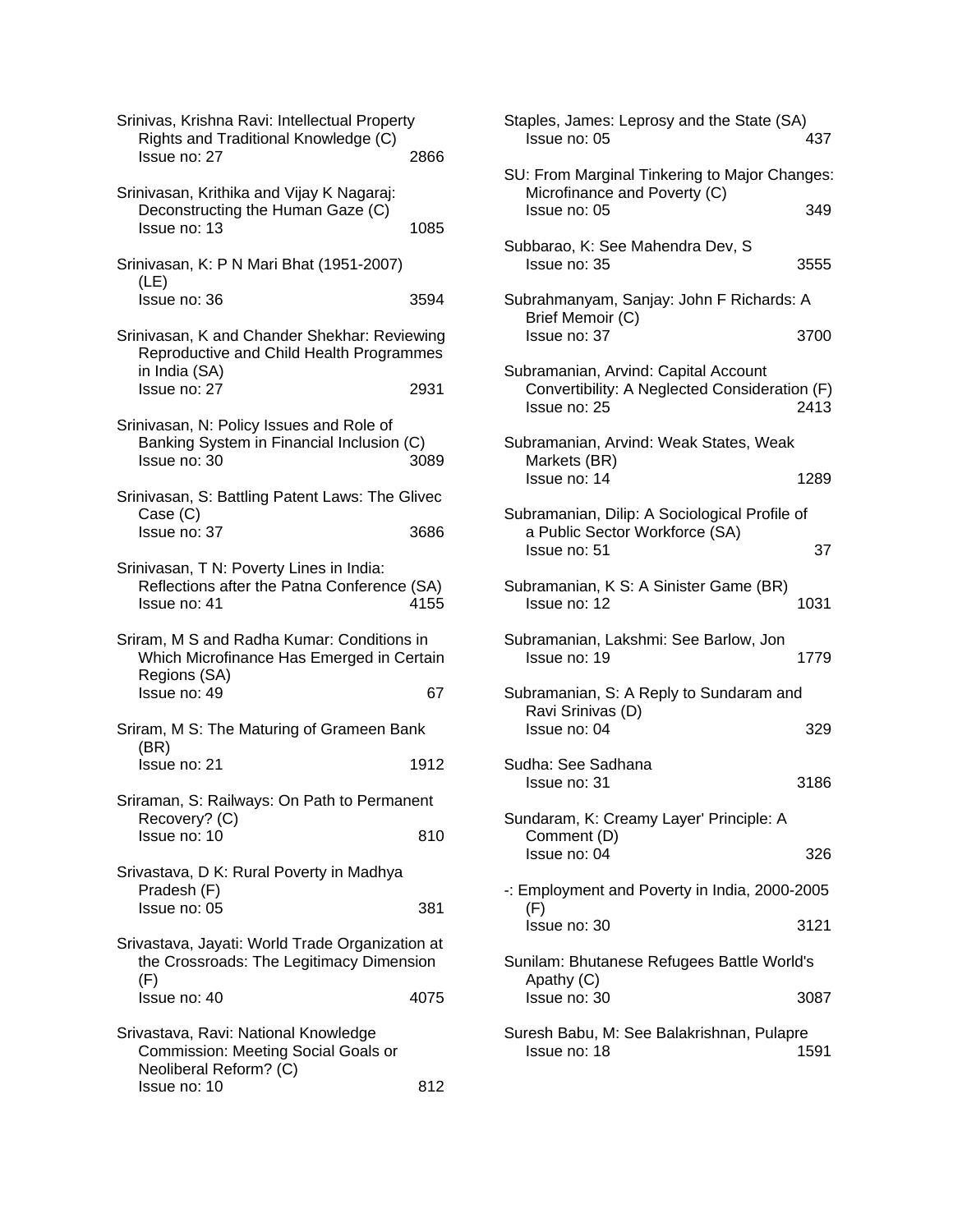| Swaminathan, Hema and Stephan J Goetz: The<br>'Retail Revolution': Do We Know Enough?                                                  |      |
|----------------------------------------------------------------------------------------------------------------------------------------|------|
| (C)<br>Issue no: 14                                                                                                                    | 1246 |
| Swaminathan, Madhura: The Microcredit<br>Alternative? (F)<br>Issue no: 13                                                              | 1171 |
| Sy, Amadou: Indian Banks' Diminishing<br>Appetite for Government Securities: A<br>Change of Diet? (F)<br>Issue no: 13                  | 1211 |
| Tabraz, S S and D Sambandhan: A Tale of Two<br>Partitions (C)<br>Issue no: 44                                                          | 33   |
| Tahiliani, R H; S P Shukla; Shanti Bhushan;<br>Muchkund Dubey and Ramaswamy R Iyer:<br>Gujarat Carnage 2002 (LE)<br>Issue no: 44       | 04   |
| Talati, Jayesh and Dhaval Pandya: Issues in<br>Canal Infrastructure Development and Canal<br>Irrigation Management (F)<br>Issue no: 33 | 3422 |
| Taneja, Nisha: India's Exports to Pakistan:<br>Transaction Cost Analysis (C)<br>Issue no: 02                                           | 96   |
| Tanjena, Nisha and Aparna Sawhney:<br>Revitalising SAARC Trade (C)<br>Issue no: 13                                                     | 1081 |
| Taslim, M A: Preference Erosion: Impact on<br><b>Exports of Bangladesh</b><br>(F)                                                      |      |
| Issue no: 23                                                                                                                           | 2219 |
| Team, Sama: Assisted Reproductive<br>Technologies in India: Implications for<br>Women (SA)                                             |      |
| Issue no: 23                                                                                                                           | 2184 |
| Tellis, Ashley: See Chakravarti, Uma<br>Issue no: 50                                                                                   | 04   |
| Teltumbde, Anand: Debating Dalit<br>Emancipation (BR)<br>Issue no: 42                                                                  | 4229 |
| Teltumbde, Anand: Khairlanji and Its Aftermath:                                                                                        |      |
| Exploding Some Myths (F)<br>Issue no: 12                                                                                               | 1019 |

| Teltumbde, Anand: Reverting to the Original<br>Vision of Reservations (C)                                 |      |
|-----------------------------------------------------------------------------------------------------------|------|
| Issue no: 25                                                                                              | 2383 |
| Teltumbde, Anand: Uttar Pradesh: A `Mayawi'<br>Revolution (C)                                             |      |
| Issue no: 23                                                                                              | 2147 |
| Temper, Leah and Joan Martinez-Alier: Is India<br>Too Poor To Be Green? (C)                               |      |
| Issue no: 17                                                                                              | 1489 |
| Temper, Leah: See Martinez-Alier, Joan<br>Issue no: 50                                                    | 16   |
| Tendulkar, Suresh D: India's Growing Services<br>Sector: Database Problems and Issues (F)<br>Issue no: 37 | 3721 |
| Thakur, Ramesh: If You Want Non proliferation,                                                            |      |
| Prepare for Disarmament (C)<br>Issue no: 47                                                               | 22   |
| Thapar, Romila: Historical Memory without                                                                 |      |
| History (C)<br>Issue no: 39                                                                               | 3903 |
| Thapar, Romila: See Beteille, Andre<br>Issue no: 33                                                       | 3346 |
| Tharu, Susie; M Madhava Prasad; Rekha<br>Pappu and K Satyanarayana: Reservations                          |      |
| and the Return to Politics (P)                                                                            |      |
| Issue no: 49                                                                                              | 39   |
| Thomas, George: On Nandigram- I (LE)<br>Issue no: 24                                                      | 2230 |
| Thomas, Philip S: Aviation Strategy: Filling a                                                            |      |
| Crucial Void (C)<br>Issue no: 31                                                                          | 3205 |
| Thorat, Sukhadeo and Katherine S Newman:                                                                  |      |
| Caste and Economic Discrimination:<br>Causes, Consequences and Remedies (F)<br>Issue no: 41               | 4121 |
| Thorat, Sukhadeo and Paul Attewell: The                                                                   |      |
| Legacy of Social Exclusion (F)<br>Issue no: 41                                                            | 4141 |
| Thorat, Sukhadeo and Shenggen Fan: Public<br>Investment and Poverty Reduction: Lessons                    |      |
| from China and India (SA)<br>Issue no: 08                                                                 | 704  |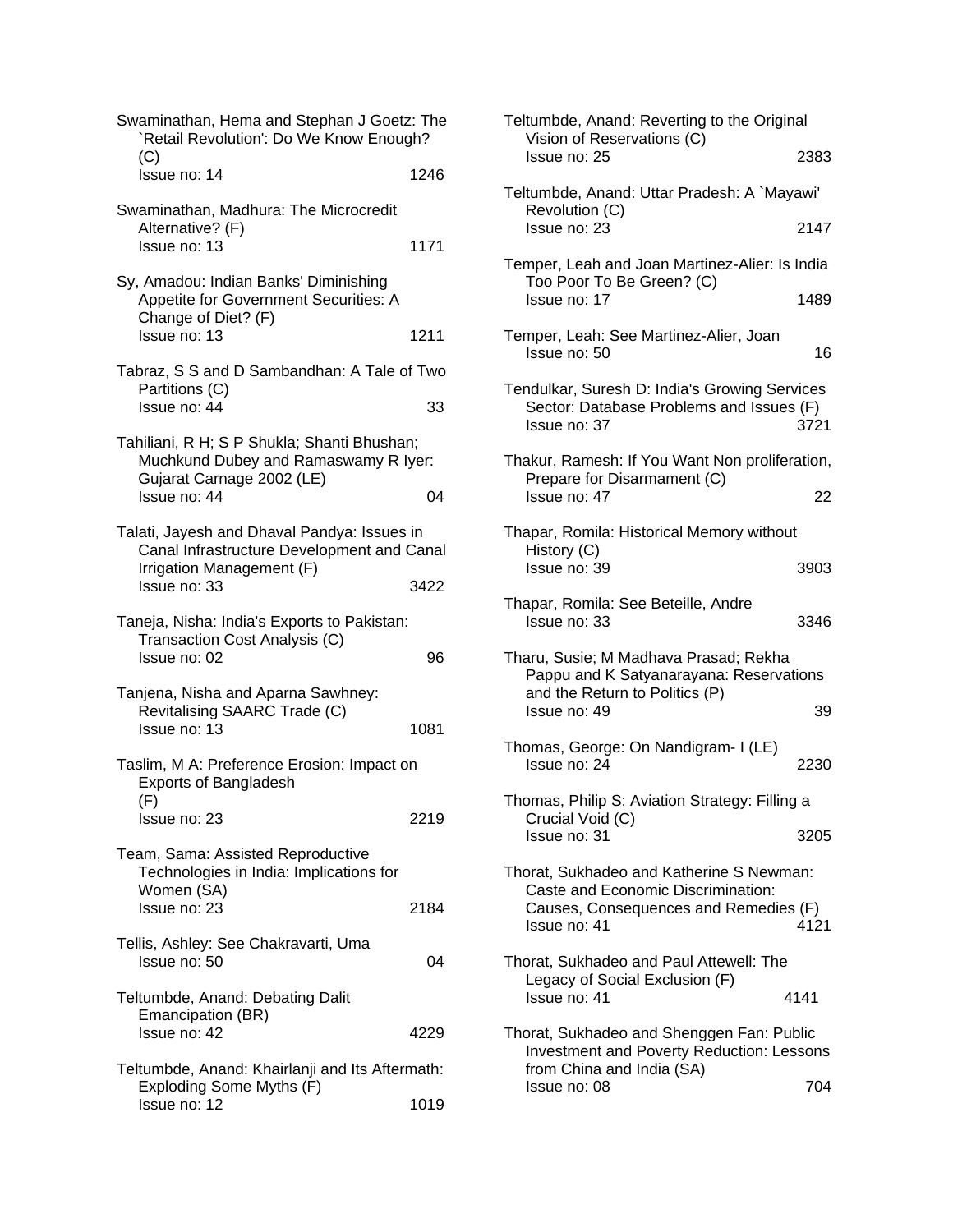| Tilak, Jandhyala B G: Inclusive Growth and<br>Education: On the Approach to the Eleventh                                                  |      |
|-------------------------------------------------------------------------------------------------------------------------------------------|------|
| Plan (SA)<br>Issue no: 38                                                                                                                 | 3872 |
| Tilak, Jandhyala B G: Knowledge Commission<br>and Higher Education (C)<br>Issue no: 08                                                    | 630  |
| Tilak, Jandhyala B G: The Kothari Commission                                                                                              |      |
| and Financing of Education (SA)<br>Issue no: 10                                                                                           | 874  |
| Tiwari, Badri Narayan: Reactivating the Past:                                                                                             |      |
| Dalits and Memories of 1987 (F)<br>Issue no: 19                                                                                           | 1734 |
| Tripp, Robert: See Pal, Suresh<br>Issue no: 03                                                                                            | 231  |
| Trivedi, Upmanyu: See Desai, Kaivalya<br>Issue no: 51                                                                                     | 27   |
| Tyabji, Nasir; Satish Saberwal; B G Verghese;<br>Rashmi Doraiswamy; Amar Farooqui; Aijaz<br>Ahmad and Anil Nauriya: Deeply Flawed<br>(LE) |      |
| Issue no: 50                                                                                                                              | 04   |
| Tyagi, Silky: See Chandhoke, Neera<br>Issue no: 43                                                                                        | 10   |
| Udupa, Sahana: See Mukhopadhyay, Rahul<br>Issue no: 48                                                                                    | 19   |
| Unisa, Sayeed; Sucharita Pujari and R Usha:<br>Sex Selective Abortion in Haryana (SA)<br>Issue no: 01                                     | 49   |
| Unni, Jeemol and G Raveendation: Growth of<br>Employment (1993-94 to 2004-05): Illusion<br>of Inclusiveness? (C)                          |      |
| Issue no: 03                                                                                                                              | 196  |
| Upadhaye, Sachin: See Kapadia-Kundu,<br>Nandita<br>Issue no: 44                                                                           | 71   |
|                                                                                                                                           |      |
| Upadhya, Carol: Employment, Exclusion and<br>'Merit' in the Indian IT Industry (SA)<br>Issue no: 20                                       | 1863 |
| Upadhyay, Suqeeta: Wastage in Indian Higher                                                                                               |      |
| Education (SA)<br>Issue no: 02                                                                                                            | 161  |

|                | Usha, R: See Unisa, Sayeed<br>Issue no: 01                                                             | 49   |
|----------------|--------------------------------------------------------------------------------------------------------|------|
| $\overline{c}$ | Uyangoda, Jayadeva: Sri Lanka: Back to<br>Square One (F)                                               |      |
|                | Issue no: 20                                                                                           | 1800 |
|                | -: The Tale of a Monk and His Mercedes in Sri-                                                         |      |
|                | Lanka (F)<br>Issue no: 36                                                                              | 3603 |
|                | $-$ : Search for the Indian Model (F)<br>Issue no: 44                                                  | 08   |
| 1              | -: LTTE and Its Separate State Project (F)<br>Issue no: 52                                             | 08   |
|                | Vaidyanathan, A: Discussing `Inclusive Growth'                                                         |      |
| 1              | Ahead of Its Time (BR)<br>Issue no: 30                                                                 | 3096 |
| 7              | Vaitheespara, Ravi: Sanmugathasan, the<br>Unrepentant Left and the Ethnic Crisis in Sri-<br>Lanka (SA) |      |
|                | Issue no: 43                                                                                           | 58   |
| 1              | Vakulabharanam, Vamsi: See Jayadev, Arjun<br>Issue no: 38                                              | 3853 |
| Ć              | Vakulabharanam, Vamsi: See Jayadev, Arjun<br>Issue no: 51                                              | 69   |
| 3              | Vanaik, Achin: Militarism and Capitalist<br>Accumulation (BR)<br>Issue no: 27                          | 2901 |
| Э              | Vanaik, Achin: See Chakravarty, Sumit<br>Issue no: 45                                                  | 04   |
|                | Vanaik, Anish: See Sarkar, Aditya<br>Issue no: 38                                                      | 3841 |
|                | Varma, Anand Swaroop and Gautam Navlakha:<br>People's War in Nepal: Genesis and<br>Development (F)     |      |
|                | Issue no: 20                                                                                           | 1839 |
|                | Varma, Daya and Shree Mulay: Opt for Cuban                                                             |      |
|                | Model of Healthcare (LE)<br>Issue no: 09                                                               | 722  |
|                | Varma, Daya: Reflections of an Indian<br>Communist (BR)                                                |      |
|                | Issue no: 21                                                                                           | 1918 |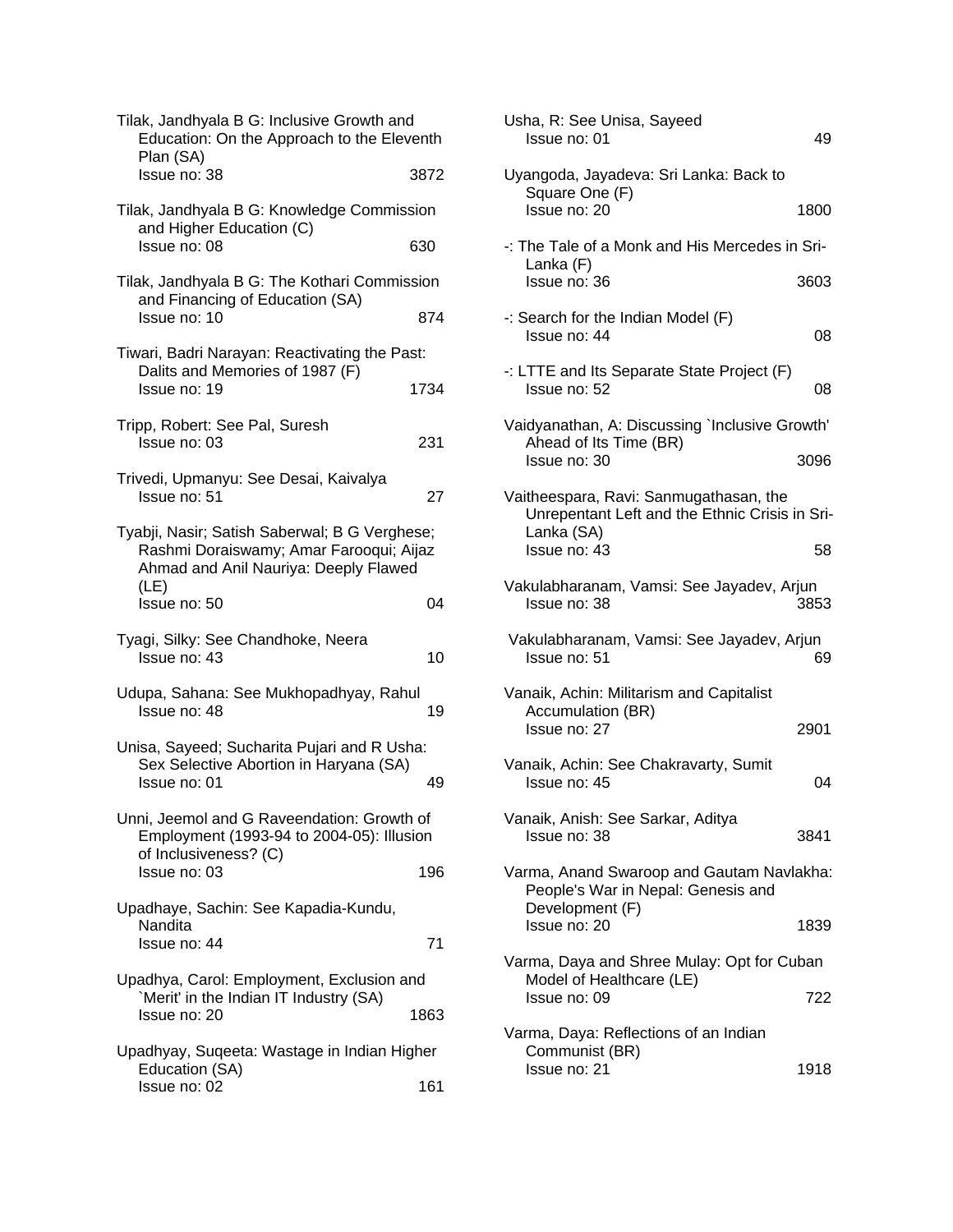| Varma, Daya: Witch-hunt among Santhals<br>(LE)                                                 |      |
|------------------------------------------------------------------------------------------------|------|
| Issue no: 23                                                                                   | 2130 |
| Varman, Rahul: Critiquing Globalisation (BR)<br>Issue no: 29                                   | 3012 |
| Vasavi, A R: Political `Darshan' as<br>Development in Karnataka (C)<br>Issue no: 30            | 3076 |
| Vasimalai, M P and K Narender: Microfinance<br>for Poverty Reduction: The Kalanjiam Way<br>(F) |      |
| Issue no: 13                                                                                   | 1190 |
| Vasudevan, Parvathi: Nigeria Candle in the<br>Wind? $(C)$                                      |      |
| Issue no: 12                                                                                   | 1008 |
| -: Elections as a Litmus Test in Nigeria (C)<br>Issue no: 26                                   | 2498 |
| Vatta, Kamal: See Peshin, Rajinder<br>Issue no: 52                                             | 73   |
| Ved Prakash: Trends in Growth and Financing                                                    |      |
| of Higher Education in India (SA)<br>Issue no: 31                                              | 3249 |
| Veeramani, C: Constant Market Share Analysis                                                   |      |
| (LE)<br>Issue no: 27                                                                           | 2846 |
| Veeramani, C: Sources of India's Export Growth                                                 |      |
| in Pre- and Post-Reform Periods (SA)<br>Issue no: 25                                           | 2419 |
| Vellakkal, Sukumar: See Danis, Marion<br>Issue no: 32                                          | 3331 |
| Venkataraman, Geetha: Teaching Students to                                                     |      |
| Think (C)<br>Issue no: 34                                                                      | 3449 |
| Venkateswaran, Shankar: Industrial<br>Displacement: Looking Behind Cash<br>Compensation (C)    |      |
| Issue no: 22                                                                                   | 2050 |
| Venugopal, N: Fake Encounters: Story from<br>Andhra Pradesh (C)                                |      |
| Issue no: 41                                                                                   | 4106 |
| Verghese, B G: See Tyabji, Nasir<br>Issue no: 50                                               | 04   |

| Verma, A K: Mayawati's Sandwich Coalition                                                                                               |      |
|-----------------------------------------------------------------------------------------------------------------------------------------|------|
| (C)<br>Issue no: 22                                                                                                                     | 2032 |
| Verma, A K: Reflecting Before Teaching (D)<br>Issue no: 49                                                                              | 78   |
| Vijay, G: See Gudavarthy, Ajay<br>Issue no: 29                                                                                          | 3051 |
| Vijayabaskar, M and Andrew Wyatt: The Many<br>Messages of Sivaji (C)<br>Issue no: 44                                                    | 29   |
| Vijayabaskar, M: Technology as Agent of<br>Development (BR)<br>Issue no: 10                                                             | 853  |
| Vijaykumar, Santosh: HIV/AIDS: Treatment<br>Education Is Critical (C)<br>Issue no: 14                                                   | 1249 |
| Vir, Dharam: Legislature's Supremacy and<br>Executive's Excess (C)<br>Issue no: 07                                                      | 561  |
| Vishu Kumar; Aloke Kar and Sanjay: Service<br>Producing Manufacturing Units and Their<br>Impact on Sectoral GDP (F)<br>Issue no: 37     | 3776 |
| Vishwanath, C K: Mayawati's Prospects (LE)<br>Issue no: 39                                                                              | 3894 |
| Viswanath, Gita: The Multiplex: Crowd,<br>Audience and the Genre Film (C)<br>Issue no: 32                                               | 3289 |
| Viswanath, Kalpana and Surabhi Tandon<br>Mehrotra: `Shall We Go Out?': Women's<br>Safety in Public Spaces in Delhi (RA)<br>Issue no: 17 | 1542 |
| Viswanathan, Renuka: See Dikshit, Ashutosh<br>Issue no: 23                                                                              | 2159 |
| Visweswaran, Kamala: South Asian Diasporic<br>Politics (BR)<br>Issue no: 29                                                             | 3010 |
| Vivek Kumar: C Parvathamma (LE)<br>Issue no: 03                                                                                         | 178  |
| -: Behind the BSP Victory (C)<br>Issue no: 24                                                                                           | 2237 |